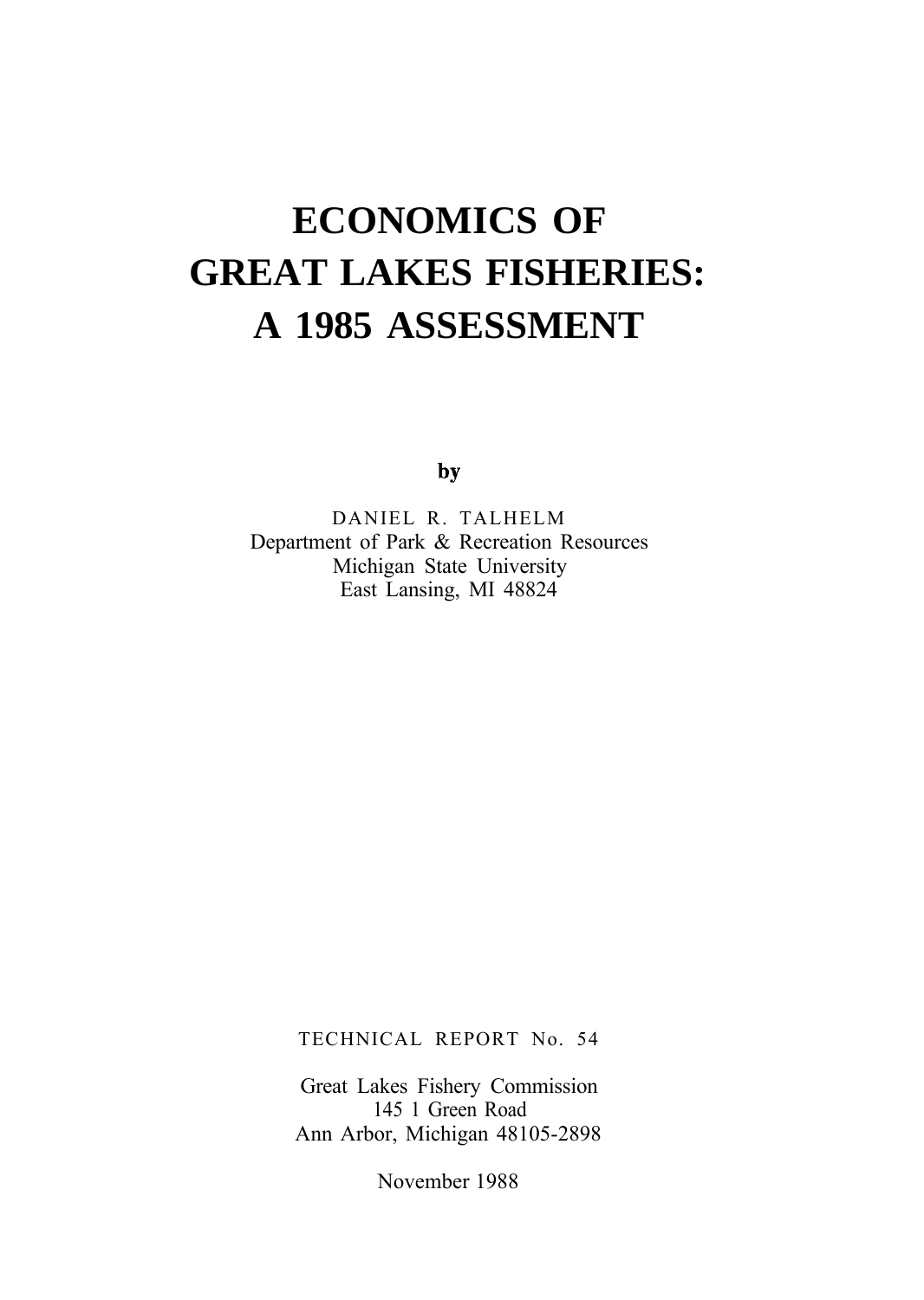## **CONTENTS**

|                                                                                                                              | $\mathbf{I}$<br>$\mathbf{1}$<br>$\overline{2}$<br>$\overline{c}$ |
|------------------------------------------------------------------------------------------------------------------------------|------------------------------------------------------------------|
|                                                                                                                              | 6                                                                |
|                                                                                                                              | 6                                                                |
|                                                                                                                              | 6                                                                |
| How can things that are not bought or sold have economic value?                                                              | 8                                                                |
|                                                                                                                              | 9                                                                |
|                                                                                                                              | 11                                                               |
| Economic impact information in public choices                                                                                | 12                                                               |
|                                                                                                                              | .14                                                              |
| Estimated economic values: angling and angling resources                                                                     | .14                                                              |
| Sources & accuracy of estimates: angling & angling resource values                                                           | .17                                                              |
| Estimated economic values: sport fishery management                                                                          | .19                                                              |
| Estimated economic values: food fishing and food fishing resources<br>Sources and accuracy of estimates: food fishing values | .25<br>.27                                                       |
| Estimated economic values: food fishery management                                                                           | .28                                                              |
|                                                                                                                              |                                                                  |
|                                                                                                                              | .30                                                              |
|                                                                                                                              | .31                                                              |
| Sources and accuracy of estimates: angling economic impacts                                                                  | .32                                                              |
|                                                                                                                              | .33<br>.34                                                       |
| Sources and accuracy of estimates: food fishing economic impacts                                                             | 35                                                               |
| Government expenditures and revenues for Great Lakes fisheries                                                               | .35                                                              |
|                                                                                                                              |                                                                  |
| Other Economic Values of Great Lakes Fishery Resources                                                                       | 36                                                               |
| Unrevealed values: existence value and option value37                                                                        |                                                                  |
|                                                                                                                              |                                                                  |
|                                                                                                                              |                                                                  |
|                                                                                                                              |                                                                  |
|                                                                                                                              |                                                                  |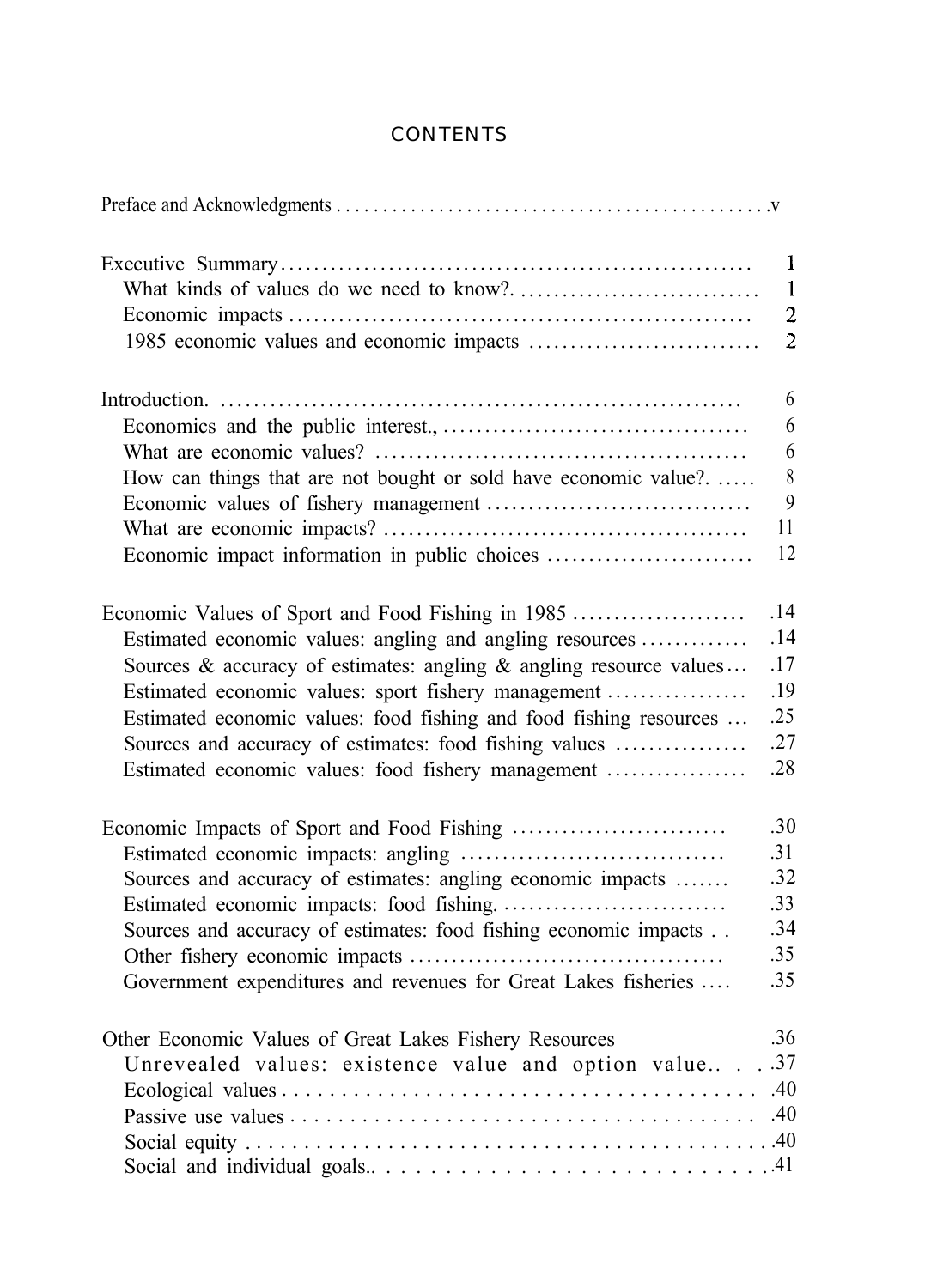| Estimating fishery resource values vs fishery management values  5 1 |  |
|----------------------------------------------------------------------|--|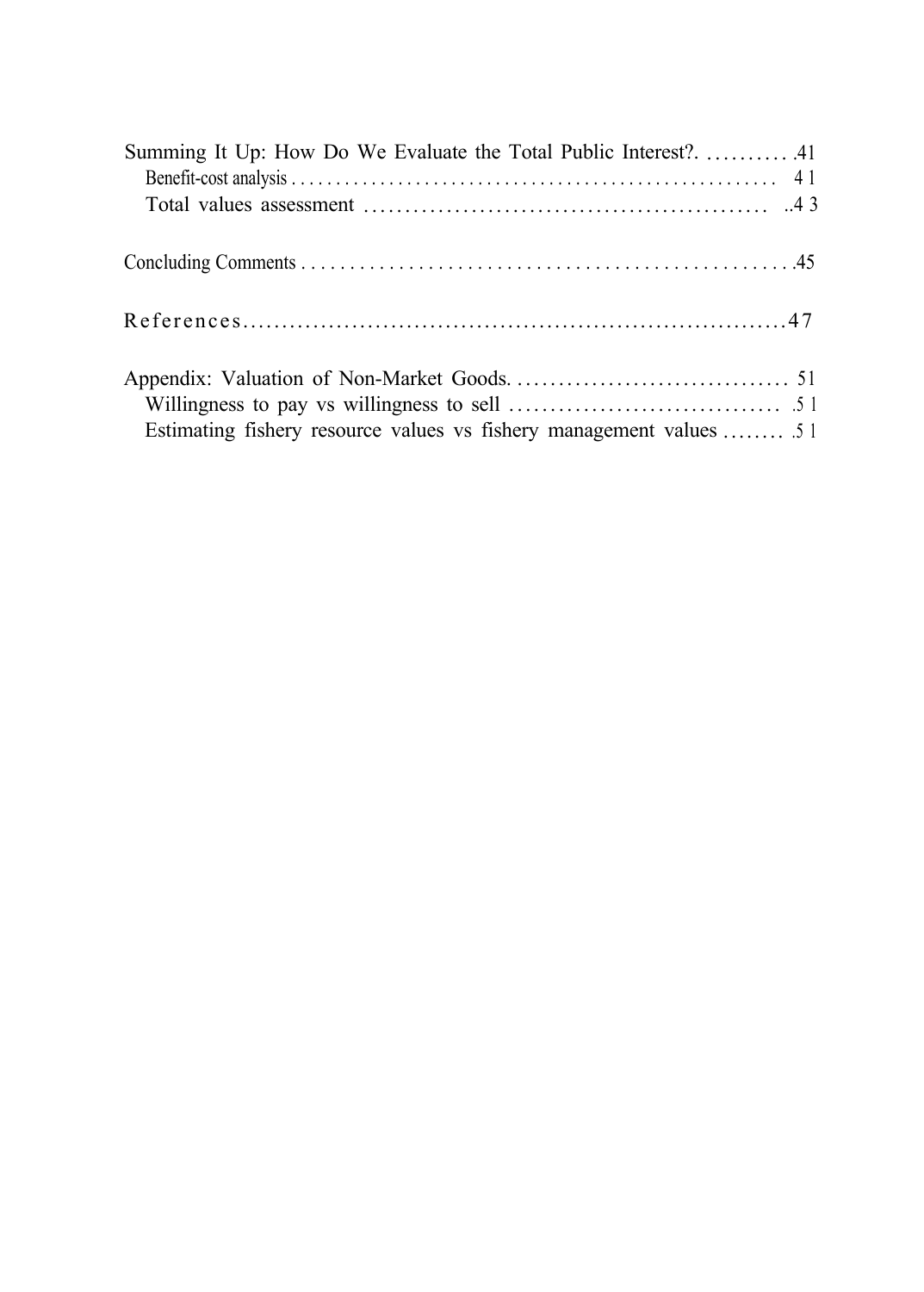## PREFACE AND ACKNOWLEDGMENTS

<span id="page-3-0"></span>This publication is intended to update *Current Estimates of Great Lakes Fisheries Values: 1979 Status Report* (Talhelm, et al, 1979). The 1979 publication quickly rose to the top of the "all-time best seller list" of Great Lakes Fishery Commission publications. It has been widely circulated and widely used as a guide to Great Lakes fishery values by the Great Lakes fishery management community, mainly because little other information has been available on this topic.

Managers have been increasingly required over the last decade or two to evaluate fisheries programs and needs by courts, by legislatures and by their own administrations. The 1979 publication was intended as a handy reference to current research findings on Great Lakes fishery values, in response to this need. However, it soon became apparent that more was needed. Managers needed a better explanation of the reasoning behind these evaluations. When economists use market-based ideas to examine non-market situations, either new terminology must be invented, or old terminology must be stretched into a new environment. Things easily get lost in the translation.

This publication, then, is more than just an update. It is also an attempt to explain the reasoning behind these estimates, including some of the subtle differences between closely related values. We realize that one small publication such as this is still insufficient. Managers and administrators must take additional steps if they are to use the full power of economics to their benefit. All members of the committee that worked on this publication look forward to working with members of the management community in an effort to more fully utilize economic information, both on an individual basis and in more formal efforts such as those conducted by the Great Lakes Fishery Commission. We also welcome feedback on the usefulness of this publication, so we can improve the next one.

These estimates were developed by a workshop or "committee" of economists, listed below, who have actively worked on Great Lakes fisheries values and impacts over the last few years. After this publication was drafted, all members were asked to verify and update the information, as well as to comment in any other way. Thus, this publication represents a consensus of a diverse group of economics researchers and practitioners from the region. The author has benefited from comments on earlier versions by almost all members of the group, particularly those of Leroy J. Hushak, as well as from comments by David P. Borgeson, Duane D. DeButts, Randy L. Eshenroder, John Fedkiw, Carlos M.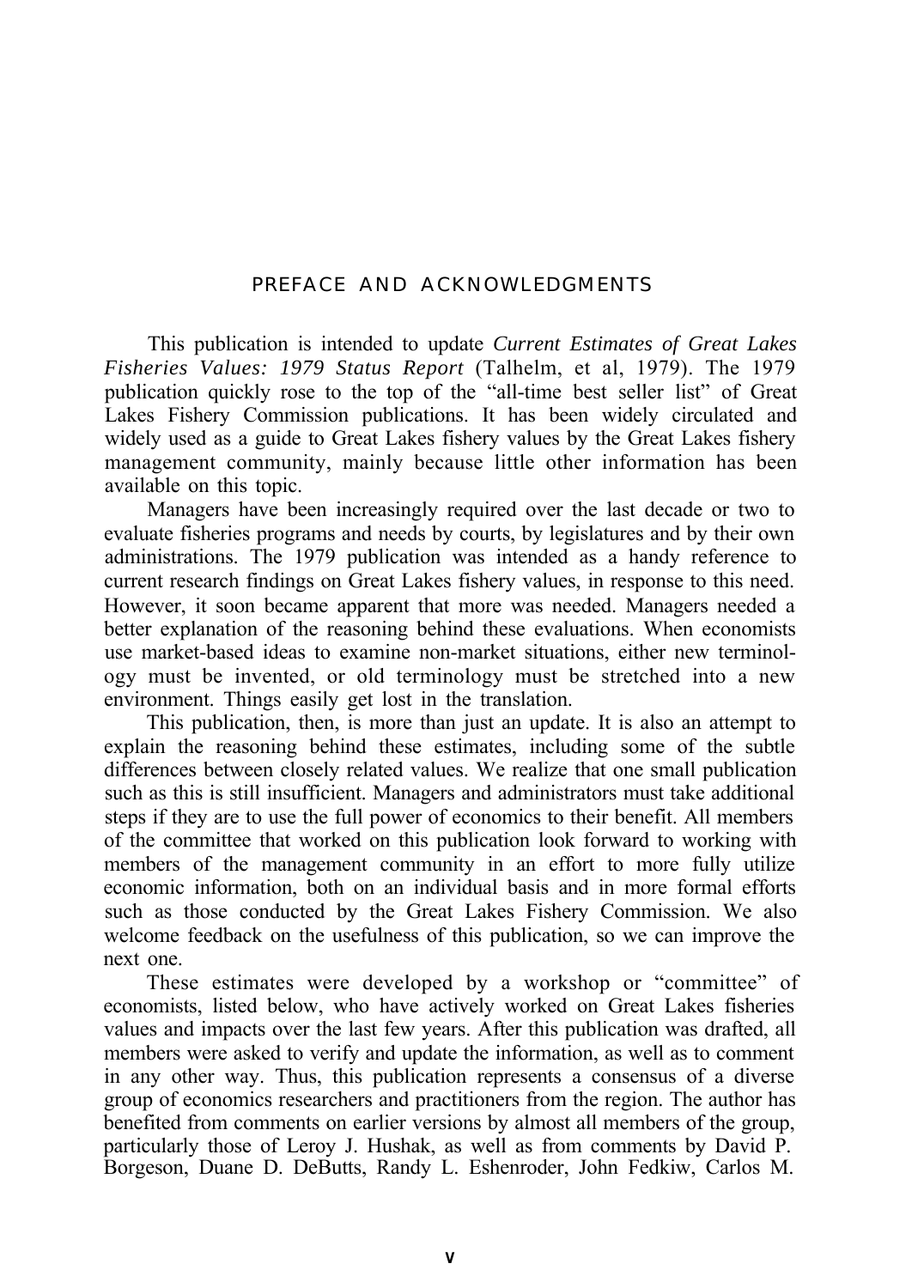Fetterolf, Jr., series editor Herbert Johnson, and formal reviewers Tommy L. Brown and David Gillen.

We were gratified to see, in putting these data together, that many new studies have been completed since the 1979 report, and that the results seem to confirm our earlier estimates. These include several new estimates of Great Lakes fisheries values and impacts, including some first estimates of existence values. In 1979, resource economists had not yet even fully developed a rigorous definition of existence value.

We thank the Great Lakes Fishery Commission for funding this effort, and the GLFC Secretariat for helping facilitate it. This publication was long delayed by the delay of the 1980 Great Lakes use estimates. The committee met in 1984, but then had to wait more than a year for the data to be finalized. In the meantime, results of new studies have become available, and had to be considered. We appreciate the patience of the GLFC and the management community with this process.

Members of the workshop or "committee" convened to evaluate current Great Lakes fisheries economics research findings and to establish the values recommended in this report are Nilam Bedi, Ontario Ministry of Natural Resources; Richard C. Bishop, University of Wisconsin; Tommy L. Brown, Cornell University; John Charbonneau, US Fish & Wildlife Service; Jack A. Donnan, Ontario Ministry of Natural Resources; A. P. Lino Grima, University of Toronto; Leroy J. Hushak, Ohio State University; Daniel R. Talhelm, Michigan State University; Archie L. W. Tuomi, Department of Fisheries & Oceans (retired).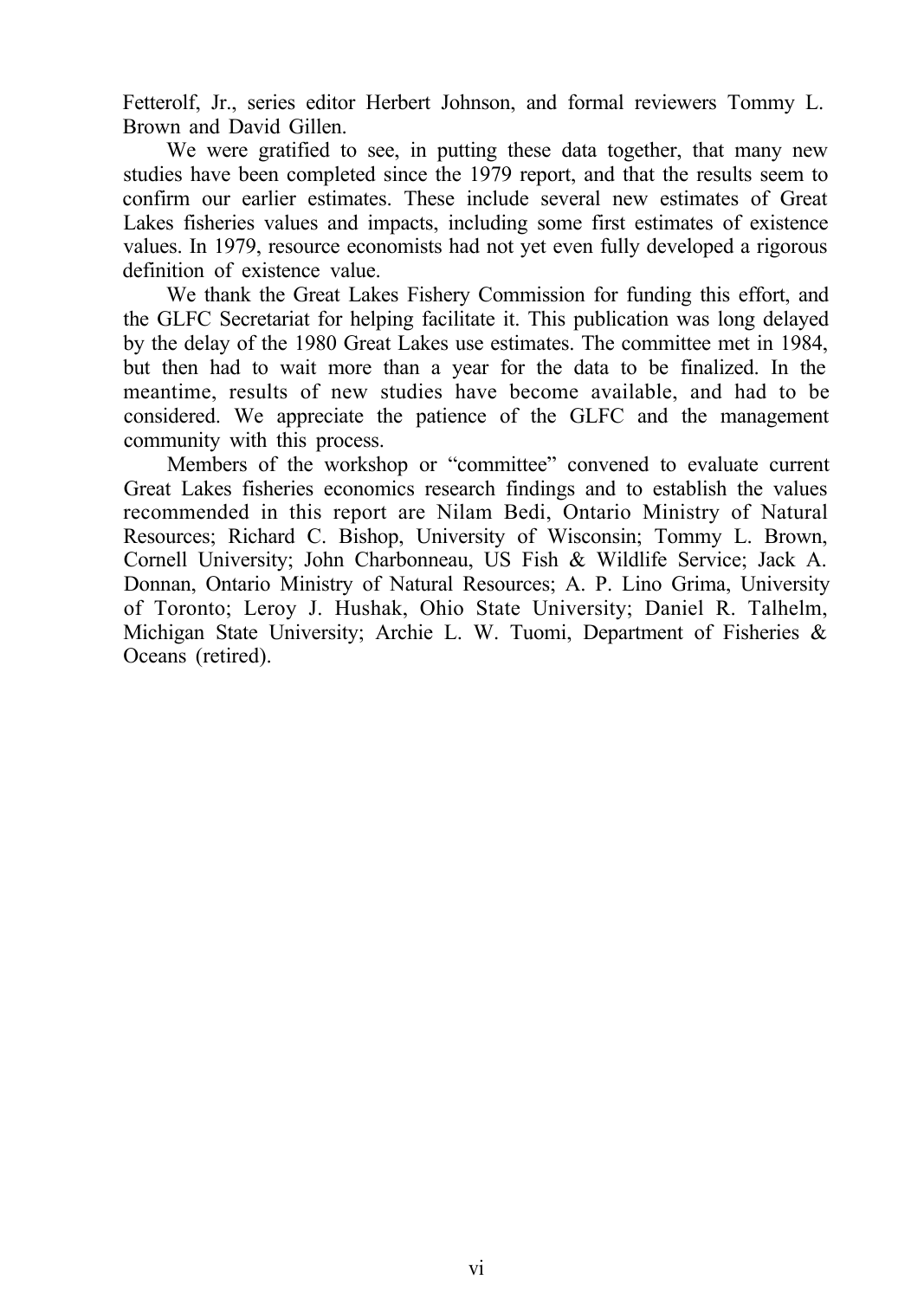## EXECUTIVE SUMMARY

<span id="page-5-0"></span>Hundreds of millions of dollars are spent annually to manage and protect Great Lakes fisheries and the related ecosystem-some \$60 million in fisheries management and protection alone. The public demands accountability and reasonable returns for its hard-earned dollars. Administrative, legislative and judicial branches of government increasingly rely on benefit-cost and related economic and social assessments for this accountability.

This report summarizes the latest estimates of Great Lakes fisheries-related economic values and economic impacts, and describes how to interpret this information in evaluating public sector fisheries management choices.

#### **WHAT KINDS OF VALUES Do WE NEED TO KNOW?**

What sorts of information do we need for these kinds of assessments? The value of the resource? The value of angling and food fishing? The landed value of food fish? Angler expenditures in my state?-in my community? These are all important values for some purposes, but none of these directly addresses the main question above-the accountability for public expenditures.

In accounting for public agency expenditures on the fishery, the important question is not the value of the resource, but the value produced by the agency expenditures-the public's return on its investments. What are the benefits and costs of our public choices in:

- Management: What benefits do we gain from expenditures on management and protection?
- Policy: If we create a new law or policy, what are its advantages and disadvantages?-its economic benefits and costs?
- Protection: If someone damages the resource, exactly how great are the losses? What size damage award would compensate for the public's losses? How much can we afford to require in the way of prevention measures before hurting the public interests in other ways?

We basically want to know which particular actions are in the public's best interests, even if the public must pay for them. If fishery resources were privately owned, management practices would be largely determined by expected dollar returns in relation to costs. Public sector economic accountability asks the same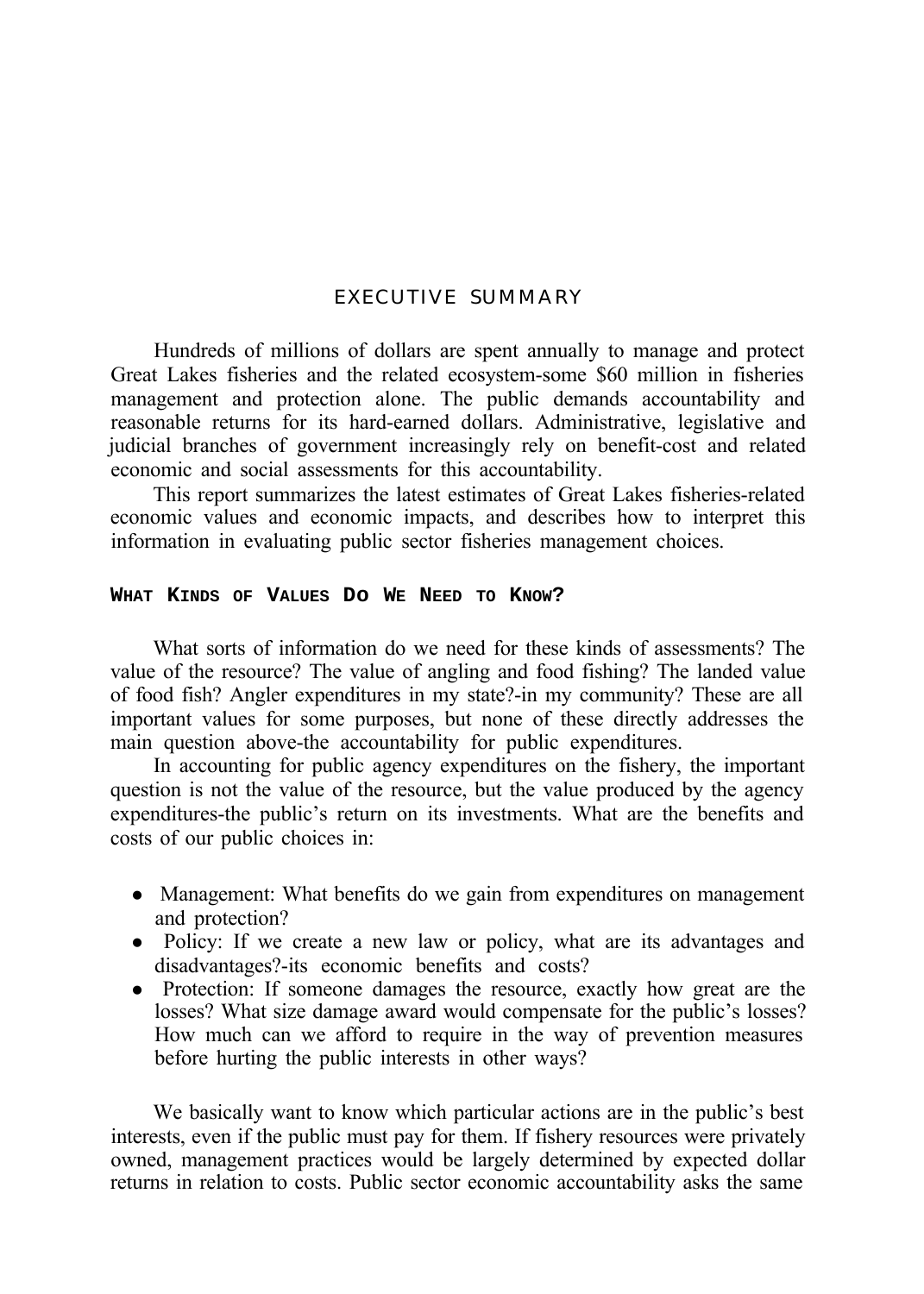<span id="page-6-0"></span>question: Would people literally buy these specific management actions if it were up to them (ie, if the public sector did not do it for them)?

Unfortunately, these values are not observable. Fishery resource management is mostly a government activity. People "buy" fishery management only indirectly. Anglers and food fish harvesters rarely pay directly for particular management practices, and pay little even to use the resource.

Economists resort to indirect measures of the values of the various uses, and then try to estimate how particular changes in management, policy and protection would change those values. The benefits of a particular management action are the difference in the net value of the uses of the resource with vs without the action. We look, not for the resource values or use values, but for the change in the resource values or use values.

Resource values and use values are an intermediate step. Just by knowing those values, however, one can more easily infer what the values of management might be.

#### ECONOMIC IMPACTS

*Economic and social impacts* differ greatly from *economic values.* Economic and social impact assessments estimate the incidence of favorable and unfavorable consequences to particular businesses, individuals or communities. They help us further evaluate, beyond the economic value assessments, the pros and cons of management actions, policies and other changes. *Economic impacts* are the changes in sales, income and employment between regions or communities, between economic sectors (e.g., a durables manufacturing sector or an agriculture/forestry/fisheries sector), and in aggregate magnitude. They help us see who gains and who loses, and how severely, as economic conditions change. *Social impacts* are other impacts on people's well being and on social structures-the ways people perceive, organize and do things.

Economic and social impact assessments often partially overlap with economic value assessments. Each may incorporate different parts of the values assessed in the others.

## 1985 ECONOMIC VALUES AND ECONOMIC IMPACTS

Table 1 lists our best estimates of Great Lakes fisheries economic values and economic impacts in 1985. The full report further explains how to interpret and use this information, how we derived it, and its accuracy.

We estimate that anglers would have been willing to pay up to \$1.4 billion (U.S. dollars) in fees to have the 1985 Great Lakes sport fishery rather than to have none. (This is the annual *all-or-none value* of the sport fishery resource or simply the value of the resource.) We also estimate that food fish harvesters and consumers would have been willing to pay up to \$21 million (U.S. dollars) to have the 1985 Great Lakes food fishery rather than none.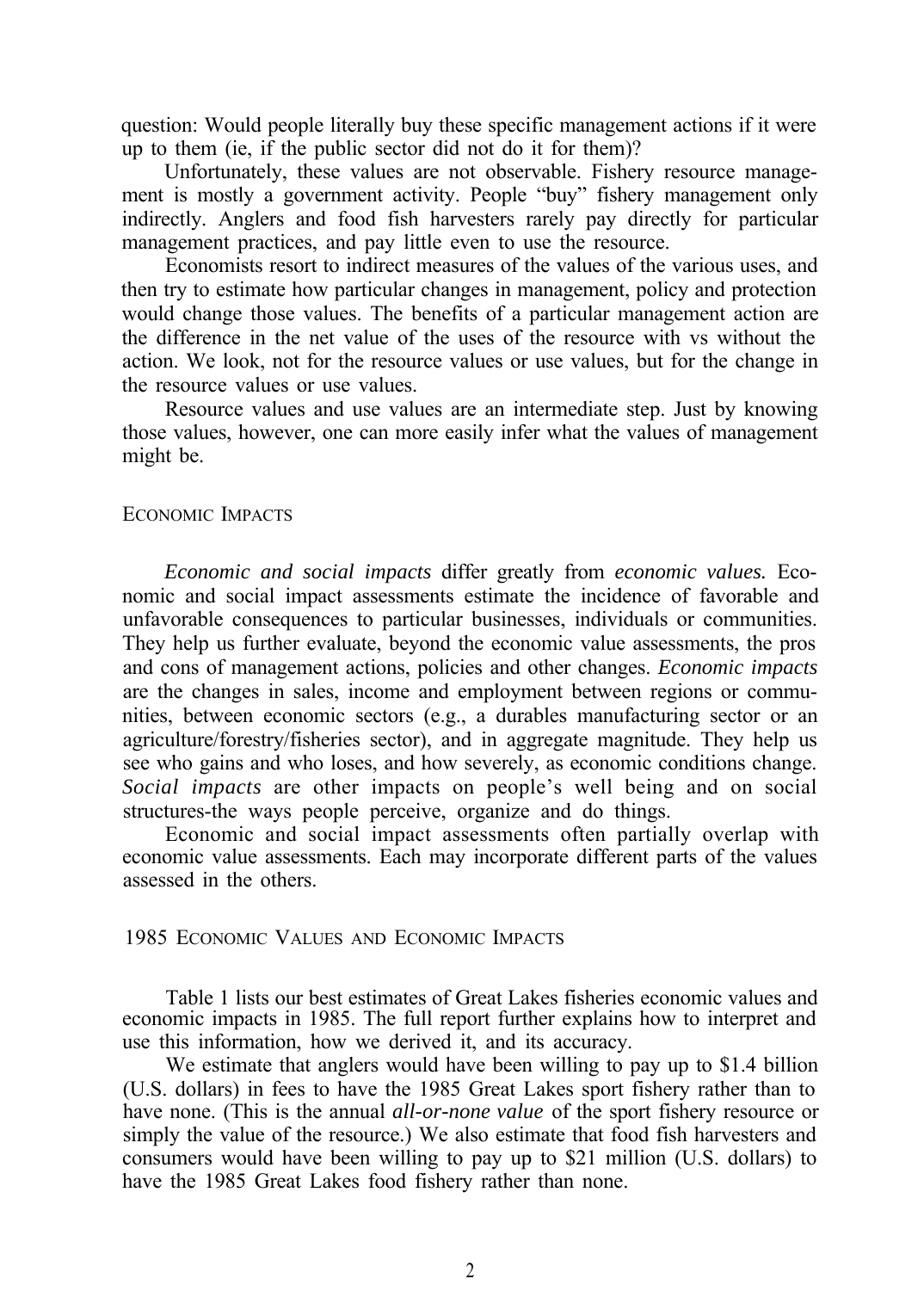These values estimate the benefits of current use, but are primarily an intermediate step in evaluating most choices. Fishery management rarely involves choosing all vs none. For instance, higher all-or-none values of angling vs food fishing do not indicate we should reduce the food fishery.

Much more important for public choice purposes are estimates of "management" values: the changes in total resource values/impacts resulting from given changes in the resource or its use. Management activities such as resource enhancement, protection and maintenance usually change the resource only slightly, and only at particular locations. Therefore, instead of this all-or-none value, we usually would rather know the value of changing the fishery in some particular way at some particular location.

Unfortunately, the values of particular changes in the sport fishery vary greatly from site to site. Angling values are influenced by many of the same kinds of factors that influence property values, and in analogous ways. Angler benefits-the willingness of anglers to pay for improvements in angling at a given site-depend on angler preferences for the new and the former fishery conditions, site proximity to anglers, the availability of substitute angling sites, and the availability of complementary facilities and amenities.

This great variation in angling management values means that there is no standard dollar value available for use in benefit-cost analysis of sport fishery management. The values vary too much, and too few empirical results are available, to permit accurate, non-arbitrary rules of thumb at this time. For instance, our best estimate for the sport fishery for salmon in the Great Lakes is that small changes will often be valued at \$20-40 per increase or decrease in angler days. Small changes in the non-salmonid fishery appear to be valued at \$10-20 per increase or decrease in angler days. Table 1 presents a few sample estimates for such changes. Later, Tables 3 and 4 present more.

Like sport fishery resource values, food fishery resource values depend on consumer preferences for the final products, on the prices of substitutes and complements, and on the technology of production and consumption. However, prices and costs in the food fishery are more uniform throughout the Great Lakes basin than those of the sport fishery because food transportation costs are relatively small. Further, food fishery prices-and therefore the values reported here-are severely constrained by competition from the many varieties of fish in national and international markets. Therefore, food fishery resource values vary much less from location to location, and that mainly because the productivity of the resource varies from site to site.

The total economic impact of the Great Lakes sport and food fishery on the regional economy is \$2.3 to \$4.3 billion (U.S. dollars). This means that if this fishery were stopped, and anglers and food fish consumers reallocated their \$1.1 to \$2.1 billion direct expenditures to other purposes, up to \$4.3 billion in sales would be shifted from present businesses and individuals, to other businesses and individuals in the region or in other regions. About 35 percent of that would be personal income, shifted to other persons.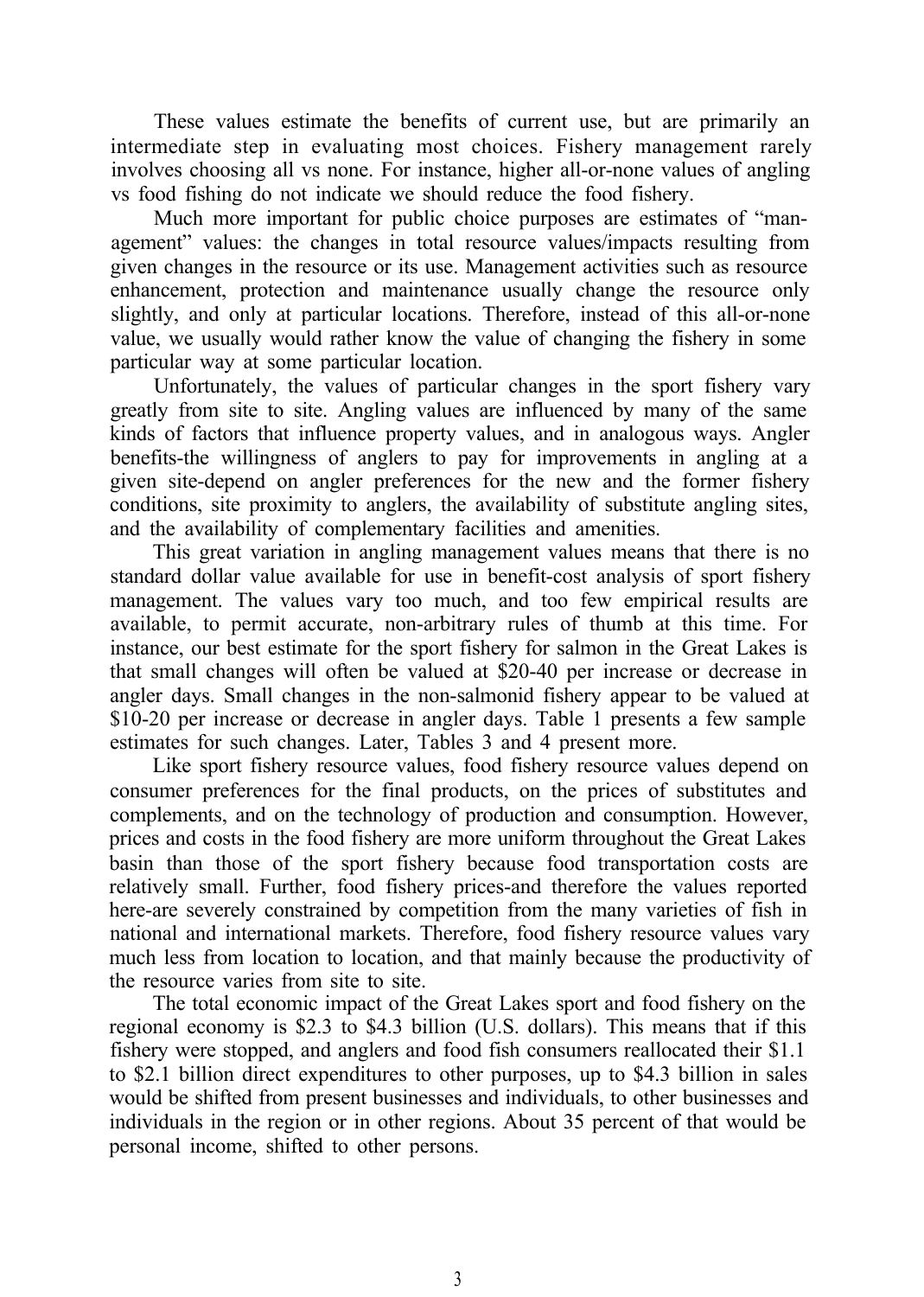| vaiues in U.S. donars.                                                                                                                |                                        |
|---------------------------------------------------------------------------------------------------------------------------------------|----------------------------------------|
| <b>ITEM</b>                                                                                                                           | TOTAL<br>$U.S. + CANADA$ (in $U.S.\$ ) |
| I. ANNUAL TOTAL ECONOMIC VALUES, SPORT FISHERY                                                                                        |                                        |
| Gross value of angling                                                                                                                | \$3,400,000,000                        |
| (ie, max. potential buying price)                                                                                                     | (range: $$1.7-3.4$ b.) <sup>1</sup>    |
| Total angling price paid                                                                                                              | \$2,000,000,000                        |
| (ie, 1985 cost of angling)                                                                                                            | (range: $$1-2$ b.) <sup>1</sup>        |
| Value of angling resource (gross value minus costs)                                                                                   | \$1,400,000,000                        |
| (ie, potential buying/selling price for resource)                                                                                     | (range: $$.7-1.4$ b.) <sup>1</sup>     |
| II. ANNUAL UNIT VALUES PER CHANGE IN ANGLER DAYS, SPORTFISHERY<br><i>MANAGEMENT</i>                                                   |                                        |
| Protecting the entire sport fishery from total loss                                                                                   | \$26                                   |
| Changing angling quality at a particular location                                                                                     | \$0 to \$50                            |
| Unit values depend on location, quality and substitutes.                                                                              |                                        |
| Non-salmonid values are typically \$10-20 per increased/                                                                              |                                        |
| decreased angler day, and salmonid values \$20-50 per                                                                                 |                                        |
| increased/decreased angler day. <sup>2</sup> Examples:                                                                                |                                        |
| Perch/panfish, SE Lake Mich., small change from moderate CPUE,<br>substitutes available (\$ per angler day gained/lost)'              | \$15                                   |
| Perch/panfish, Mich. Lake Erie, change from high to moderate<br>CPUE, substitutes available (\$ per angler day lost)'                 | \$10                                   |
| Salmon, spring, SE Lake Mich., small change from moderate or<br>high CPUE, substitutes available (\$ per angler day<br>gained/lost)*  | \$24                                   |
| Salmon, fall, SE Lake Mich., small change from high CPUE,<br>substitutes available (\$ per angler day gained/lost)*                   | \$47                                   |
| Lake trout, all Mich. Lake Mich., change from high or moderate<br>to low, substitutes distant (\$ per angler day lost)*               | \$47                                   |
| Lake trout, all Mich. Lake Sup., change from high or moderate to<br>low, substitutes very distant (\$ per angler day lost)'           | \$41                                   |
| III. ANNUAL TOTAL ECONOMIC VALUES, FOOD FISHERY                                                                                       |                                        |
| Gross value of food fish                                                                                                              | \$51,000,000                           |
| (ie, max. potential buying price)                                                                                                     | (Range: $$48-62$ mil.) <sup>3</sup>    |
| Total price paid for food fish                                                                                                        | \$41,000,000                           |
| (ie, 1985 cost of landings)                                                                                                           |                                        |
| Value of food fishery resource (gross value minus harvest costs")                                                                     | \$21,000,000                           |
| (ie, potential buying/selling price for resource)                                                                                     | (range: $$13-41$ mil.) <sup>3</sup>    |
| IV. ANNUAL UNIT VALUES PER CHANGE IN POUNDS LANDED, FOOD FISHERY<br>MANAGEMENT                                                        |                                        |
| Protecting the entire food fishery from total loss                                                                                    | \$.21                                  |
| Changing allowable harvest at a particular location                                                                                   | \$0 to \$1                             |
| (Unit values depend on species, market conditions, and harvest<br>technology. Values may be up to 50% of the change in landed value.) |                                        |

TABLE I. Summary of estimated 1985 Great Lakes fisheries economic values and impacts: annual values in U.S. dollars.

(continued)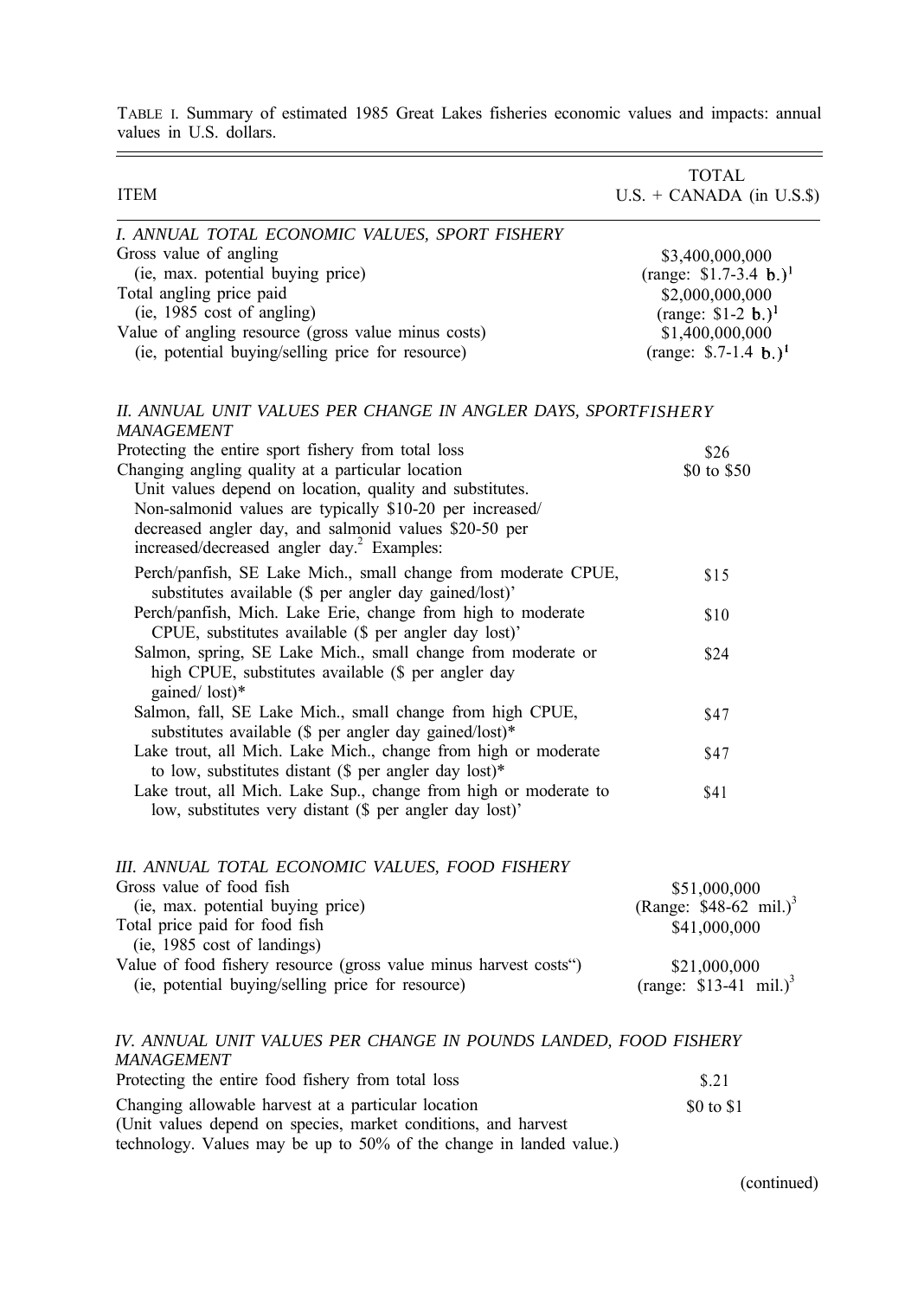| <b>ITEM</b>                                                             | U.S.                               | CANADA (U.S. \$)                        | <b>TOTAL</b><br>(in U.S.S.)        |
|-------------------------------------------------------------------------|------------------------------------|-----------------------------------------|------------------------------------|
| V. ANNUAL ECONOMIC IMPACTS, SPORT FISHERY<br>Angler spending (millions) | \$1,710                            | \$390 (\$290)                           | \$2,000<br>$(1,000-2,000)^5$       |
| Regional economic activity (millions)                                   | \$3,420                            | \$780 (\$580)                           | \$4,000<br>$($ \$2,000-4,000 $)^5$ |
| Employment (worker-years)                                               | 64,000                             | 11,000                                  | 75,000<br>$(37,500-75,000)5$       |
| VI. ANNUAL ECONOMIC IMPACTS, FOOD FISHERY                               |                                    |                                         |                                    |
| Landed value (millions)                                                 | \$15                               | $$35$ (\$26)                            | \$41                               |
| Final sales value in region (millions)                                  | \$49                               | \$113 (\$84)                            | \$133                              |
| Total regional economic activity (mill.)                                | \$99                               | \$228 (\$171)                           | \$270                              |
| Employment (worker-years)                                               | 3,300                              | 5,700                                   | 9,000                              |
| VII. ANNUAL TOTAL USE                                                   |                                    |                                         |                                    |
| Total angler efforts<br>(millions of angler days in 1980)               | $20 - 41$                          | $7 - 14$                                | 27-55                              |
| Total food fish harvest                                                 | 54                                 | 47                                      | 101                                |
| (millions of pounds landed in 1984)                                     |                                    |                                         |                                    |
| VIII. OTHER FISHERY ECONOMIC VALUES                                     |                                    |                                         |                                    |
| Existence values                                                        |                                    | Perhaps same order of magnitude as      |                                    |
| (ie, value of preventing extinction)                                    |                                    | combined resource values above          |                                    |
| Option values                                                           |                                    | Small percentage of combined            |                                    |
| (ie, value of insuring future use)                                      |                                    | resource values above                   |                                    |
| Ecological values                                                       | Uncertain ecosystem values at risk |                                         |                                    |
| (ie, contribution from role in ecosystem)                               |                                    |                                         |                                    |
| Passive use values                                                      |                                    | Up to same order of magnitude as        |                                    |
| (ie, indirect uses such as viewing)                                     |                                    | combined resource values above          |                                    |
| Social equity values                                                    |                                    | Perhaps small or moderate percentage of |                                    |
| (ie, value of fairness in public choice)                                |                                    | combined resource values above          |                                    |
| Social goals values                                                     |                                    | Perhaps small percentage of combined    |                                    |
| (ie, contribution to other social goals)                                |                                    | resource values above                   |                                    |
| Employment value                                                        |                                    | Often important locally, but usually    |                                    |
| (ie, value of labor or capital that                                     |                                    | offset by opposite impacts              |                                    |
| would otherwise be unemployed;                                          |                                    | elsewhere in the economy, leaving       |                                    |
| negative if unemployment is increased)                                  |                                    | little or no net economic contribution  |                                    |

1 The range of values given for angling reflects uncertainty over the amount of angling for Great Lakes fish. The upper bound is our estimate of values assuming the 1980 U.S. and Canadian angler surveys are accurate in estimating 55 million angler days (see Talhelm, 1988). The accuracy of this estimate is supported by pre-survey studies. The lower bound reflects indirect, contradictory evidence from other studies that actual angling effort could be half, or less, of these 1980 estimates (Talhelm, 1988, Appendix D).

In addition, there is some uncertainty about the magnitudes of the average values per angler day, because these are based on state-level studies using a variety of methods and assumptions. These estimates range about 25% above and below the estimates given here. This kind of uncertainty is not considered in the range in Table 1. See text for farther information.

\*These estimates are based on Tables 2 and 3 in the text. CPUE stands for catch per unit of angling effort (ie, fish caught per angler day). The numbers in Table 1 are derived by dividing the total value gain/loss of all anglers by the change in the number of anglers.

The range of values given for the food fishery reflects uncertainty about the estimates. These numbers are extracted<br>from somewhat limited evidence, mostly state-level studies rather than region-wide studies. See explanati "Harvest costs are defined here as the minimum cost necessary to harvest the fish; an estimated \$30 million. Total revenue minus harvest costs equals economic profit: harvesters' potential payments for using the resource. <sup>5</sup>See first paragraph of footnote 1.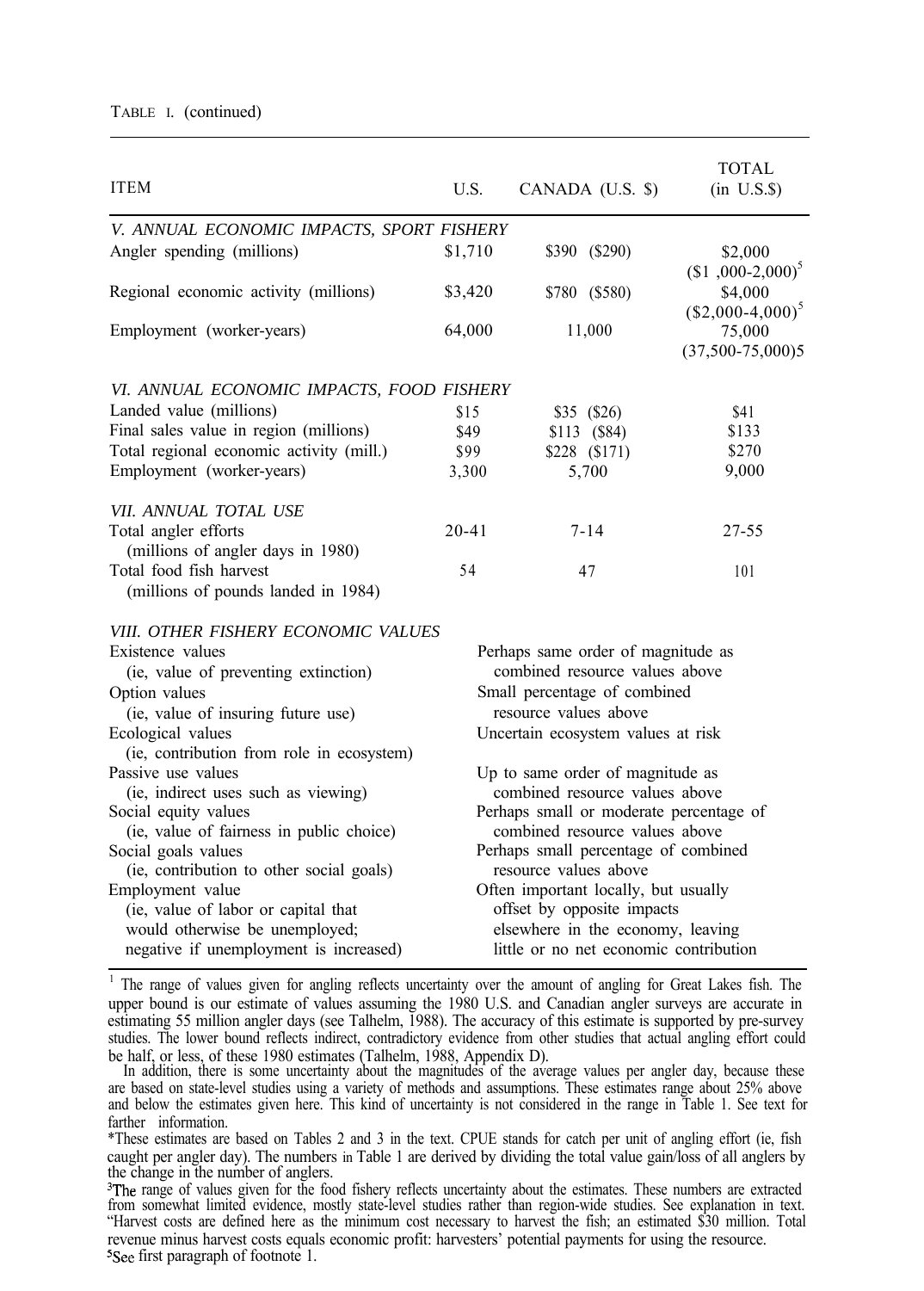#### INTRODUCTION

<span id="page-10-0"></span>People often ask, "What is the value of Great Lakes fisheries?" This simple question has no simple answer because there are many types of values. The question needs more definition before an answer is possible.

This section briefly examines what we mean by economic value and economic impact, basic principles of economic assessment, and ideal uses of this information in public sector evaluation and decision making.

ECONOMICS AND THE PUBLIC INTEREST

Millions of dollars are invested annually in Great Lakes fisheries protection and management. Some \$60 million is spent each year in direct Great Lakes fisheries management activities. Hundreds of millions of dollars are spent in managing the overall Great Lakes ecosystem.

In another arena, voters are insisting on lower taxes and less government. Yet, they demand more services from government. They also want increased efficiency, higher quality delivery and more accountability from government. Great Lakes fisheries management programs are no exception.

As a result, legislative, executive and judicial decision makers increasingly rely on benefit-cost, economic impact and related economic and social assessments for this accountability. These assessments are the best objective tools available for estimating changes in public welfare.

Courts and commissions need better evaluations to more objectively assess claims, award fair compensation, and weigh competing policies, programs and allocations. Lawmakers and executives turn to objective assessments to help develop programs that fairly and efficiently serve public needs, and to reject expenditures that are less needed. Assessment tools like zero-based-budgeting and management-by-objective help budget offices and elected officials compare expenditures in such divergent programs as fisheries, child welfare services, public safety and education.

Fisheries managers not only need the best economic assessments available, but also need to know how to use them most effectively in these contexts.

WHAT ARE ECONOMIC VALUES?

Economic values compare human preferences between certain things. They express the willingness of people to exchange one thing for other things under given circumstances, For example, our daily paper tells us that a particular 9 cubic foot chest freezer equals in value .84 ounces of gold, 108 half gallons of Sealtest ice cream, or 39.9 seafood dinners at a local restaurant.

Economic values also reflect the scarcities of things-the ability of our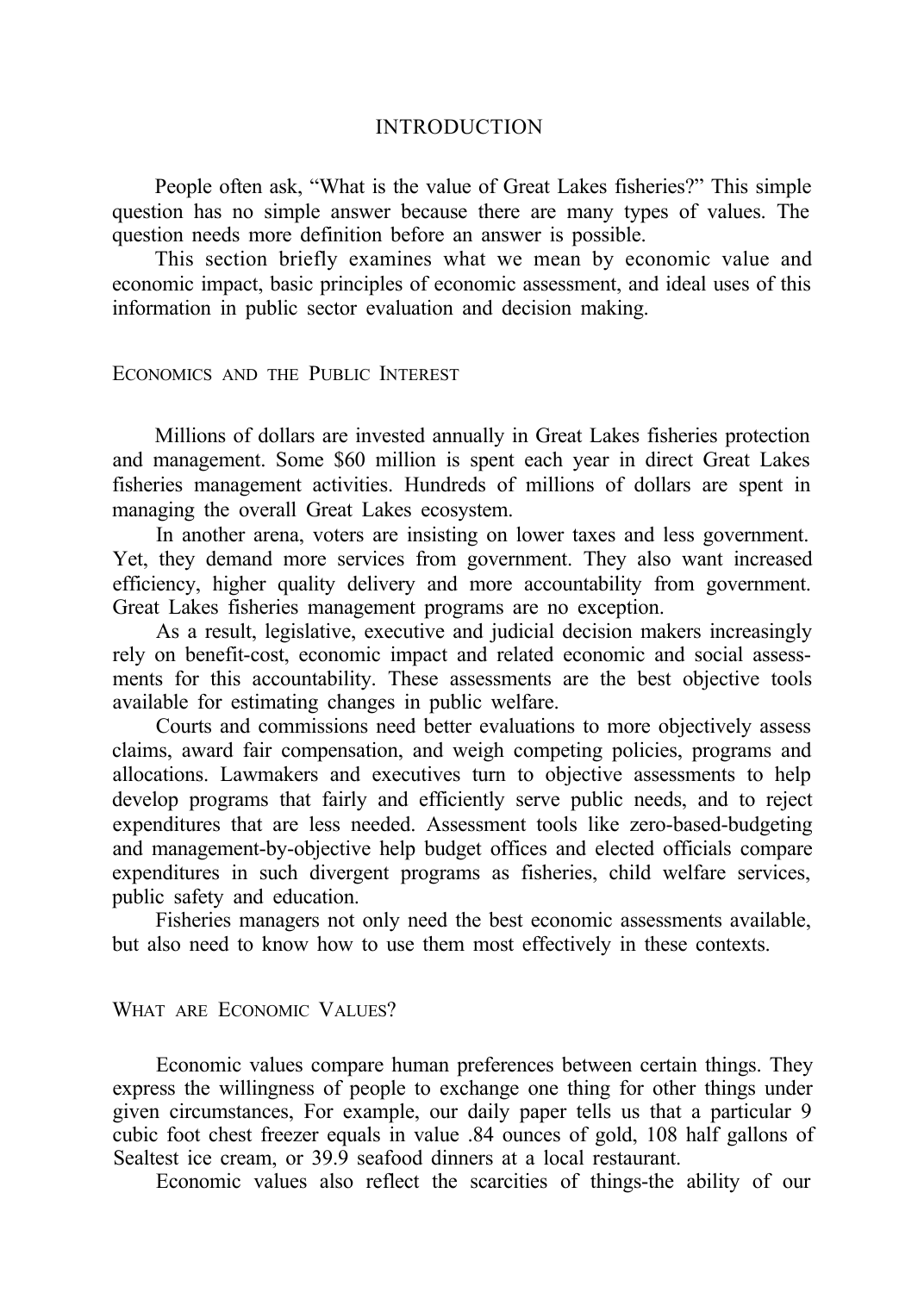

Figure 1. An increase in supply lowers marginal value from A to B and increases consumption of a representative good.

society to produce them. For example, bumper crops lead to lower prices-lower value per unit. This lower value reflects increased farm productivity without any change in consumer needs or preferences. However, even though consumer preferences do not change in this case, consumers buy more in response to lower prices.

Figure 1 explains why. The demand schedule expresses buyer preferences: It shows the maximum quantities buyers would be willing to buy at each given price. The supply schedule expresses seller preferences: It shows the minimum prices at which sellers are willing to sell each given quantity. In many cases, supply schedules express the ability of producers to produce goods from various inputs. These demand and supply forces combine to determine the particular price and quantity sold that we can observe at any time in the market. Stated simply, the balance between consumer preferences and producers' abilities to produce determines the going market price and quantity sold (under competitive conditions).

The increase in productivity mentioned above-resulting in bumper crops -would shift the supply curve to the right, as illustrated in Figure 1. Market price would decrease from A to B, and consumption would increase from X to Y, without any change in consumer preferences. Consumers are better off, with a lower price and higher consumption, but their underlying preferences (which economists think of as a "utility function") are unchanged, and therefore their demand schedule is unchanged, as shown. The main points are, first, that the current market value-price A or B-is not determined by consumer preferences alone, and second, that a lower market value (price) may imply a higher level of consumer well-being (net value received by consumers).

Without going into detail, some notable characteristics of economic values are: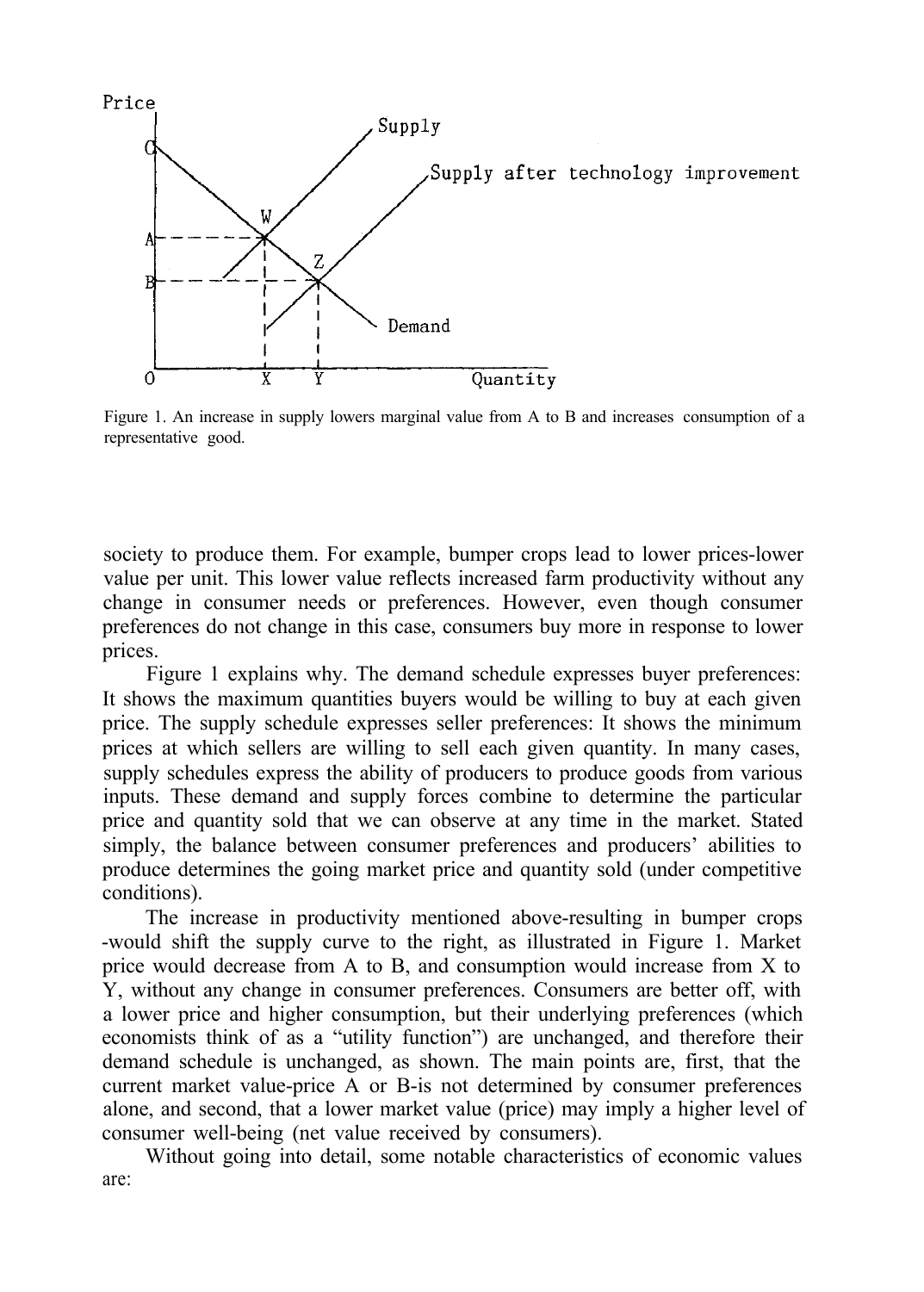- <span id="page-12-0"></span>1. Economic values are determined by both demand and supply-by our needs and preferences as well as by our technical ability to produce things. Demand expresses willingness to pay (to buy), whereas supply expresses willingness to accept payment (to sell). In free markets, economic values are established by voluntary exchange between buyers and sellers, hence by demand and supply.
- 2. Economic values are relative: The value of each thing is expressed in terms of our ability to exchange it for other things. Dollars measure exchange values.
- 3. Economic values are not constant. They continually change, and they vary from one location to another. Reasons:
	- Needs and preferences in given communities change over time.
	- Technology, weather, and other supply factors vary with time and location.
	- Income varies, changing our ability to express demands, and our need to sell assets.
	- The prices-values-of substitute and complementary goods and services change, affecting demand, supply, or both.

There are other kinds of values besides economic values. In particular, *held* values express attitudes and beliefs, rather than willingness to exchange one thing for another. Held values are our most basic form of preferences or ideals, "and include modes of behavior (eg, bravery, loyalty), end states (eg, freedom, happiness), and qualities (eg, beauty, symmetry)" (Brown, 1984, p. 232). Held values influence economic values, and vice-versa. We can think of held values as one's underlying preferences or *utility function* that in turn shapes one's demands for the various market (and non-market) goods and services. Held values and economic values are essentially different senses of the word "value", even though they are functionally related.

Economic values may be defined as "expressions of rates of exchange between goods or services." "Rates of exchange" here express the quantity of one thing we are willing or able to exchange for other things. Thus, the going price of a certain freezer expresses both the willingness of suppliers to exchange their product for all other market goods (or for money in a monetized economy), and the willingness of demanders to exchange all other goods (money) for that product.

HOW CAN THINGS THAT ARE NOT BOUGHT OR SOLD HAVE ECONOMIC VALUE?

This generic definition of economic value allows us to estimate economic values for some things that are not bought and sold in markets. For instance, the basic fishery resources of the Great Lakes-the ecological productivity of the lakes-are not for sale. Instead they are held in public trust by government. However, we can still observe ways that these resources are diminished,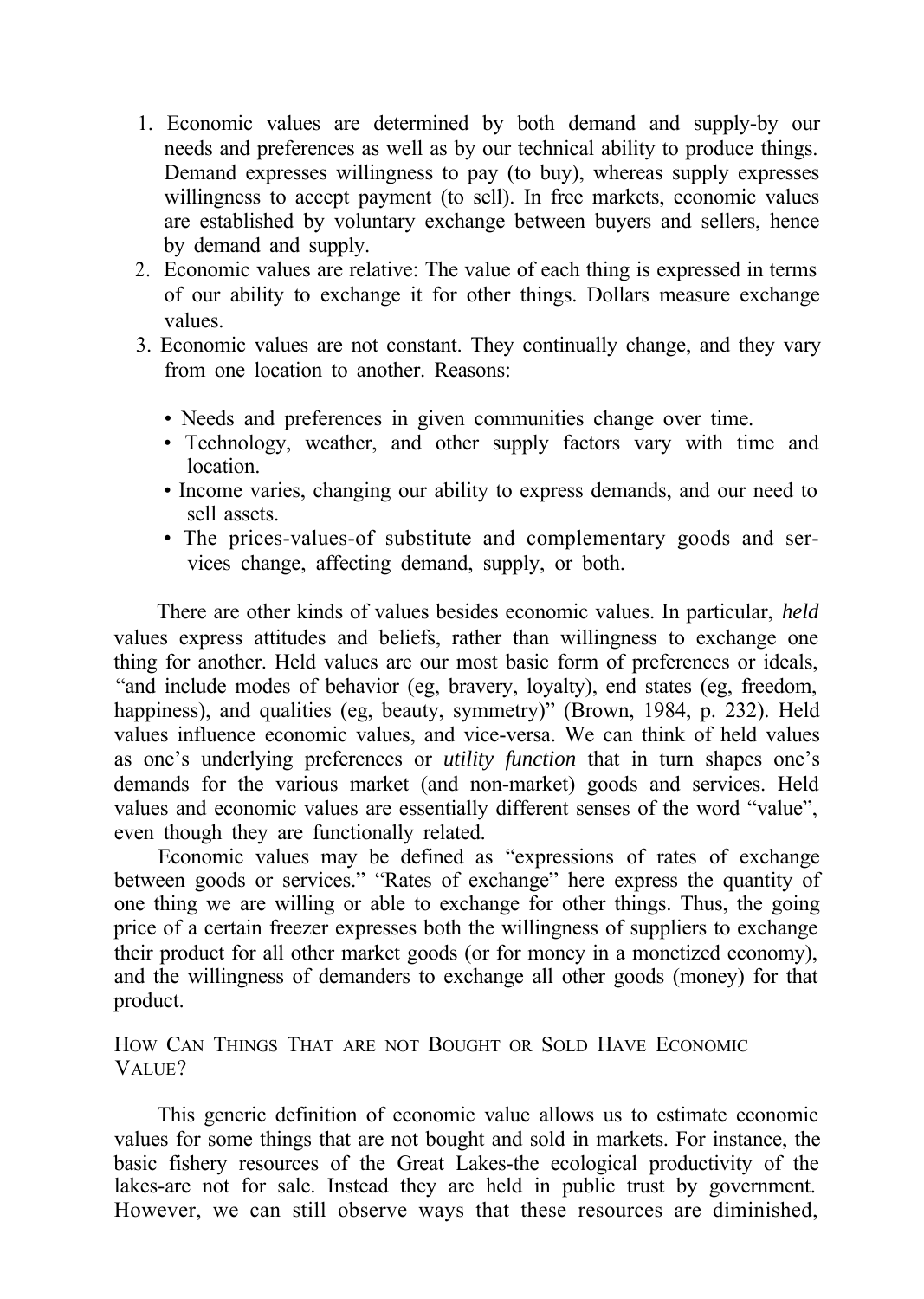<span id="page-13-0"></span>enhanced or appropriated by private interests, in exchange for various economic or social returns. We tolerate some dredging, wetlands filling and disposal of treated sewage in exchange for marinas, shoreline locations for communities, and economic development. De facto exchanges such as this imply certain, measurable economic values for fishery resources and other non-market goods. Some economic valuation methods are based on careful observations of such non-priced, de facto exchanges. Recreation values, existence values and some other non-market values discussed below may be estimated this way.

It may seem strange or unnatural to estimate economic values for such non-market goods or services as sewage disposal and sport fishing. We rarely think of them in economic terms. However, such exchanges-one good for another-by definition establish economic values, even if market operating rules differ.

### ECONOMIC VALUES OF FISHERY MANAGEMENT

In accounting for public expenditures on the fishery, the important question is not the value of the resource, nor the value of the angling or food fishing, although we estimate these values as intermediate steps. The important question is the value produced by the public expenditures-the public's return on its investments. In other words, what are the benefits in relation to the costs-the advantages vs disadvantages-of what we do to the resource? Public choices in fisheries involve:

- Management: What benefits do we gain from expenditures on management and protection?
- Policy: If we create a new law or policy, what are its advantages and disadvantages?-its economic benefits and costs?
- Protection: If someone damages the resource, exactly how great are the losses? How much compensation would just mitigate the public's losses? How much can we afford to require in the way of prevention measures before hurting the public interests in other ways?

Again, we basically want to know which particular actions are in the public's best interests, even if the public must pay for them. If fishery resources were owned by private businesses, management practices would be largely determined by expected dollar returns in relation to costs. Public sector economic accountability asks the same question: Would people literally buy these specific management actions if government were not available to do it for them (instead of paying license fees and taxes into general public funds)? Willingness to pay under ideal conditions is a direct measure of public benefits. (See Appendix for qualifications of this point.)

Unfortunately, these values-the public benefits-are not directly observ-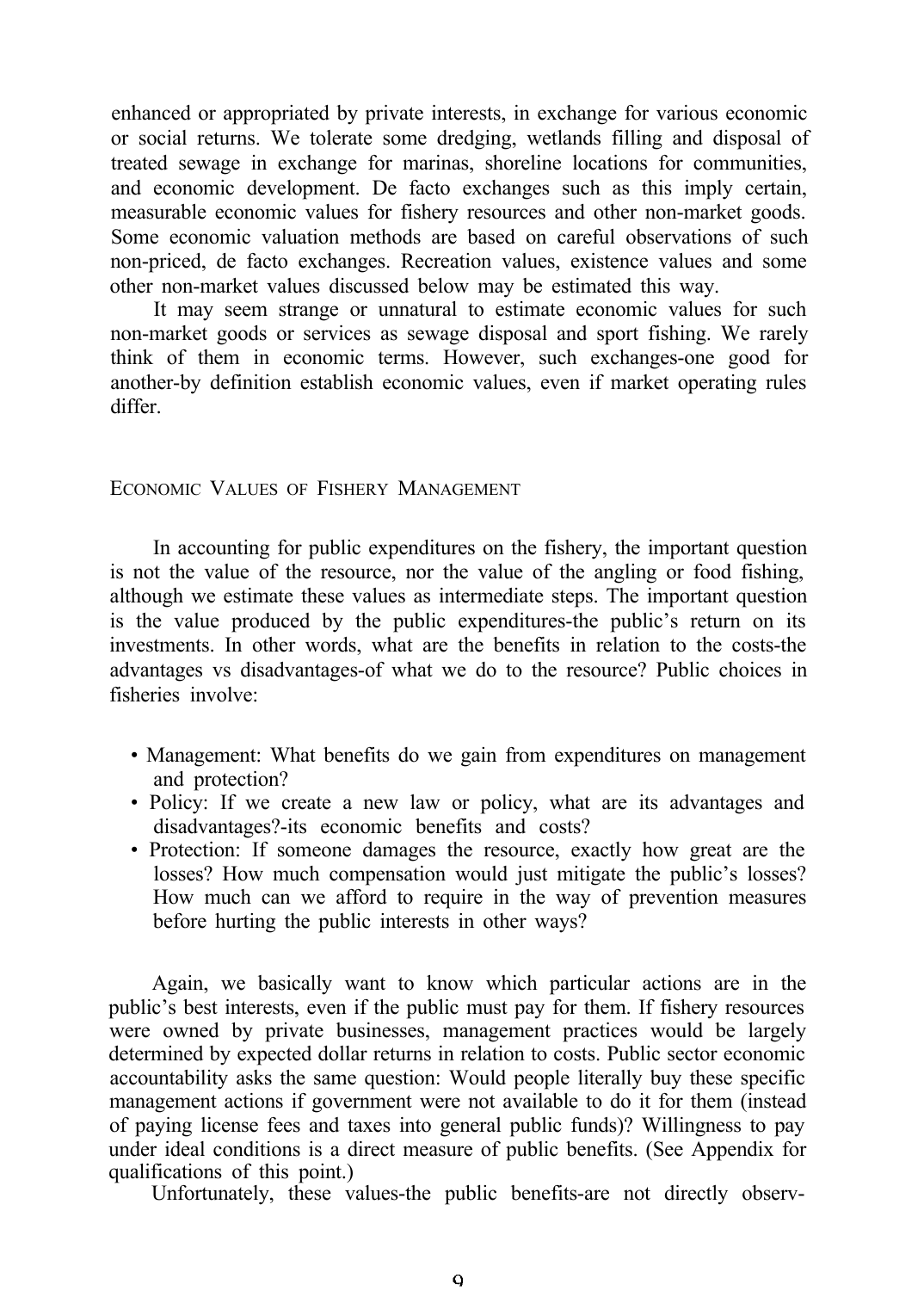able. People do not buy fishery management directly. In a sense they buy the results of management: they respond to changes in fisheries. However, they pay only nominal amounts for general license to use the resource, so even this does not tell us in dollar terms how much they benefit from specific actions.

Economists resort to indirect measures of user willingness to pay for their use of the resource, then estimate how particular changes in management, policy and protection would change user willingness to pay. The benefits of a particular management action are the difference in user willingness to pay for their uses of the resource with vs without the action:

| Management | Willingness to pay | Willingness to pay |
|------------|--------------------|--------------------|
| Value      | with management    | without management |

The maximum willingness of users to pay for use of the resource can be termed the *net all-or-none value of use. All-or-none* refers to the type of choice we are evaluating: a choice of all present use verses none. (In effect that would be equivalent to demanding a ransom before permitting any use; forcing users to pay the highest possible lump sum before permitting use to proceed as usual.) Choices of all vs none of a good and "ransoms" are rarely observed in free markets or in choices made by the public sector, but they represent total economic value or *total welfare,* as economists say. "Net" refers to the fact that users bear other costs other than what they might be willing to pay as access fees or other payments for using the resource. These other costs (such as angler costs for gasoline, equipment, and food) are part of the value of their use, but not part of their willingness to pay (w.t.pay) fees for their use. That is,

Net all-or-none  $=$  Total w.t.pay for use  $-$  Associated costs other than value of any use rather than have none user fees or equivalent

We cannot observe the net all-or-none values of the various uses, but we can estimate them indirectly. There are several indirect indicators of how much users would pay if they had to pay market-like prices for using the resource. For instance, we can observe how anglers respond to other kinds of costs associated with angling (eg, gasoline, equipment, food, etc.). Research shows that angling use rates decline as time and money costs of angling increase with travel distance. This relationship describes angler demand, illustrated in Figure 1 as the demand curve. By assuming anglers would respond similarly to access fees, we can predict their willingness to pay for angling, and conversely, their willingness to sell angling. (Willingness to sell estimates fair compensation levels for losses of angling.) Net all-or-none value for angling is the sum of existing access fees plus the triangular area under the demand curve but above existing associated costs, triangles ACW or BCZ in Figure 1. Areas ACW and BCZ are also known as "consumer surplus." (See Appendix for more on valuation methods.)

We can then estimate the values of management actions, policies, and protection by estimating the associated changes in the net all-or-none values of the uses: aggregate net use values with vs without the actions. The result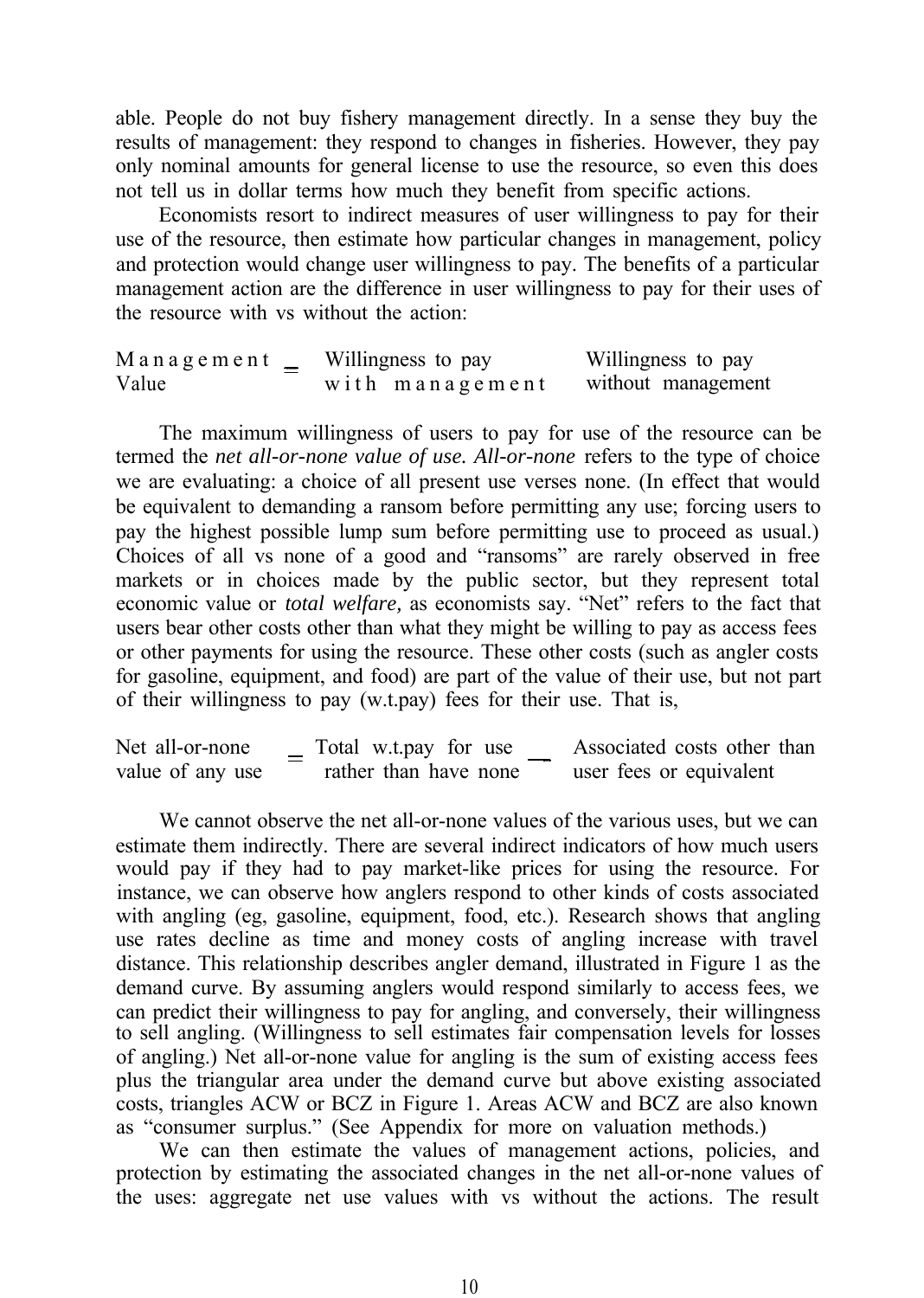<span id="page-15-0"></span>estimates the change in *total public welfare;* the highest amount the public would possibly be willing to pay for the management action. This sum is higher than people would normally have to pay if the services (the management action) were competitively provided in a free market, but it is still a useful bit of information for the public choice process.

An alternative to estimating use values is to estimate the value of the resource. The all-or-none value of the resource for a particular use is the same as the net all-or-none value of use, because the net all-or-none value is the maximum amount users would be willing to pay to purchase the resource for purposes of their use. Management values equal the difference in resource value with vs without the management actions. However, this is no help: We would still have to derive the value of the resource from the values of its uses. The main difference between the two is that resource values might include the discounted values of future use as well as the values of present use we discussed above.

The main point here is that we estimate the benefits of a particular management action, policy or other change as the difference in the net values of uses, or in resource values, with vs without the action. We look, not for the resource values or use values, but for the change in the resource values or use values.

#### **WHAT ARE ECONOMIC IMPACTS?**

We use the term *economic impact* to describe how sales, incomes and employment in given locations depend on given levels of economic outputs in each sector. Others sometimes use the term more broadly, to describe other economic consequences of change, including project benefits and costs. Economists generally avoid the latter definition, to help separate economic impact concepts from economic value concepts. Economic impact analysis does not normally provide an estimate of net economic benefits and costs, so is not a substitute for project evaluation. Rather, the social consequences of economic impacts (see next section) are additional inputs into project evaluation.

The most common formal economic impact analysis technique, input/output analysis, traces how the outputs of each economic sector are produced by inputs from the various sectors. In other words, the analysis estimates generalized production equations, describing the amounts of various inputs per unit of output. Economic activity is usually measured in terms of the dollar value of transactions (sales and similar income transfers) over time, and in terms of employment of labor or capital. For example, the annual economic impact of Great Lakes sport fishing on the Great Lakes region is roughly \$4 billion (in U.S. dollars). This means that \$4 billion of the annual economic activity in the region is attributable directly or indirectly to the fishery: If we summed all of the economic transactions in the region in 1985, we could trace \$4 billion of the total to the fishery. About \$2 billion is received directly in the region from anglers, as payment for bait, tackle, food, gasoline, boats, charter fishing services, and a host of other items. The remaining \$2 billion is received by persons and businesses in the region when those who receive the original \$2 billion spend it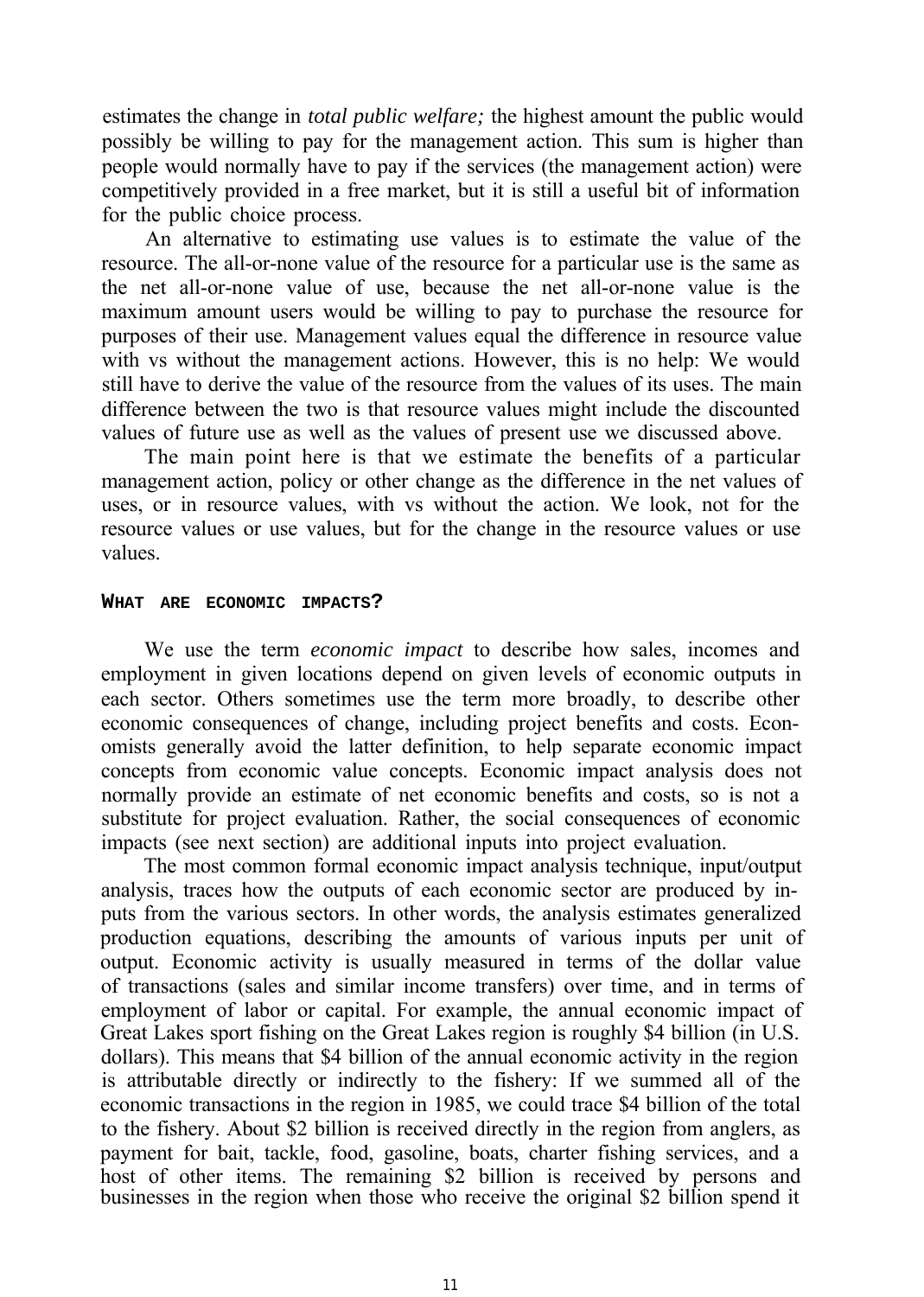<span id="page-16-0"></span>in the region, then those recipients respend some of their receipts, etc. Not counted are dollars (economic activity) that go outside the region to pay for goods and services, such as for food and gasoline purchases from producers in California, Alberta and elsewhere.

These figures estimate how much our economy - ie, its revenues, personal incomes, and jobs-depends on the fishery. Implicitly, without the fishery individual and business incomes from current sources would drop by \$4 billion. Hence the term *economic impact.* A change of some kind is implicitly or explicitly hypothesized in economic impact assessment. In this case the hypothetical change is the difference in the economy with vs without all Great Lakes sport fishing.

The analysis does not necessarily tell us what else the anglers would do with their \$2 billion if they could not spend it on Great Lakes angling. However, it can estimate how the economy would change if their spending shifted in given ways. For instance, if they quit spending \$2 billion on angling and spent it all on other recreational and other items within the region, the \$4 billion loss would be approximately offset by gains in other business and personal incomes in the region. Even if totally offset, it would still represent a tremendous transfer in economic activity within the region: some \$4 billion less income for one set of businesses and individuals, and \$4 billion more income for another set of businesses and individuals. Surely this would mean business failure and unemployment for some, and business success and employment for others. Yet the aggregate economic impact on the region would be zero; greater analytical detail is needed to document impacts within the region. On the other hand, if anglers spent part of their \$2 billion outside the region instead of inside, economic activity would be transferred there instead of being transferred elsewhere within the region. The transfer would change the aggregate level of economic activity in the region. Economic structures would change significantly in either case.

#### ECONOMIC IMPACT INFORMATION IN PUBLIC CHOICES

Economic impact analyses tell us how the annual flow of business income (gross revenues), personal income and employment would be redirected, by location and by type of business, as a result of some assumed change. For management purposes, this information is primarily useful as an indicator of (1) how sales, incomes and employment in given regions (or communities) and economic sectors would be affected by the given changes, and (2) which regions and economic sectors can expect to grow more or to grow less in the future as a result.

This information can help show who benefits, who loses, and whether there is an overall gain or loss in sales, income and employment as a result of the change. Positive economic impacts in some regions and in some economic sectors usually will approximately equal any negative impacts in other regions and sectors in the long run, especially if displaced capital and labor find employment again after the change. *(Capital refers to productive, durable assets,*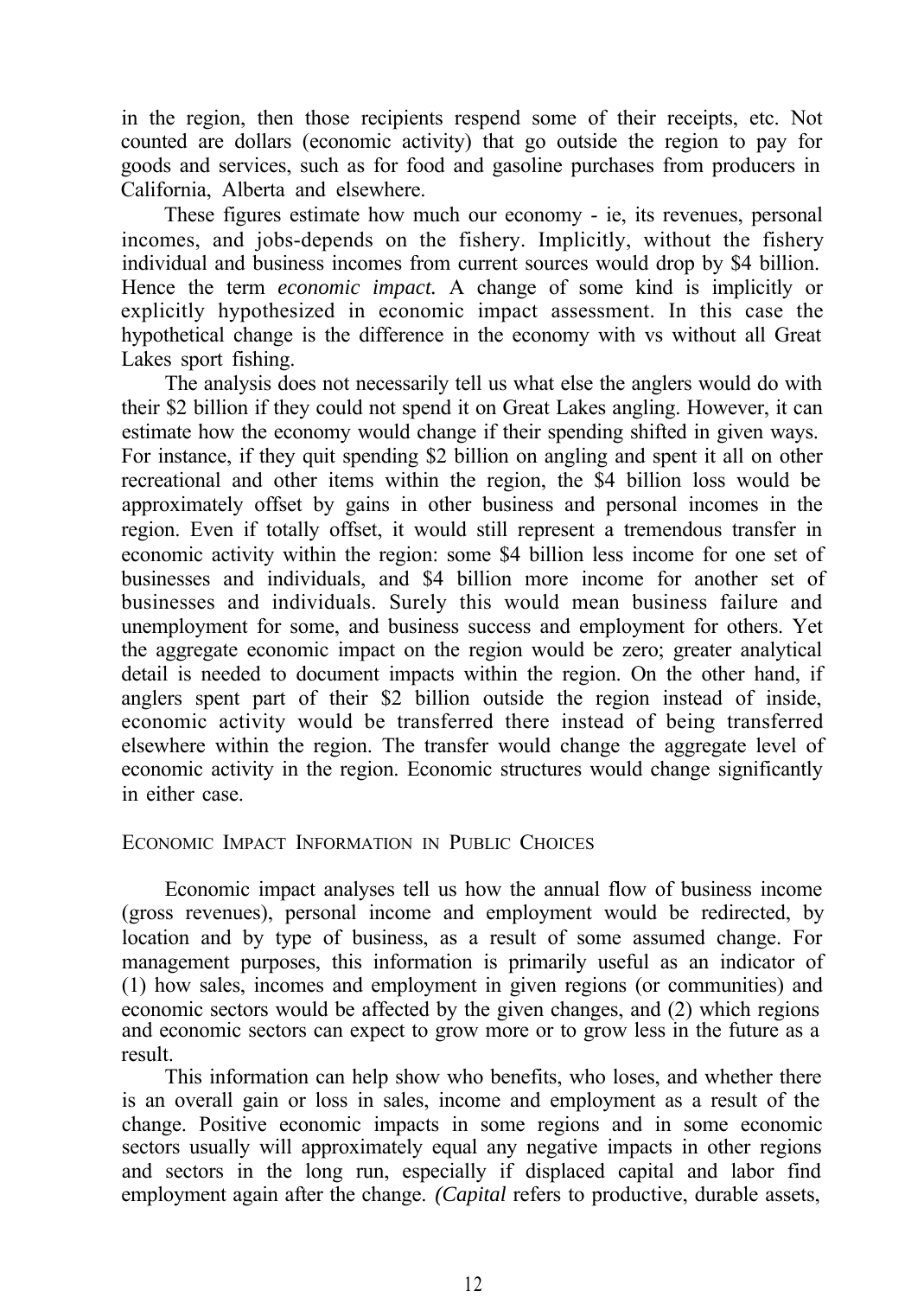such as boats, public access sites, fish stocks, buildings, and facilities.) Idle and less than fully employed labor and capital represent economic losses, whether short term or long term. If all labor and capital displaced by a project are reemployed, the only long term economic consequence might be that economic growth has been shifted from some locations and economic sectors to other locations and sectors.

Economic impact analysis may also help prevent us from narrowly focusing on just the positive or negative impacts on one region or sector, because it *maps* the countervailing impacts on the other regions and sectors.

Economic impacts-shifts in the economy-are probably slightly undesirable (costly) in aggregate in the short run, but not necessarily undesirable or desirable in the long run. Shifts in economic activities tend to force people to adjust to new economic conditions. This process often temporarily reduces the level of employment for some workers and of some capital, and may entail some other expenses. These effects may not be entirely offset by the increases elsewhere. For instance, if all Great Lakes angling were eliminated, but the \$2 billion angler expenditures were shifted to other recreation and products in the region, the economic impact within the region could be about \$8 billion. That is, one set of businessess would lose \$4 billion in direct and indirect revenue, while another set (with some overlap) would gain \$4 billion. However, the net economic cost of the shift would only be a small percentage of \$8 billion, and most of that cost would dissipate in the short run as businesses, workers, and others adjust to the change.

Three consequences of economic shifts may be important in public sector decision making (aside from the direct benefits or other reasons decision makers have for causing the shift, which are not normally estimated in economic impact analyses):

- 1. net economic costs or benefits resulting from increasing or decreasing the level of unemployment of labor and capital,
- 2. positive and negative changes in desirable social conditions, such as changes in economic equity due to income shifts, changes in the pattern of economic and urban/rural growth, and impacts on disadvantaged economic, ethnic or other groups, and
- 3. personal non-economic losses (and gains) resulting from economic dislocation, such as changes in one's way of life.

The net effect of economic shifts on economic benefits and costs is likely small or negligible, as mentioned above. Usually the most important consequence is in the "fairness" of the change: Is the shift in income and employment, from one set of businesses and people to another, socially equitable?

Economic impact analyses only rarely estimate any of these three consequences. Predicting (un)employment benefits (costs) of individual projects is rarely worth the effort because (a) the rate of reemployment after economic dislocation is difficult to predict, (b) underemployment is difficult even to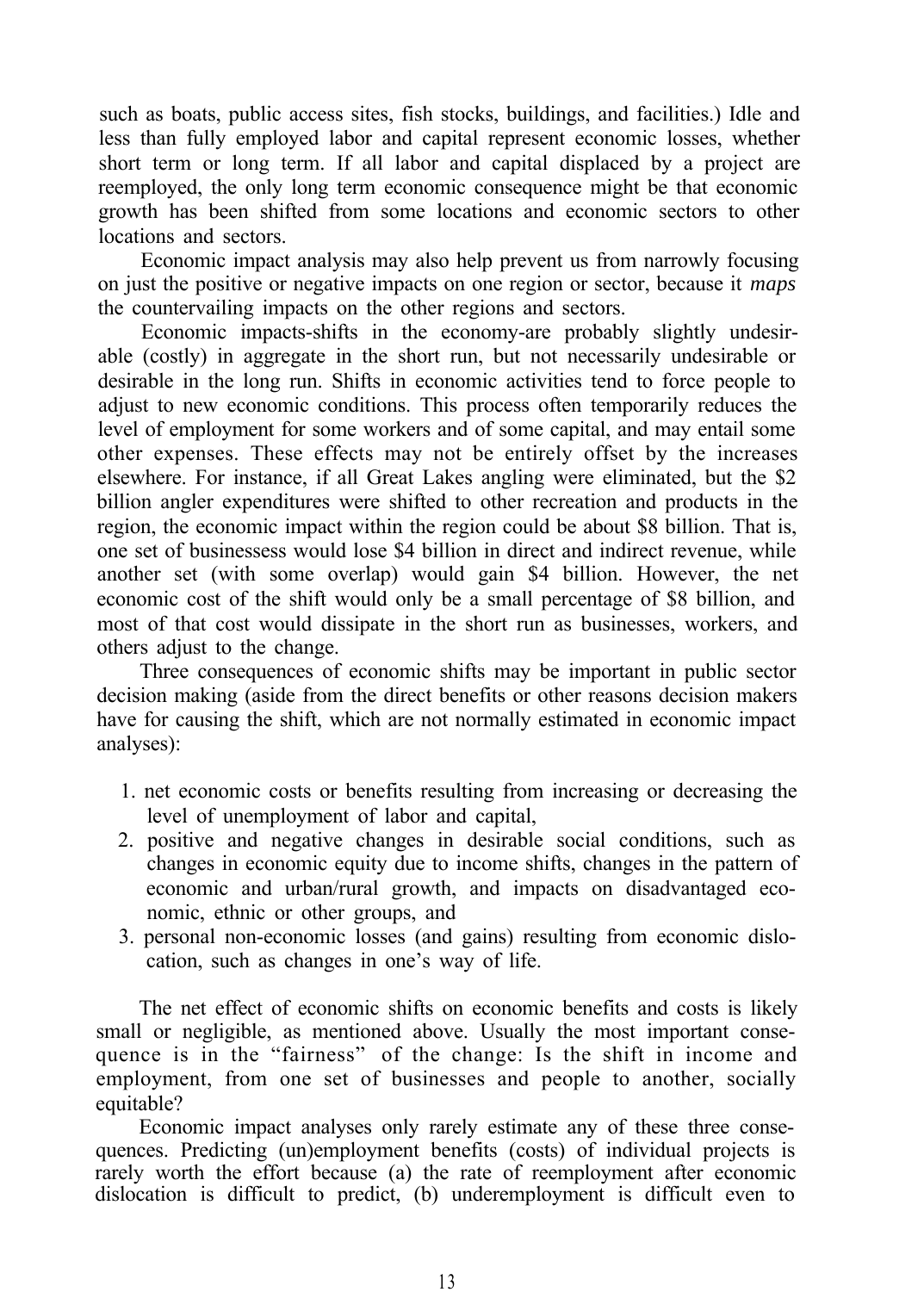<span id="page-18-0"></span>define, and (c) aggregate employment effects of fisheries projects are likely small and temporary. Economic impact analyses are designed to estimate the amounts of economic shifts (the \$8 billion, above), but not to estimate the costs of the shifts. The other two consequences seem to be more important in decision making, but are also virtually undocumented. Social impact analyses could evaluate them, but social impacts of fisheries projects are rarely estimated. Usually decision makers are left on their own to evaluate the important social implications of economic impacts.

## ECONOMIC VALUES OF SPORT AND FOOD FISHING IN 1985

This chapter lists our best estimates of:

- the economic values of angling/harvesting Great Lakes fish,
- the economic values of Great Lakes sport and food fishery resources and
- the economic values of management, policy and protection of Great Lakes sport and food fisheries.

The latter two are derived from the first, but all three differ greatly. The last kind of value-the value of fishery management-is by far most useful. By "fishery management" we refer to public choices in fishery management, policy and protection. As Chapter I explains, fishery management values are almost always the only economic values relevant to decisions faced by the public sector, whether legislative, administrative or judicial. The first two kinds of values usually only provide intermediate information needed to estimate values of public choices.

Unfortunately, we can provide the least amount of guidance for management values. Each management choice is unique, and the unit values affected by management choices vary greatly, particularly for sport fisheries. Further, all three kinds of values depend on the particular units of the fishery to which we are referring: All fishing? All Great Lakes fishing? Perch fishing through the ice off Toledo? Salmon fishing from a 30 foot boat off Ludington in August? The values differ for each.

This chapter first presents our best estimates of angling and angling resource values together, since they are closely interrelated, then angling resource management values. Then it presents estimates of food fishery values in a similar order. In each case our estimates and their interpretation are followed by an explanation of how we arrived at these estimates, the accuracy of the estimates, and the kinds of methods used in the original research from which our estimates are derived. Basic principles of economic valuation of fisheries were introduced in Chapter I and further explained in the Appendix.

#### ESTIMATED ECONOMIC VALUES: ANGLING AND ANGLING RESOURCES

We estimate that anglers spent about \$2 billion (expressed in U.S. dollars) for angling for Great lakes fish in 1985 (Table 2). In a limited sense this \$2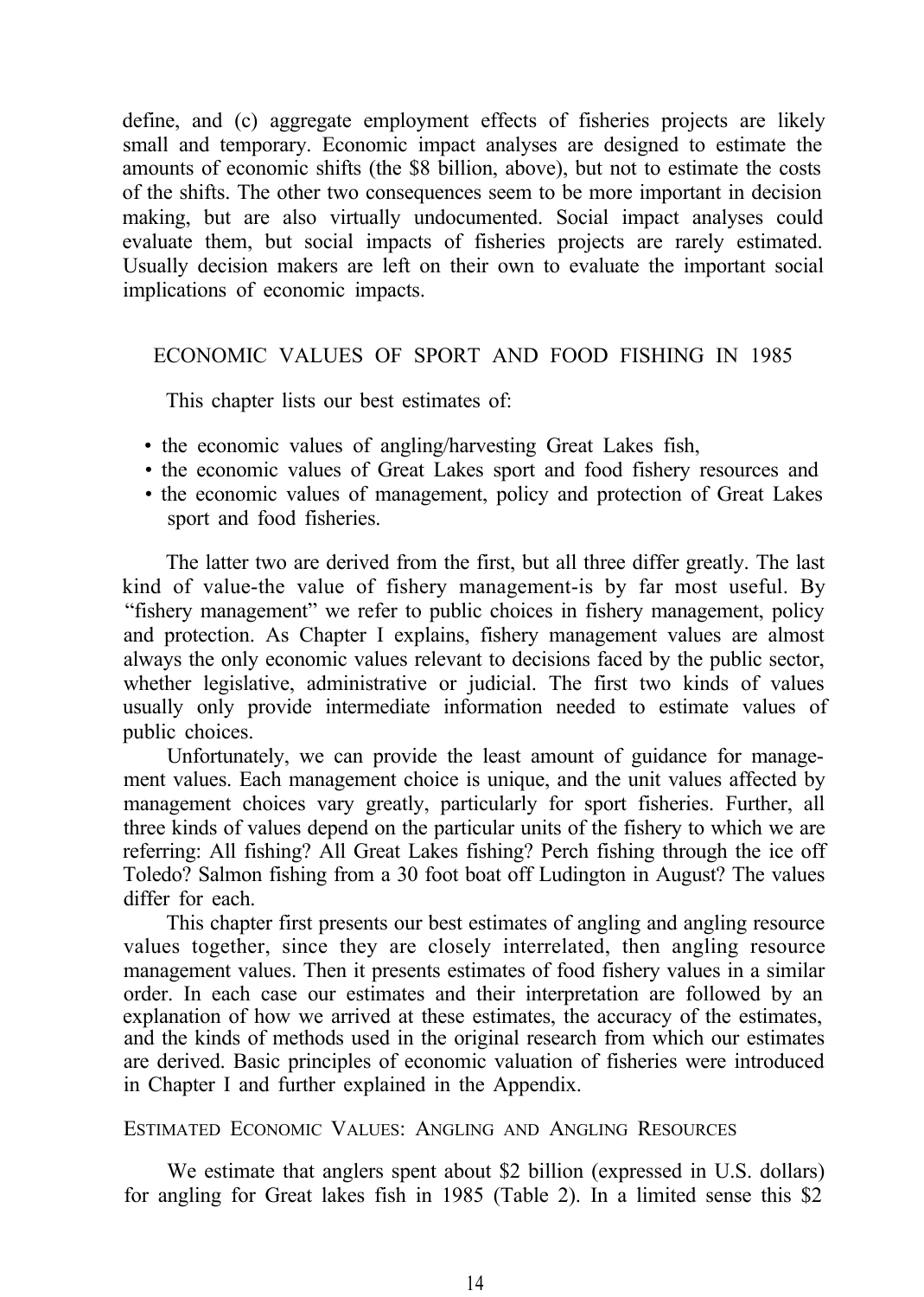TABLE 2. Estimated 1985 (Annual) Great Lakes Sport Fishery Economic Values, in U.S. dollars,

| Gross value of angling, given the choice of all vs none.<br>(ie, maximum potential buying/selling price)<br>for angling and associated goods and services) | \$3,400,000,000<br>(range: $$1.7-3.4$ b.) <sup>1</sup> |
|------------------------------------------------------------------------------------------------------------------------------------------------------------|--------------------------------------------------------|
| Total angling price paid.<br>(ie, 1985 cost of goods and services                                                                                          | \$2,000,000,000<br>(range: $$1-2 b.$ ) <sup>1</sup>    |
| used for angling)<br>Value of angling resource (gross value minus costs).<br>(ie, maximum potential buying/selling price for                               | \$1,400,000,000<br>(range: $$.7-1.4$ b.) <sup>1</sup>  |
| the resource or for access to the resource for 1985)                                                                                                       |                                                        |

IThis range of values reflects uncertainty about the amount of angling for Great Lakes fish. See "sources and accuracy of estimates: angling and angling resource value," below, for explanation of this and additional uncertainty.

billion is the total value of angling, depending upon one's definition of terms, as we will see. In this limited sense, \$2 billion was the cost of angling-the going rate anglers were paying, so it represents anglers' evaluations of current choices.

The \$2 billion is something like total revenue for a market good-total consumer spending for the good-except for one important difference. For market goods, total spending includes only the purchase price, not the associated costs such as the cost of shopping. Angling is just the opposite: There is no purchase price, so we only count associated expenditures for other goods and services. (Actually, anglers pay about \$28 million in earmarked taxes and license fees as part of these expenditures. They are almost like a nominal market price.)

Therefore, in another sense almost none of the \$2 billion is the value of angling, since very little of it was actually paid for angling. Rather, almost all of it was really used to purchase other goods and services that anglers decided to use for angling. In this sense, the value of angling is either their present payment of roughly \$28 million, or the amount anglers would be paying for angling if they had to purchase it in the open market like other goods and services.

The difference in these two points of view is that the first sense defines angling to include food, tackle, gasoline and all other goods and services used for angling; whereas the second sense defines angling as a separate good, distinguished from the other associated goods and services. This semantic difference is a major source of confusion about sport fishery values as well as food fishery values.

This leads us to ask how much anglers would pay for angling if they had to. We estimate that anglers would have paid a maximum of about \$3.4 billion (U.S.) dollars) for angling for Great Lakes fish, and for associated goods and services in 1985 (Table 2). That is, they would have paid up to \$3.4 billion, including the \$2 billion actually spent, rather than go entirely without angling for Great Lakes fish for the year. We refer to this as the gross all-or-none value of angling, or simply the gross value of angling.

The difference between the \$3.4 billion gross all-or-none value of angling and the \$2 billion cost of angling, \$1.4 billion, is known as the *net all-or-none value of angling,* or the *all-or-none value of the angling resource,* or, more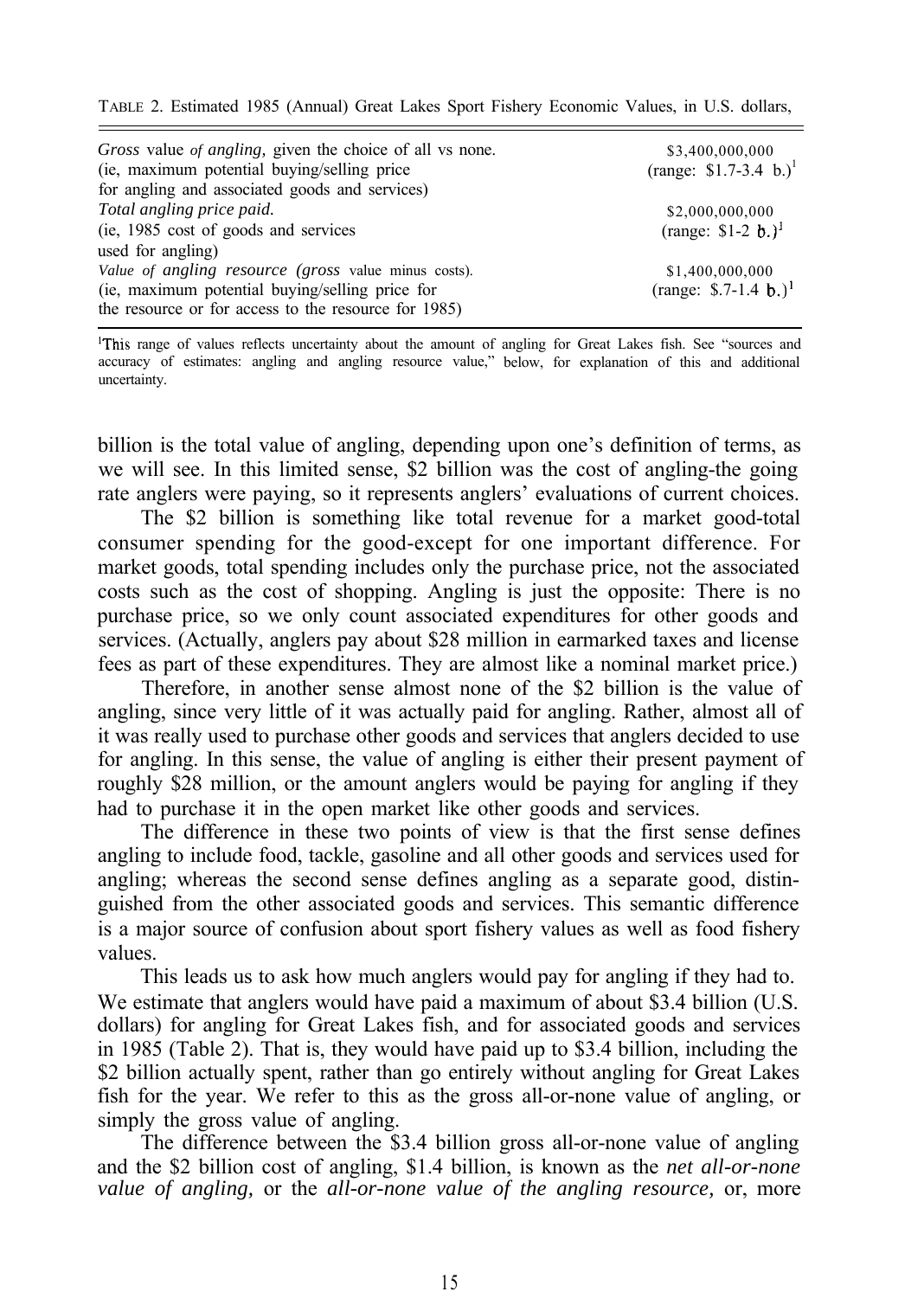

Figure 2. Representative 1985 demand and supply curves for angling for Great Lakes fish. The all-or-none value of angling is \$3.4 billion, including angling costs of \$2 billion. The \$1.4 billion remaining is attributable to the all-or-none value of the angling resource.

often, simply the value *of the angling resource* (Table 2). The \$1.4 billion is the maximum annual amount anglers would be willing to spend, say, to prevent a catastrophic loss of the resource, or to purchase the resource from a monopolist who threatens to prohibit all use, assuming each angler pays the most he/she would be willing to pay rather than quit. If anglers did spend \$1.4 to save the resource, as in this example, they would still have to pay \$2 billion for the associated goods and services necessary to go fishing. Assuming these values continue forever, no inflation, and a discount rate of 2%, the present value, or permanent all-or-none purchase price, of the resource would be \$70 billion (U.S. dollars). Figured at 5%, it would sell for a maximum of \$28 billion. (From here on, we refer only to annual values.)

These three kinds of values are often confused with each other, so let us view them again in a different way before explaining the sources of the estimates and the ranges of error of the estimates. Figure 2 schematically diagrams the values listed in Table 2. (Figure 2 is purely schematic because it aggregates demand and supply, abstracting from the multitude of individual components of the sport fishery to illustrate the principles behind the estimates.)

The first interpretation asks the going rate for fishing: What is the aggregate value of all the "purchases" of fishing? Our estimate is \$2 billion in 1985 (the bottom shaded area in Figure 2). On a smaller scale, the same question is: How much would it cost anglers to add another unit of fishing? Our estimate is an average of \$36.50 per angler day. In other words, \$36.50 is the *average value of angling* (trips) per angling day, and is the *average cost to anglers of producing angling days* for themselves. Further, if it cost the typical angler \$36.50 to produce additional days angling, we could refer to \$36.50 as the representative incremental or *marginal value* and *marginal cost* of angling. Since much of the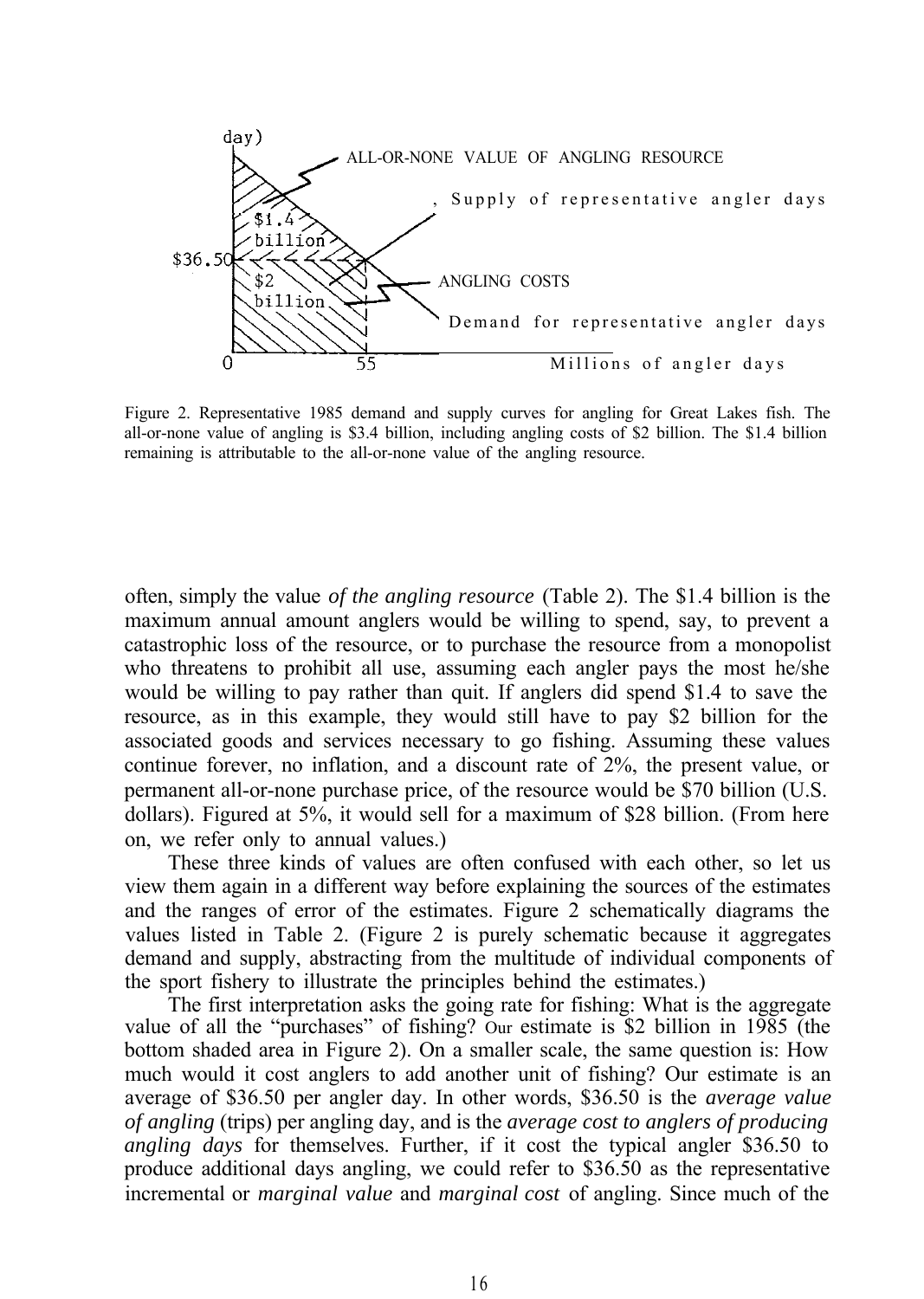<span id="page-21-0"></span>\$36.50 is spent for long-term costs, such as fishing equipment, the marginal value and marginal cost of angling for Great Lakes fish may be somewhat lower. The average cost is equivalent to the price of angling days over the long run, whereas the marginal cost is equivalent to the price of angling days in the short run.

The other interpretation asks how much anglers would pay for use of the fishing resource (or for access to it). If, for example, a fee of \$2 per angler day were charged, the demand curve in Figure 2 indicates that slightly less than 55 million angler days would be fished (at a cost of  $$38.50$ )<sup>1</sup>. Revenue would be over \$100 million per year. Since essentially no price is currently charged for use of the fishery, we have no objective basis for selecting any single user fee level from which to estimate the market value of angling use. Instead, economists often estimate the entire area under the curve above average costs-the upper shaded area in Figure 2; \$1.4 billion. That amount estimates the maximum fees anglers would be willing to pay rather than forego all fishing (or the amount anglers would have to be paid to get them to forego all fishing-see Appendix). This \$1.4 billion is called *consumer surplus, potential economic rent,* or the *net all-or-none value ofangling.* It is the price of all angling use if sold collectively, as a single unit, instead of bit by bit. The gross all-or-none value is the sum of both shaded areas in Figure 2; \$3.4 billion.

The *value of the fishery resource* is the dollar amount users would pay to use that resource-up to \$1.4 billion per year-not the amount they pay for the associated goods and services. (It is also indicated by how much people would have to be paid to stop using it. See Appendix.) The marginal value of the fishery resource would be the price of a representative small unit of the resource. A unit of the resource could be defined, say, as a representative county's fishery for a given species. The all-or-none value of the fishery resource would be the price of the entire Great Lakes fishery resource. The all-or-none value of the angling resource is the same as the net all-or-none value of angling, or angler consumer surplus. (The all-or-none value of the food fishery resource includes *producer surplus* as well as *consumer surplus,* as we will see below.) Chapter I and the Appendix discuss the role of fishery resource valuation in fishery management.

## SOURCES AND ACCURACY OF ESTIMATES: ANGLING AND ANGLING RESOURCE VALUES

Our estimate of the all-or-none value of the angling resource (the net all-or-none value of angling) is based upon the following estimates of all-or-none values, reported here in 1985 dollars, of major portions of the Great Lakes sport fishery resource: (1) The net all-or-none value of all angling for Great Lakes fish in Michigan in 1976 was estimated to be \$209 million for 6.7 million angler days (Talhelm, 1981). Estimates ranged from \$160 million to \$305 million, depend-

<sup>&</sup>lt;sup>1</sup> Actual demand curves are constructed in ways that consider the effects of time costs as well as money costs on levels of angling, to remove possible biases in predicting responses to increases in fees rather than trave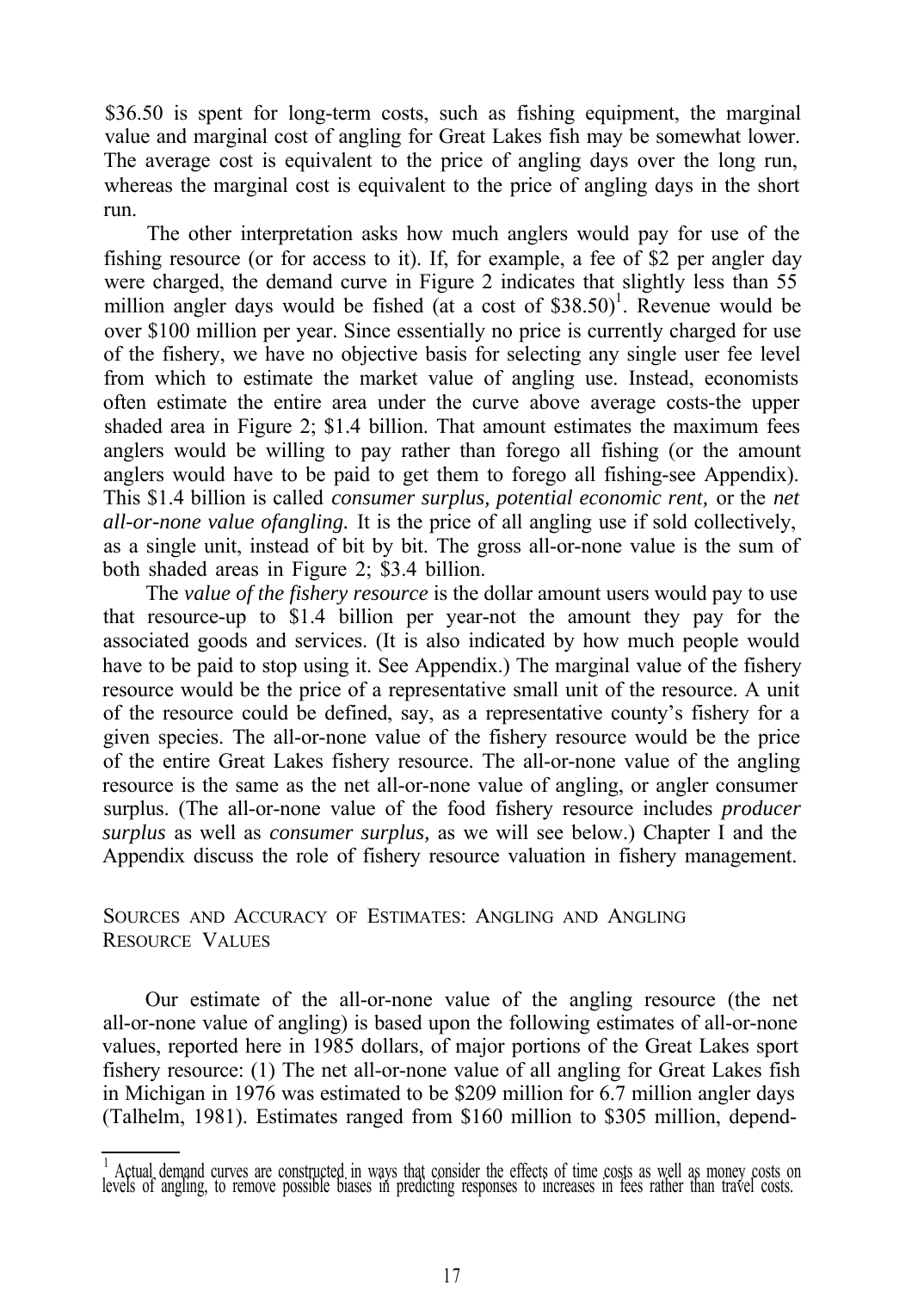ing upon specific assumptions. These estimates were derived from a detailed simulation model of the demand and supply for angling for Great Lakes fish throughout Michigan, using the *product travel cost method* and county-level observations. (2) The net all-or-none value of angling in Wisconsin waters of Lake Michigan in 1978 was estimated to be \$23 million for 0.707 million angler days (Kealy and Bishop, 1983, 1986). These estimates were based on a travel cost analysis using a maximum likelihood estimation procedure and county-level observations. (3) The net all-or-none value of angling on New York's Great Lakes coast (including the Niagara and St Lawrence Rivers) in 1976-77 was estimated to be \$75 million for 2.75 million angler days (Brown, 1982). Treating single or double counties as independent fisheries in independent travel cost analyses, the average all-or-none values per angler day varied greatly, spanning almost one order of magnitude. (4) The net all-or-none value of private-boat angling (ie, not including charter boat and shore-based anglers) in the western basin of Ohio's Lake Erie for May-November, 1981, was \$5 1 million for 1.3 million angler days (Hushak, 1984). The net all-or-none value of private-boat angling in the central basin of Ohio's Lake Erie in 1982 was \$2.7 million for .4 million angler days (ibid.). Hushak's travel cost analyses treated each of these areas as an independent single recreation site.

The committee computed net all-or-none values per angler day in these cases for comparison purposes. Most ranged between \$23 and \$33. Considering differences in assumptions, possible statistical errors, and the relationship between angling values and type of angling, they estimated that if these values were expanded to other portions of the Great Lakes, the overall average would be between \$23 and \$33, most likely about \$26. Multiplying by the estimated 55 million angler days for Great Lakes fish in 1980 (Talhelm, 1988), the all-or-none value of the entire Great Lakes sport fishery resource would be \$1.3 to \$1.8 billion per year in 1985, most likely about \$1.4 billion.

Since the total number of angler days is itself an estimate, with some unknown degree of error, the confidence interval around the \$1.4 billion estimate should be even wider. In fact, although pre-survey studies support the accuracy of the 55 million angler days estimate, evidence from other surveys indicates that the actual number of angler days may be only 15 to 30 million. (See Talhelm, 1988, Appendix D, for further explanation and references.) Assuming an average all-or-none value of \$26 per angler day, and a range of 27-55 million angler days, aggregate net all-or-none value would be between \$.7 and \$1.4 billion. Considering both kinds of error together, the actual value could be between \$.5 and \$1.8 billion.

Estimated angler expenditures in 1980 of \$1.76 billion (expressed as U.S. dollars) (from Talhelm, 1988) were increased by the change in the US consumer price index from 1980 to 1985 of 31%, then rounded down from \$2.3 billion to \$2 billion. We felt that some reduction was warranted because Talhelm reported that 56% of the expenditures were long term outlays, mostly for boats and vehicles, attributed entirely to Great Lakes angling but likely used for other purposes as well. Assuming that expenditures per angler day are accurately estimated, the \$2 billion estimate must still be adjusted for the above uncertainty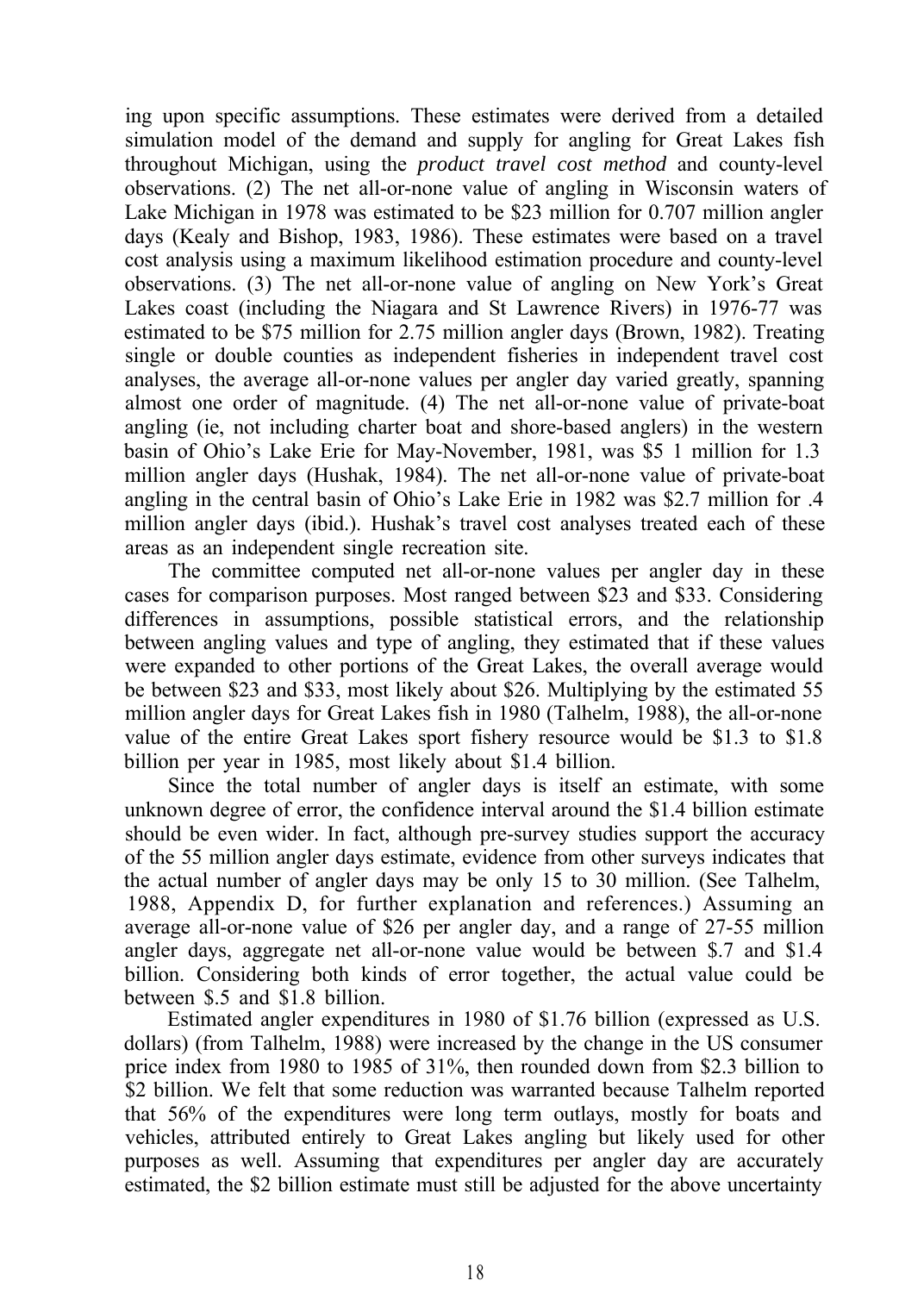<span id="page-23-0"></span>in the estimate of total angling effort. Therefore we estimate that total expenditures attributable to angling for Great Lakes fish in 1985 were between \$1 billion and \$2 billion.

License fees attributable to angling for Great Lakes fish in 1985 were roughly \$18 million (U.S. dollars), and excise taxes roughly \$10 million. These figures were obtained by multiplying the corresponding estimates from Talhelm, et al, 1979 (p. 5), times the change in the U.S. consumer price index, and converting Canadian dollars to U.S. dollars at an exchange rate of 1.35. These approximations seem consistent with expenditures reported in Talhelm, 1988.

#### ESTIMATED ECONOMIC VALUES: SPORT FISHERY MANAGEMENT

The economic values of fishery management, policy and protection-the things people do to the resource and to users of the resource, collectively referred to here as management-are indicated by the resulting changes in the values provided by the fishery. As before, the basic idea is that the economic value of anything is the amount people are willing to pay for it (demand), and the amount for which people are willing to sell it (supply). The difference in this case is that the value of sport fishery management is anglers' willingness to pay for the change in the fishery caused by management. (The supply side of management is its cost and feasibility, which are somewhat predetermined by the rest of the economy, by technology, and by political factors.)

Since management is not bought or sold like market goods and services, we again need to estimate by some means other than observing market transactions how much the public would be willing to pay toward the cost of management if necessary. (Alternatively, the value of a change could be estimated by the amount people would have to be paid to willingly forego the change-see the discussion in Appendix. For simplicity, we will continue to generally refer only to willingness to pay.)

Figures 3 and 4 illustrate how angling values change as a result of changes in angling demand and supply. Figure 3 schematically illustrates how changes in the quality of sport fishing change sport fishing values. Most management activities, such as a fishery enhancement project in this case, change the quality of angling available to anglers by changing the resource or the rules for using it. This changes the supply of angling by changing the product available to anglers.<sup>2</sup> It is analogous to changing the products offered in the open market. For instance, the makes and models of autos available can be thought of either as variations in product quality or as different products. Further, many of the auto products offered change annually. Changing the quality of fishing does not change the basic preferences of anglers, which economists express as a family of demand curves. However, angler preferences for one product differ from their prefer-

Figure 3 does not illustrate the differences in angling supply implied by the different products. Instead, it illustrates a generalized, aggregate supply relationship, representing the increasing costs anglers must incur t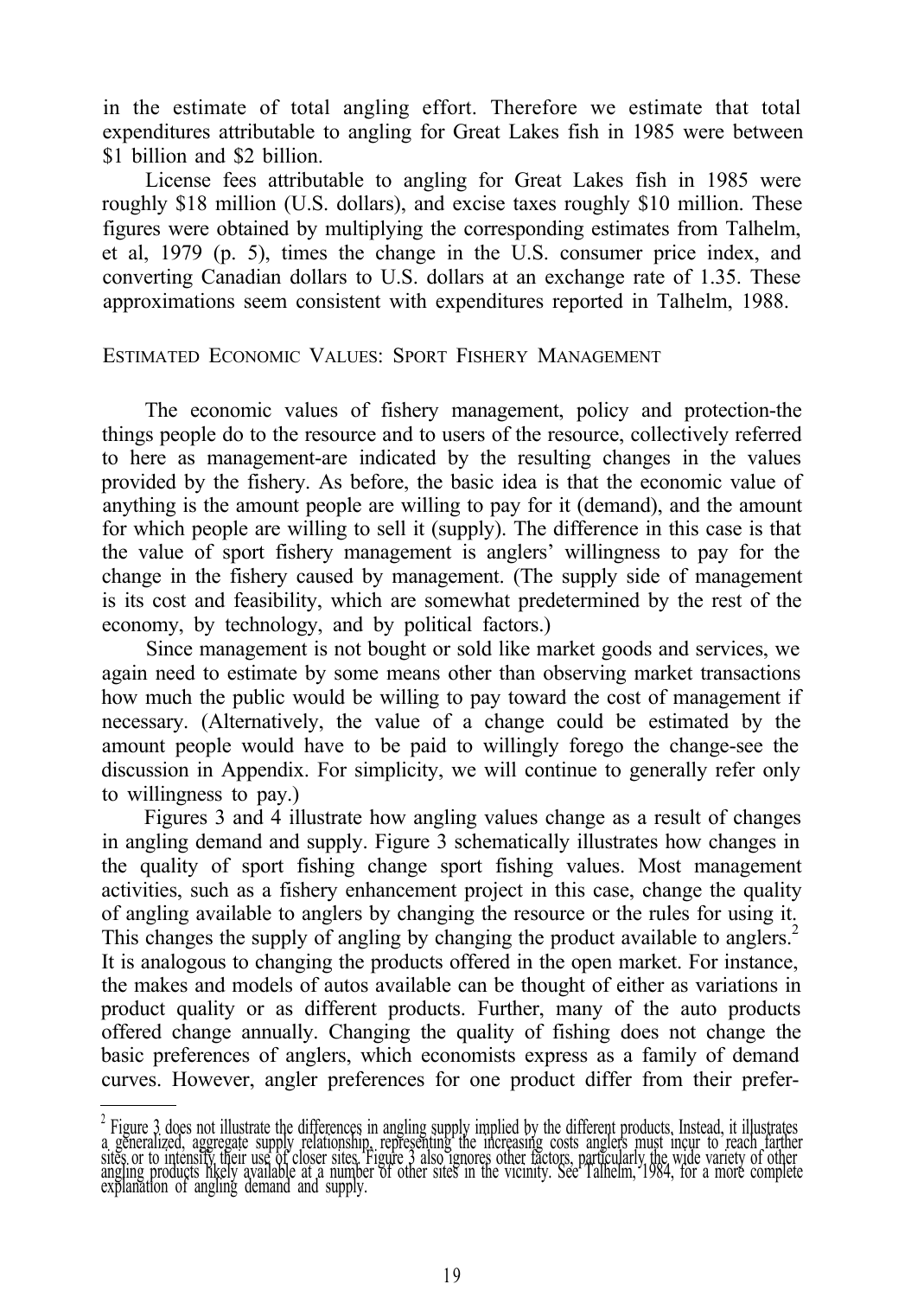

Figure 3. Schematic illustration of the benefits of angling resource management. The maximum willingness of anglers to pay fees for resource enhancement is the difference in net ail-or-none value with vs without enhancement-the difference in the shaded areas.

ences for another product. Anglers must shift from demanding one thing to demanding another thing. Therefore, the demand for the angling available with enhancement differs from the demand for the angling available without it. The two demand curves may even differ in shape. Further, the fact that one demand curve is higher than the other does not imply that all anglers prefer the enhanced angling to the unenhanced; only that aggregate preferences are higher.

Figure 4 illustrates the change in values accompanying a change in the cost of angling. New highways or lower fuel costs, for instance, reduce the cost to anglers of angling, increasing their net willingness to pay and the amount of angling. In economic terms, the demand schedule for the angling remains the same, but the supply increases because the same angling is available at a lower cost. (Economic supply is defined as the schedule of prices at which each given quantity of a good is available.) Lower time or money costs in effect bring the angling closer to anglers. Fishery managers can produce the same effect by providing new angling, sites offering angling identical in quality to that already available elsewhere.

We could estimate the economic values of particular management actions in three different ways: (I) We might be able to require users to pay directly for the management activity through some form of user charge. The management activity would be sold as if in a market, although the amount of management and its sales price would probably not be solely determined by the forces of competition. If users pay solely for the management activity, then the value of the activity is at least as great as the revenue. This would be unusual, however, because anglers usually pay for access rather than for management: They pay to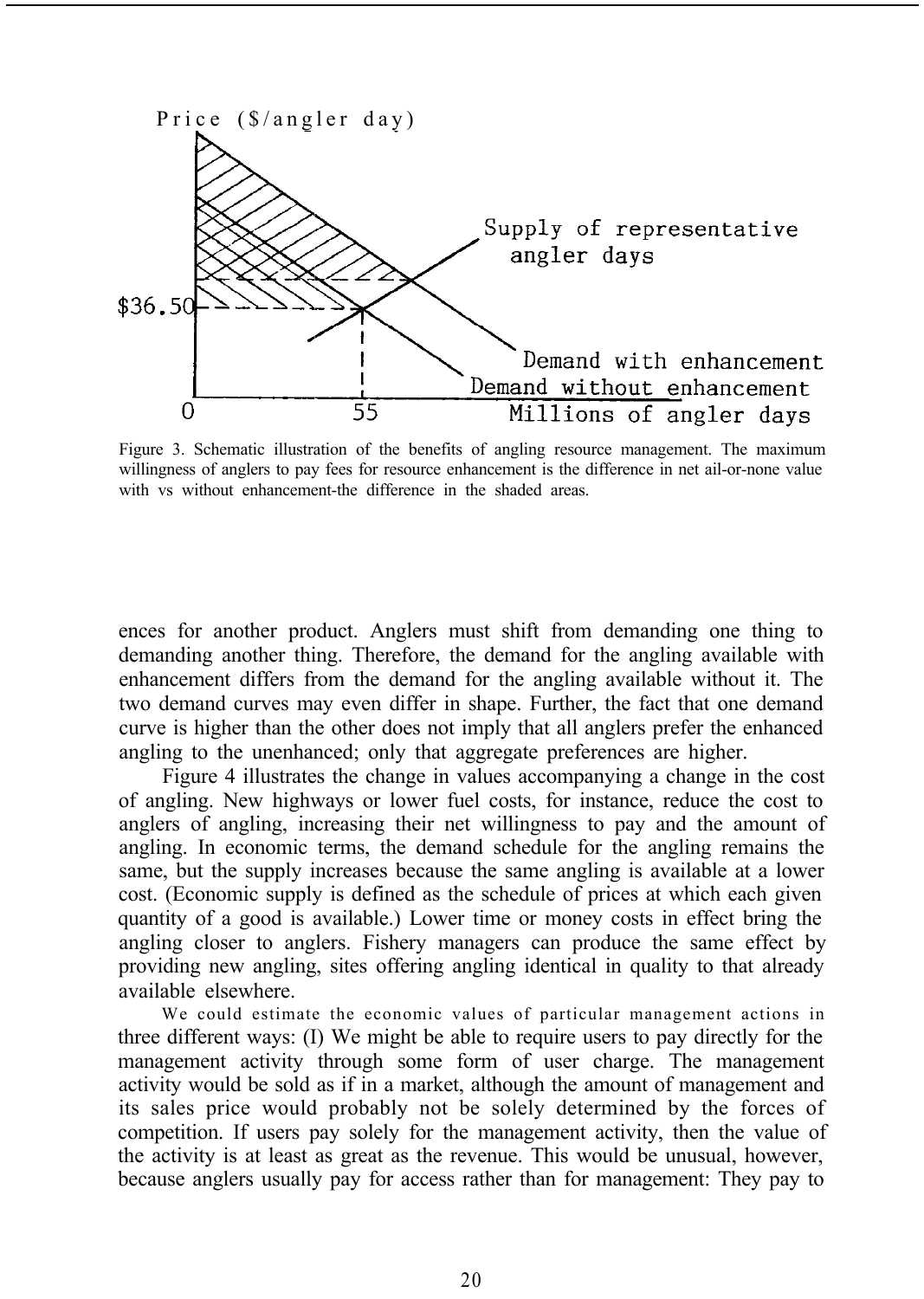

Figure 4. Schematic illustration of the benefits of angling cost reduction. Supply increases, but demand is unchanged because angling quality is unchanged. The shaded area illustrates the maximum willingness of anglers to pay for the cost reduction.

use the resource whether they want the particular management activity or not. (2) We could derive the value of the management from the changes in the user values caused by the management. Here our task is basically to compare the net all-or-none value of use without the change to the net all-or-none value with the change. The result would be an all-or-none assessment of the change; the maximum possible willingness of people to pay for the change. (3) We could ask people in some more direct way-using contingent valuation techniques-how much they would be willing to pay for the management results.

There is no standard unit of management, so there is no standard value of management. Each management instance must be evaluated on a case-by-case basis. At best, we might be able to develop unit day values, then multiply the expected increase or decrease in numbers of angler days by the unit day values.

As a start, economists have estimated the changes in value and in effort that would result from several hypothetical changes in Great Lakes angling. Tables 3 and 4 list the known examples evaluating particular kinds of Great Lakes sport fishery management, other than the all-or-none choices evaluated above. Table 5 summarizes unit day values from Tables 3 and 4. Values per change in angler day range from \$55 to \$47. Angling resource management values are especially variable because angling values vary greatly. Angling values depend on angler preferences for the quality of angling available at the site, site proximity to anglers, the availability of other angling sites as substitutes, and the availability of complementary facilities and amenities.

Few of the management values in Table 5 are near the \$26 average all-or-none angling resource value per angler day (first value listed). People often incorrectly assume that this average estimates management values. Not only is an average value likely to misrepresent the value of a particular choice, but the average is based on an all-or-none type of choice rather than on the incremental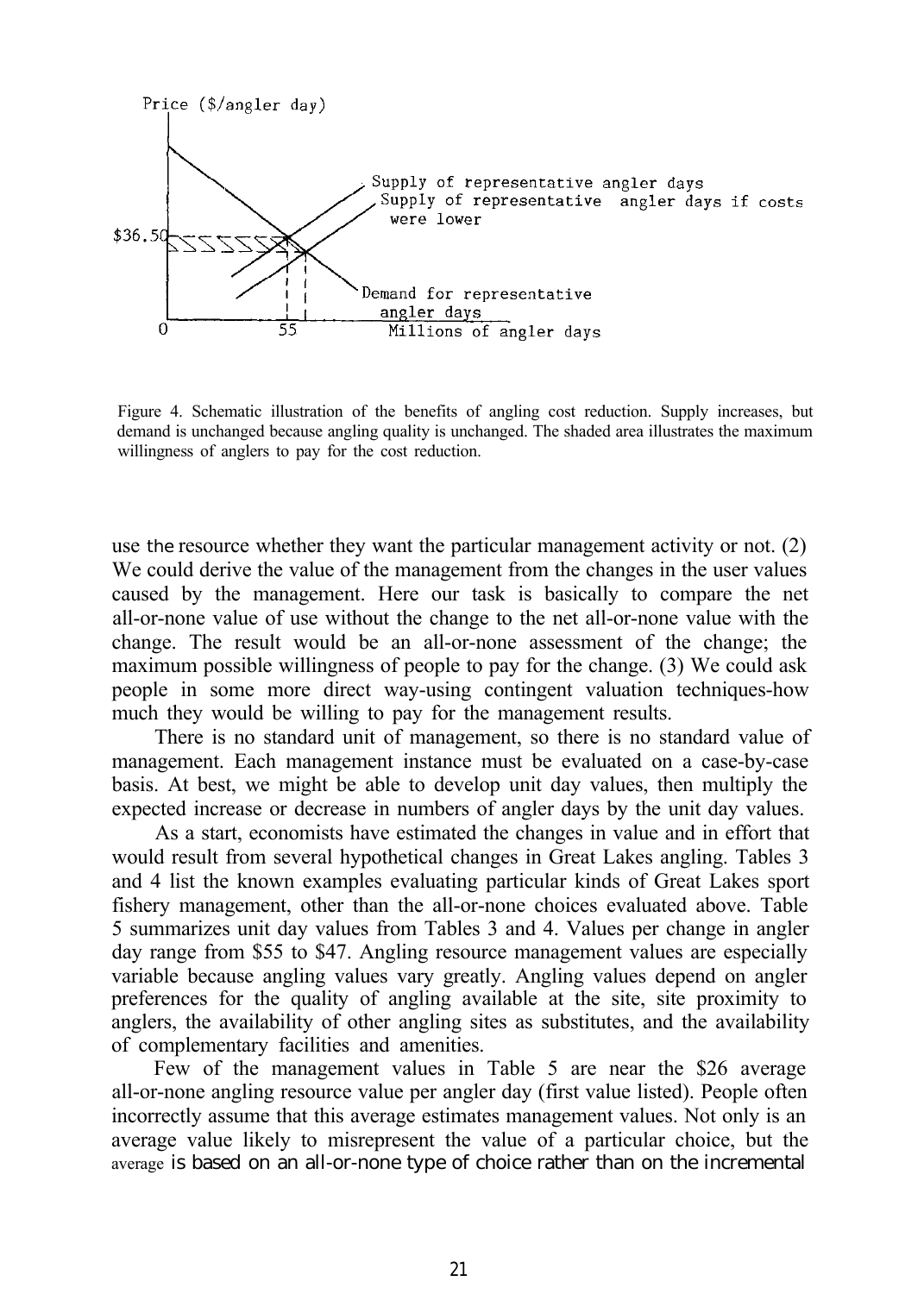| Resource Change                                                                                                                                                                                                                  | Result (1985 \$)                                                                      | Source                    |
|----------------------------------------------------------------------------------------------------------------------------------------------------------------------------------------------------------------------------------|---------------------------------------------------------------------------------------|---------------------------|
| 1. Eliminate trout & salmon<br>angling in Mich waters of Lake<br>Mich north of Grand Haven,<br>Lake Superior east of Marquette,<br>and Lake Huron north of Alpena<br>in 1976; assuming angling quality<br>elsewhere is constant. | \$17,000,000 and 700,000<br>angler days lost; 1,800,000<br>angler days go elsewhere   | Talhelm, 1981             |
| 2. Change in angling quality<br>due to initial increase of<br>1,800,000 angler days in remaining<br>Michigan Great Lakes waters after<br>the change in number 1, above.                                                          | \$17,000,000 and 1,500,000<br>angler days lost                                        | Talhelm, 1981             |
| 3. Fish ladders on Grand River,<br>providing salmon/steelhead<br>angling in four new counties in<br>central Michigan, 1976.                                                                                                      | \$9,000,000 or more gain,<br>depending on angling<br>quality                          | Talhelm, 1981             |
| 4. Increasing angling success for<br>Michigan's Lake Superior trout/<br>salmon from low and moderate catch<br>per angler day to high, 1976.                                                                                      | \$111,000 and 70,000<br>angler days gain                                              | Talhelm & Bishop,<br>1980 |
| 5. Increasing angling success<br>for Wisconsin's Lake Michigan<br>trout/salmon from 0.4 fish per<br>angler day to 1.4 in 1979.                                                                                                   | anglers willing to<br>pay \$2.5-\$7 per<br>existing angler day,<br>or \$60-\$180/year | Talhelm & Bishop,<br>1980 |
| 6. Increasing angling success for all<br>Wis. Lake Michigan angling<br>from 1.34 fish per angler<br>day to 2.34 in 1978.                                                                                                         | anglers willing to<br>pay \$11.73 per<br>existing angler day                          | Samples & Bishop,<br>1983 |
| 7. Reducing angling success for<br>Michigan's Lake Erie yellow perch<br>$\&$ panfish by 50% (from high<br>to moderate cpue) in 1976.                                                                                             | \$4,000,000 and 390,000<br>angler days lost                                           | Talhelm, 1981a            |
| 8. Curtailing' Michigan's Lake Superior<br>lake trout fishery, 1976.                                                                                                                                                             | $$6,000,000 \& 145,000$<br>angler days lost                                           | Young, et al, 1986        |
| 9. Curtailing Michigan's Lake<br>Michigan lake trout fishery, 1976.                                                                                                                                                              | \$11,000,000 $& 233,000$<br>angler days lost                                          | Young, et al, 1986        |
| 10. Curtailing Michigan's Lake Huron<br>lake trout fishery, 1976.                                                                                                                                                                | \$2,500,000 & 66,000<br>angler days lost                                              | Young, et al, 1986        |
| 11. Curtailing Michigan's Lake Michigan<br>yellow perch fishery, 1976.                                                                                                                                                           | \$2,400,000 & 200,000<br>angler days lost                                             | Young, et al, 1986        |
| 12. Curtailing Michigan's Saginaw Bay<br>yellow perch fishery, 1976.                                                                                                                                                             | \$2,700,000 & 225,000<br>angler days lost                                             | Young, et al, 1986        |
| 13. Curtailing yellow perch angling,<br>Mich. Lake Huron other than                                                                                                                                                              | \$300,000 & 16,000<br>angler days lost                                                | Young, et al, 1986        |

TABLE 3. Selected examples of Great Lakes sport fishery "management" values.

<sup>1</sup> Curtailing means to reduce angler success to the lowest levels observed among Michigan's Great Lakes counties in 1976: Less than .5 lake trout per angler day, or less than 3 perch per angler day (6 in fall period). Cat

Sag. Bay, 1976.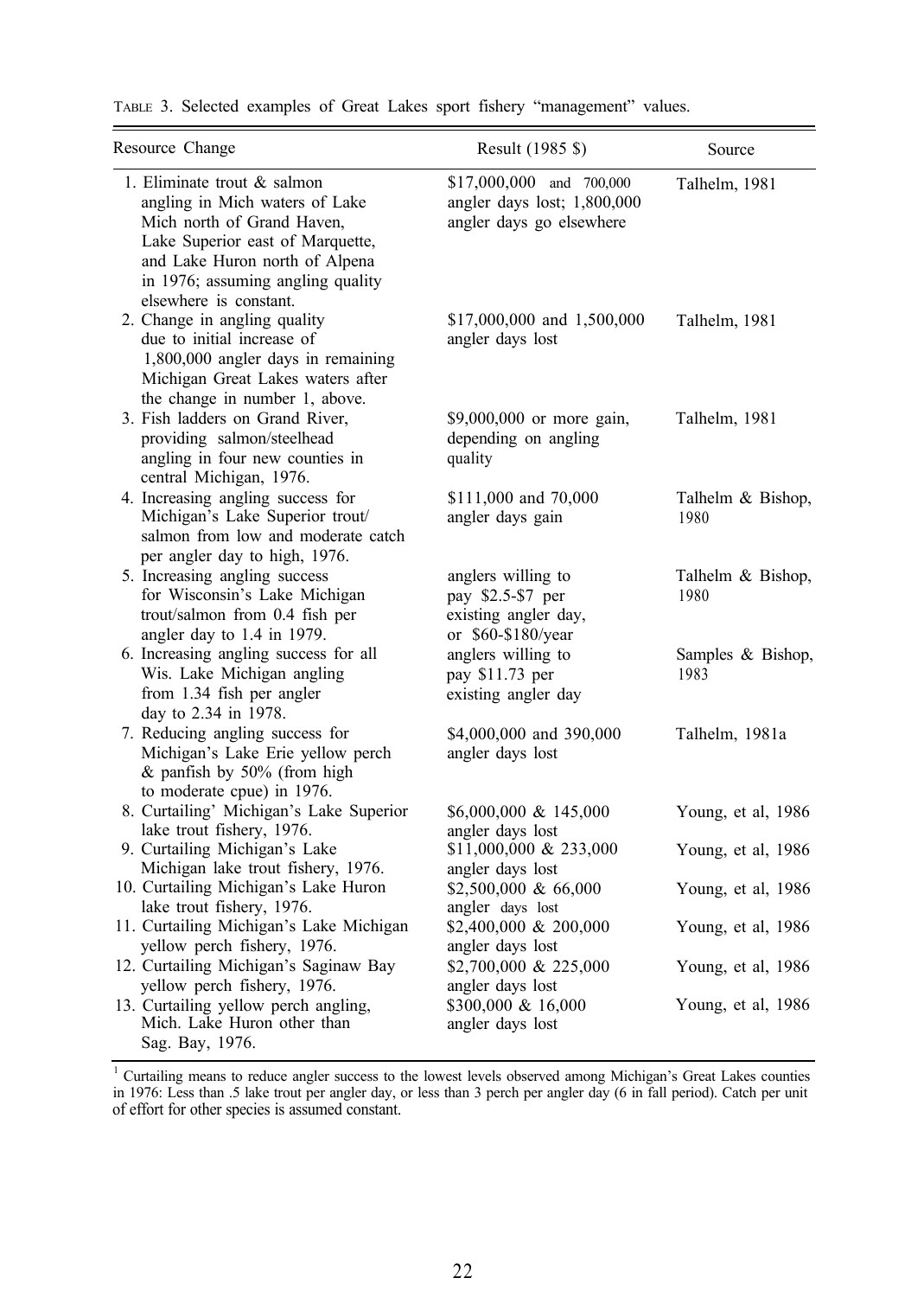| Species and        | County                    |                 |                  |                  |
|--------------------|---------------------------|-----------------|------------------|------------------|
| Season             | Berrien                   | Van Buren       | Allegan          | Ottawa           |
| <b>PANFISH</b>     |                           |                 |                  |                  |
|                    | \$2,700/190(L)            | \$2,700/210(L)  | \$2,700/200(L)   | \$4,500/300(M)   |
| H                  | \$16,000/830(H)           | \$6,300/360(M)  | \$6,300/350(M)   | \$8,000/430(M)   |
| $III$ (perch only) | \$3,400/240(H)            | \$680/60(M)     | \$450/49(L)      | \$1,600/130(M)   |
| <b>GAMEFISH</b>    |                           |                 |                  |                  |
|                    | \$3,800/260(L)            | \$3,800/280(L)  | \$3,600/290(L)   | \$4,700/350(L)   |
| H                  | \$3,800/190(L)            | \$4,500/180(L)  | \$4,000/220(L)   | \$3,200/100(M)   |
| III (non-perch)    | \$1,800/140(M)            | \$1,300/95(L)   | \$340/37(H)      | \$1,700/160(M)   |
| <b>TROUT</b>       |                           |                 |                  |                  |
| I                  | \$8,000/270(M)            | \$11,000/310(M) | \$2,500/600(H)   | \$11,000/360(M)  |
| $\mathbf{I}$       | \$27,000/930(M)           | na(H)           | \$10,000/640(H)  | \$27,000/1500(M) |
| Ш                  | \$78,000/1400(M)          | na(M)           | na(M)            | na(L)            |
| <b>SALMON</b>      |                           |                 |                  |                  |
| I                  | \$13,000/550(H)           | \$19,000/770(M) | \$13,000/590(H)  | \$8,700/400(M)   |
| H                  | \$23,000/800(H)           | na(M)           | \$42,000/1500(H) | \$21,000/840(L)  |
| Ш                  | \$45,000/960(M)           | na(M)           | na(M)            | na(L)            |
|                    | STREAM-RUN SALMON & TROUT |                 |                  |                  |
| Ш                  | \$1,5001150(M)            | \$12,000/380(H) | \$34,000/580(M)  | \$4,700/150(H)   |

TABLE 4. Marginal value and quantity (angler days) of angling success: Effects of a one percent change in catch per angler day in southern Lake Michigan by species, season and county (1985  $d$ ollars).<sup>1</sup>

<sup>1</sup> Analysis based on 1976 data and conditions. Dollar amounts converted to 1985 dollars using U.S. consumer price index (ie, multiplying by a factor of 1.8944). "Na" means not available. Seasons are defined as: 1= Jan. 1 to May 31,  $II =$  June 1 to Aug. 31,  $III =$  Sept. 1 to Dec. 3 1. Letters in parentheses indicate existing (1976) catch rates: H=high, M=moderate, L=low. Figures are marginal values and quantities. For example, a 1% increase (decrease) in Lake Michigan trout catch per angler day would increase (decrease) the value of the Berrien Countyand statewide-winter/spring fishery by about \$8,000 and increase (decrease) the total number of angler days in the county by 270. The state total of angler days would increase (decrease) by only part of this amount because there is some shifting between locations fished (omitted to simplify presentation). Values and angler days are additive in all other respects. Each impact is estimated assuming catch rates in the remainder of the state are. unchanged from their 1976 levels. (Source: Talhelm, Jordan and Karwowski, 1985.)

type of choice appropriate to most valuation questions. We expect the value of such a drastic choice-all vs none-to be higher than the typical incremental changes produced by typical management actions.

Despite this variability in management values, managers need some rules of thumb to refer to instead of conducting a detailed, expensive analysis in each case. The few cases examined in Tables 3 and 4 suggest that values of angling for Great Lakes salmonids per increment in angler day are quite variable, but often \$20 to \$40. Values of angling for Great Lakes nonsalmonids per increment in angler day are often \$12 to \$15. All values tend to increase with closer proximity to population centers, and angling values seem to be higher during summer.

Not only are angling resource values variable and highly site-specific, but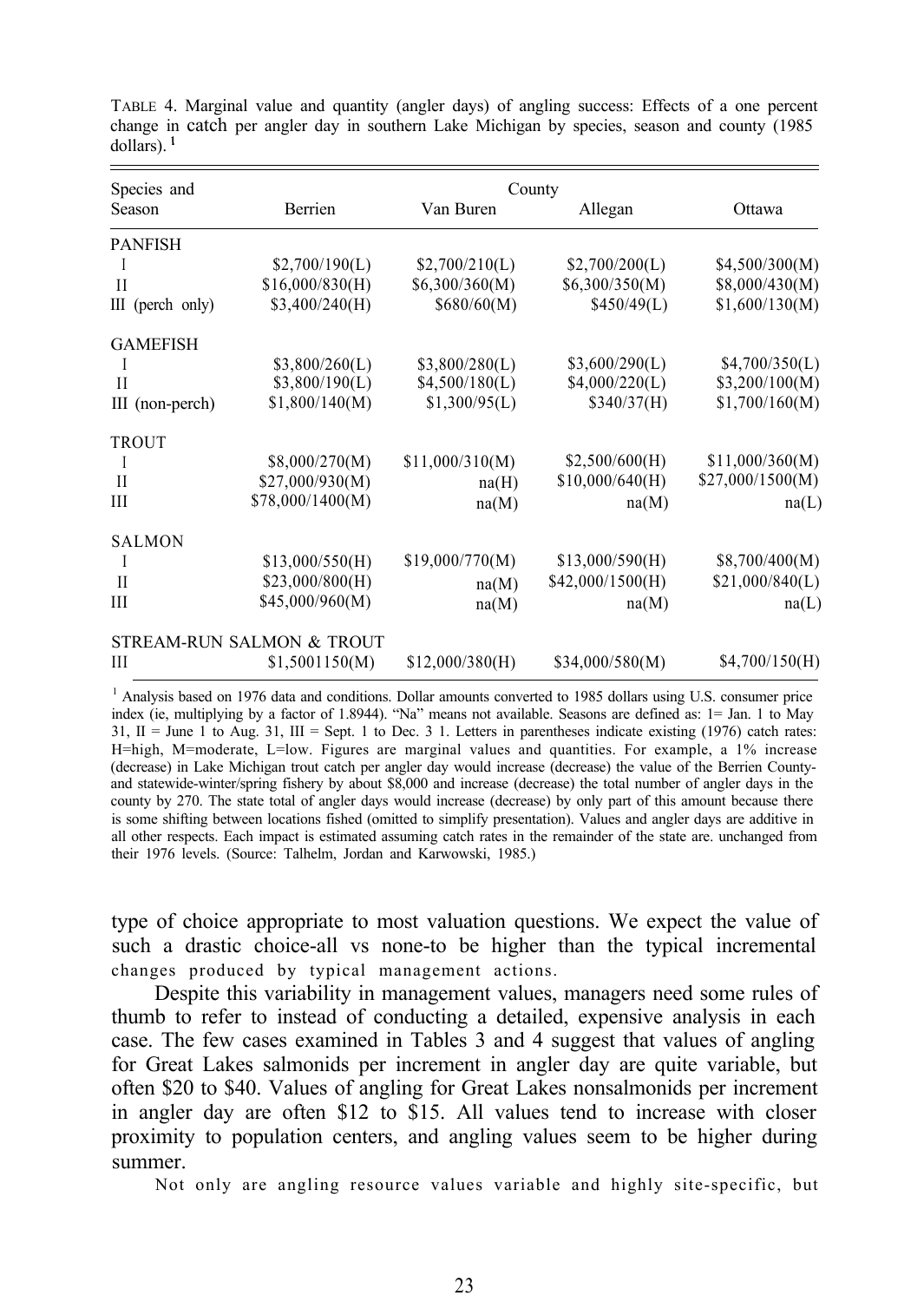TABLE 5. Annual unit values per change in angler days. Based on estimates from Tables 3 and 4.

| Protecting the entire sport fishery from total loss                                                                                                                                                                                                                         | \$26        |
|-----------------------------------------------------------------------------------------------------------------------------------------------------------------------------------------------------------------------------------------------------------------------------|-------------|
| Changing angling quality at a particular location<br>Unit values depend on location, quality and substitues. Non-salmonid values<br>are typically \$10-20 per increased/decreased angler day, and salmonid<br>values \$20-50 per increased/decreased angler day.' Examples: | \$0 to \$50 |
| Perch/panfish, SE Lake Mich., small change from moderate CPUE,<br>substitutes available (\$ per angler day gained/lost)'                                                                                                                                                    | \$15        |
| Perch/ panfish, Mich. Lake Erie, change from high to moderate<br>CPUE, substitutes available (\$ per angler day lost)'                                                                                                                                                      | \$10        |
| Salmon, spring, SE Lake Mich., small change from moderate or high CPUE,<br>substitutes available (\$ per angler day gained/lost)'                                                                                                                                           | \$24        |
| Salmon, fall, SE Lake Mich., small change from high CPUE, substitutes<br>available (\$ per angler day gained/lost)'                                                                                                                                                         | \$47        |
| Lake trout, all Mich. Lake Mich., change from high or moderate to low,<br>substitutes distant (\$ per angler day lost)'                                                                                                                                                     | \$47        |
| Lake trout, all Mich. Lake Sup., change from high or moderate to low,<br>substitutes very distant (\$ per angler day lost)'                                                                                                                                                 | \$41        |

'CPUE stands for catch per unit of angling effort; ie, fish caught per angler day. These unit day values are derived by dividing the total value gain/loss of all anglers by the change in the number of angler days.

changes at one site can strongly affect values and use at neighboring sites. For example, following Table 4, after a 10% increase in winter/spring Lake Michigan trout catch rates in Berrien County, Michigan (worth \$80,000), a subsequent 1% increase in the winter/spring trout catch rate in neighboring Van Buren County would have less than the \$11,000 value indicated. The Van Buren County resource becomes slightly less important to anglers after the improvement in Berrien County. (This is analogous to the reduction in importance to consumers of domestic autos as good foreign substitutes become more available.) Simultaneous increases in the two counties would also be overestimated slightly by these figures. Decreases would have the opposite effect, with a decrease in success rate in a second county increasing in importance (ie, greater loss than indicated here) after a decrease in the first county.

Considerable additional results are needed before reliable rules of thumb can be developed. More-complete rules of thumb will probably consider factors such as angling quality, proximity to population, uniqueness of the angling and the availability of substitute angling sites, as well as the nature of the proposed changes in these factors. These factors in turn are probably fairly well indicated by product uniqueness (ie, the willingness of anglers to choose the quality of angling available at some particular sites over the quality available at others, which in turn is indicated by how many other closer sites anglers forego to reach the ones in question), total use levels, and the additional distances most anglers would have to travel to reach other sites considered close substitutes.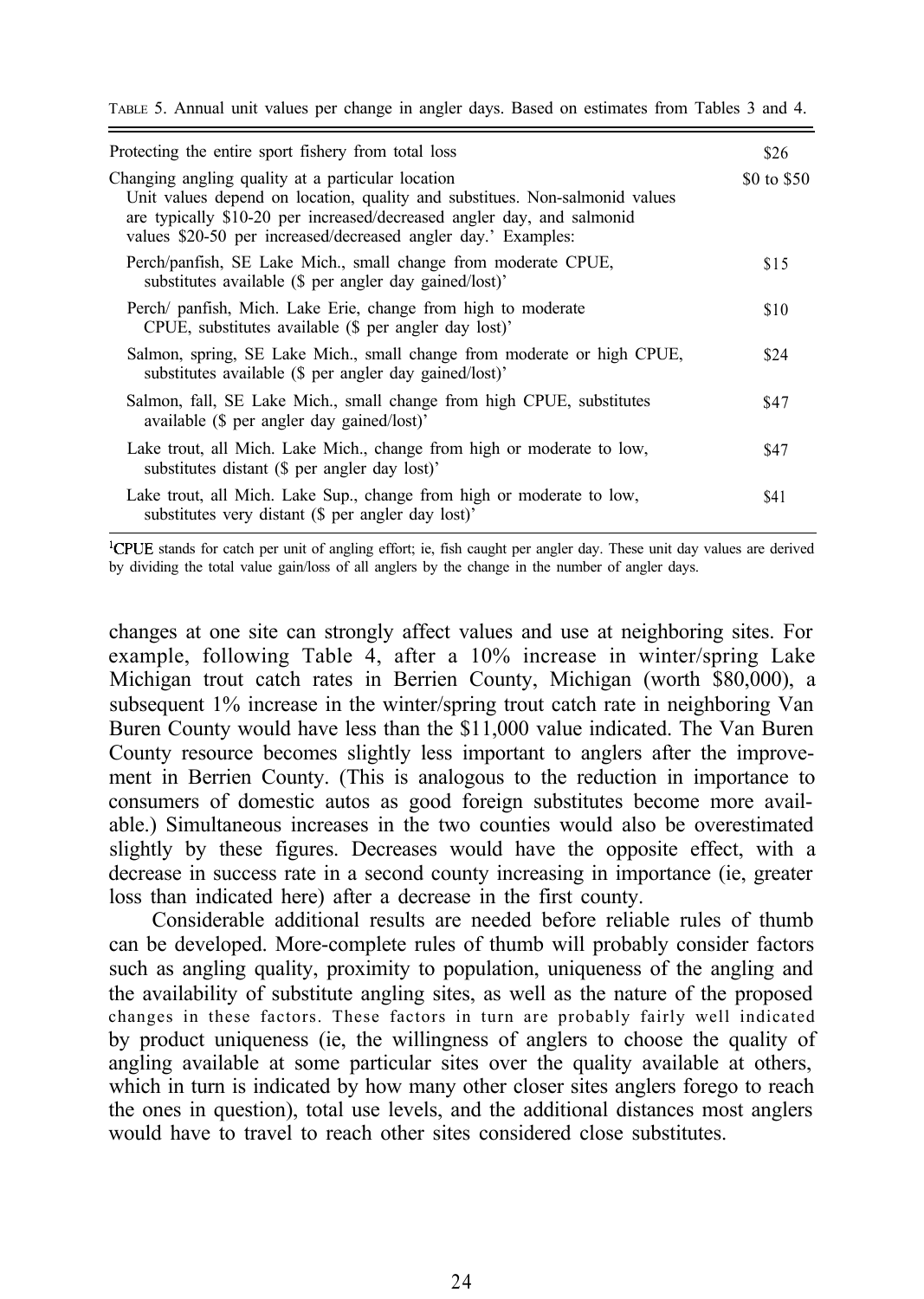<span id="page-29-0"></span>ESTIMATED ECONOMIC VALUES: FOOD FISHING AND FOOD FISHING RESOURCES

We estimate the annual all-or-none value of the Great Lakes commercial food fishery resource (the annual net all-or-none value of food fishing) in 1985 at between \$13 and \$41 million, or about \$21 million (U.S. dollars). This approximates both (1) maximum willingness of fish consumers and harvesters to pay user fees rather than forgo all fishing for and eating Great Lakes fish, and (2) minimum. willingness of fish consumers and harvesters to accept payment in exchange for forgoing all the fishing and eating. In other words, the maximum potential annual purchase price of the entire Great Lakes food fishing resource is about \$21 million per year under 1985 conditions. The net present value, or maximum potential permanent purchase price, of the food fishery resource is \$1.05 billion (U.S. dollars); assuming these conditions continue forever, no inflation, and an annual discount rate of 2%.

This section describes these and related estimates (all expressed as annual values) in more detail. The next section explains how we arrived at these estimates, and describes the accuracy of the estimates. Finally, another section describes our estimates of food fishery management values.

We estimate that the gross all-or-none value of food fishing for Great Lakes fish was \$5 1 million (U. S.) in 1985 (Fig. 5 and Table 6). Landed value was about \$41 million, of which an estimated maximum of about \$11 million, under ideal conditions, was producer surplus. (Producer surplus in this case is defined as the maximum amount fish harvesters could afford to pay to use the resource-ie, access fees or equivalent-out of their revenues without going out of business in the long term.) The remainder of the \$41 million landed value would be the minimum cost of food fishing, which we estimate was \$30 million. We estimate that consumer surplus was \$10 million. The total of producer surplus and consumer surplus (\$21 million) is the net all-or-none value of food fishing, or the all-or-none value of the food fishery resource.

In other words, the value of the food fishing resource is the total value of food fishing minus costs. We estimate that the fish, worth an all-or-none price of about \$51 million, could have been harvested at a minimal cost of \$30 million (after restructuring the industry to eliminate overcapacity, maximize economic

| Gross value of food fish                                          | \$51,000,000                        |
|-------------------------------------------------------------------|-------------------------------------|
| (ie, max. potential buying price)                                 | (Range: $$48-62$ mil.) <sup>1</sup> |
| Total price paid for food fish                                    | \$41,000,000                        |
| (ie, 1985 cost of landings)                                       |                                     |
| Value of food fishery resource (gross value minus harvest costs') | \$21,000,000                        |
| (ie, potential buying/selling price for resource)                 | (range: $$13-41$ mil.) <sup>1</sup> |

TABLE 6. Annual total economic values of the food fishery.

<sup>1</sup> The range of values given for the food fishery reflects uncertainty about the estimates. These numbers are extracted from somewhat limited evidence; mostly state-level studies rather than region-wide studies.

<sup>2</sup> Harvest costs are defined here as the minimum cost necessary to harvest the fish; an estimated \$30 million. Total revenue minus harvest costs equals economic profit or economic rent received by harvesters, and harvesters could afford (under ideal conditions) to pay up to the amount of economic rent for using the resource.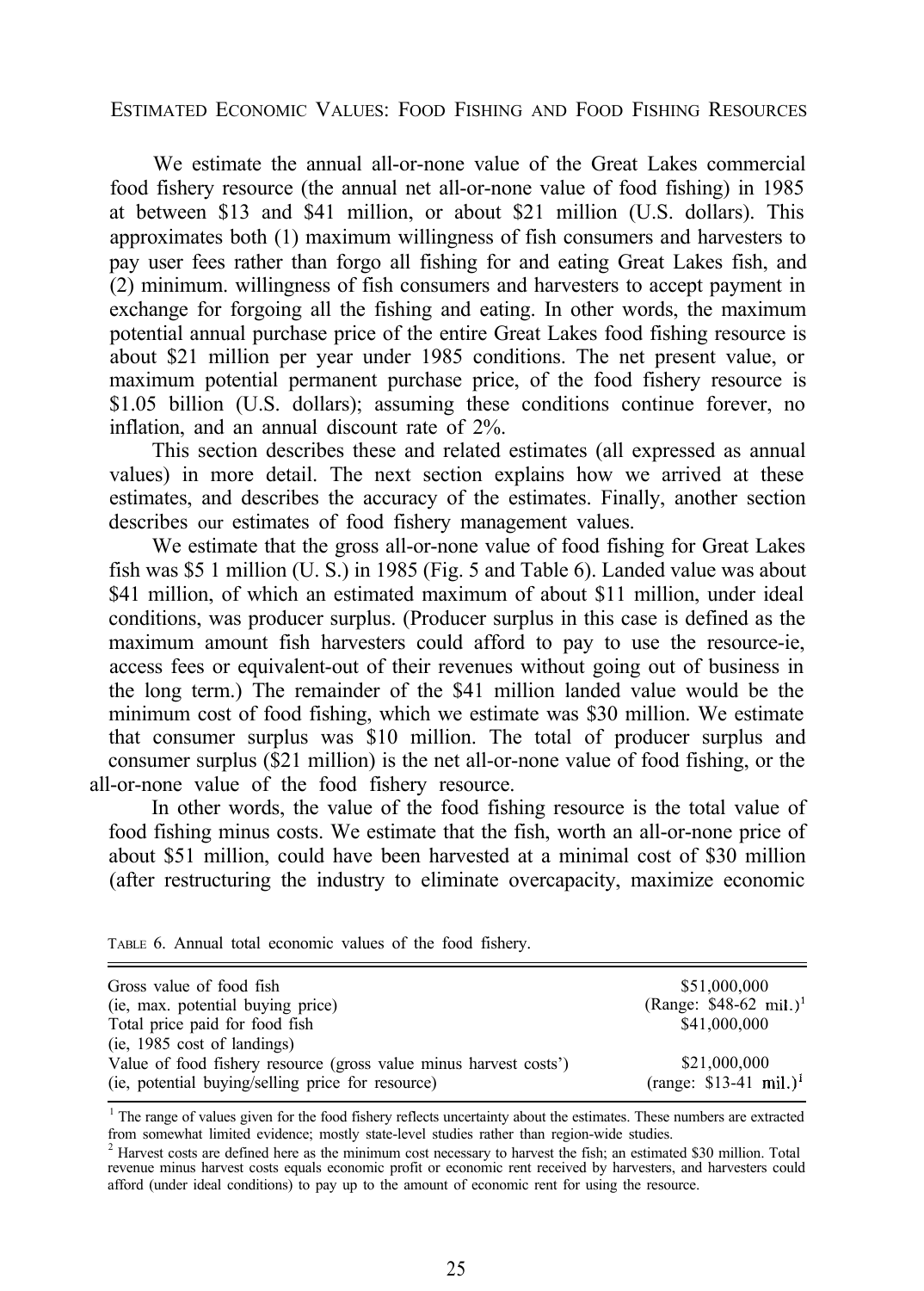

Figure 5. Representative 1985 demand and supply of landings of Great Lakes food fish. The all-or-none value of the landings is \$51 million, including \$30 million in minimum harvesting costs and \$21 million attributable to the all-or-none value of the food fishery resource.

efficiency and eliminate profits-other than normal wages and earnings on investments-for the remaining harvesters), leaving \$21 million as the allor-none value of the food fishery resource.<sup>3</sup> The \$21 million includes only the portion of food fish value consumers and harvesters could pay to purchase access to the resource, or alternatively, the portion for which consumers and harvesters would have to be compensated before they would give up their use.

Our analysis focuses on the demand and supply of landed food fish at dockside. That is the only point in the production-consumption process for which relatively complete and uniform price and quantity records are available throughout the Great Lakes. The demand for landed fish is derived from the demands for fish consumption in various forms, as well as from the efficiency with which fish processors, wholesalers, retailers, restaurants and all other intermediaries perform their functions. Assuming these fish handling/selling businesses are at least mildly competitive, the derived demand for landed fish reflects consumer preferences and fish handling/selling technology. Thus, demand, fish consumers, and related terms in our analysis refer to this derived demand for landed fish. Supply in our analysis refers to the economic ability of fish harvesters to supply fish landings.

Like sport fishery resource values, food fishery resource values depend on consumer preferences for the final products, on the prices of substitutes and complements, and on the technology of production and consumption. Food fishery values are severely constrained by competition from high-quality,

 ${}^{3}$ This does not imply that profits from food fishing are now \$21 million. Profits have actually been found to be very low, or even negative (Pattinson and Talhelm, 1978). However, profits in at least some areas could be higher if the industry were restructured for maximum economic efficiency. About \$1 I million of the \$21 million is attributable to such potential profits.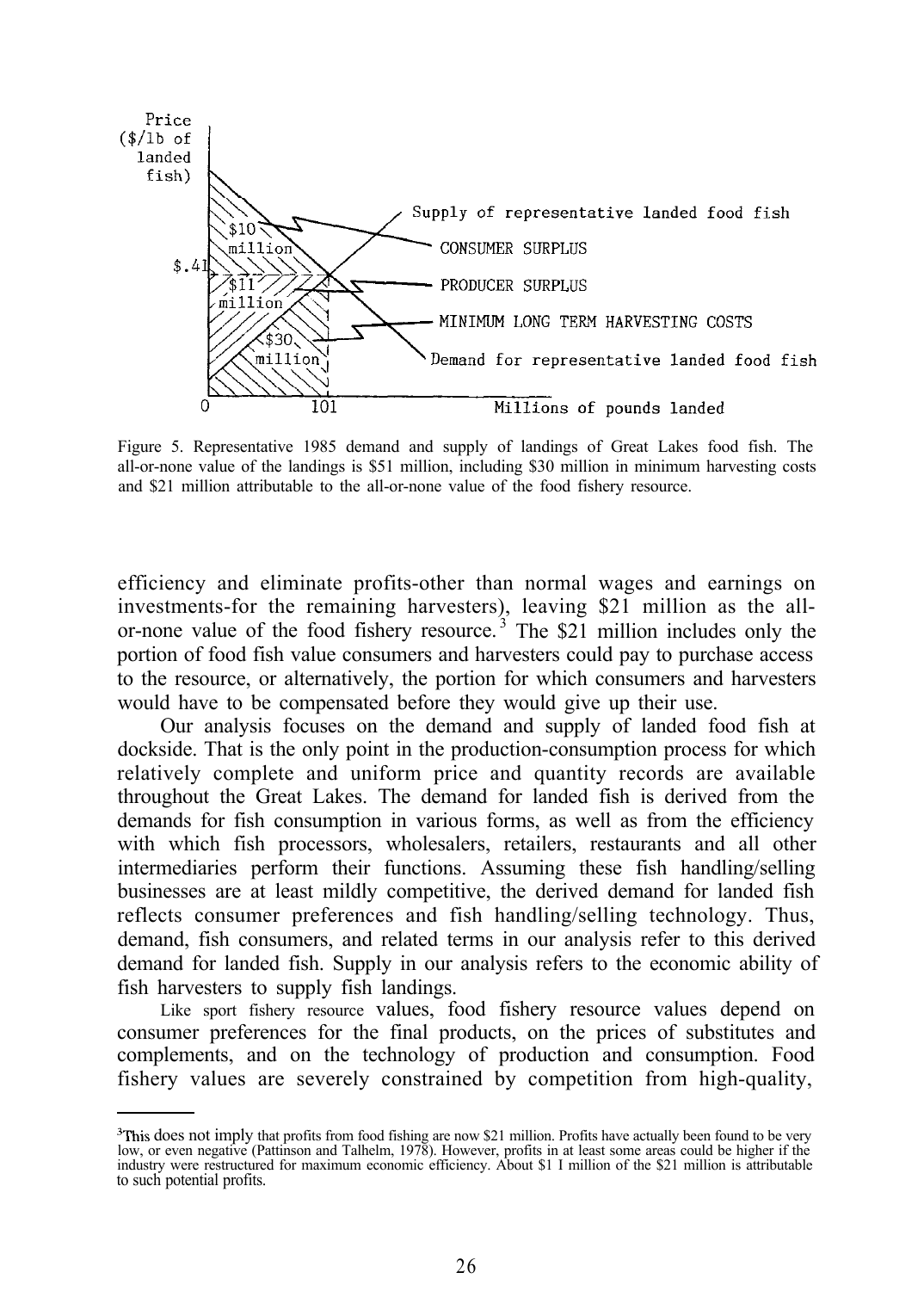<span id="page-31-0"></span>inexpensive fish in national and international markets. Prices and costs are fairly uniform throughout the Great Lakes basin because transportation costs are relatively small. Therefore, food fishery resource values vary much less from location to location. They vary mainly with the productivity of the resource, and with decisions to restrict harvesting because of contaminants, rehabilitation needs, conflicts with the sport fishery, or other reasons.

The food fishery values we have estimated so far help us understand the overall importance of the Great Lakes food fishery. However, for most practical purposes we need further information. Instead of just the current all-or-none values, we usually would like to know these values change as we change the food fishery in some particular way at some particular location. For instance, the fact that the net all-or-none value of sport fishing is an estimated 70 times higher than that of the food fishery, \$1.4 billion vs \$2 1 million, does not indicate whether we could derive even more net benefits by reducing the food fishery in hopes that the sport fishery could expand. In fact, there are many instances in which the food fishery appears not to compete significantly with the sport fishery. If so, reducing the: food fishery would reduce its net benefits without noticeably enhancing sport fishery benefits. The kinds of values needed to answer such questions - ie, food fishery management values-are discussed after the following section.

#### SOURCES AND ACCURACY OF ESTIMATES: FOOD FISHING VALUES

Our estimates of food fishery values are based upon the following estimates of these values for several major portions of the Great Lakes food fishery resource. We report our estimates here as ratios of consumer and producer surplus (the two components of net all-or-none value) to landed value, to facilitate comparisons. Landings statistics are listed under "estimated economic impacts: food fishing," below.

(1) Talhelm and Ghanbari (Ghanbari, 1977), by econometrically estimating the demand and supply of U.S. lake whitefish landings, estimated that the ratio of consumer surplus to total whitefish landed value in 1973 was .22 (ie, 22 percent), and the ratio of producer surplus to total landed value was .29. (By way of comparison, the ratio of consumer surplus to landed value illustrated in Figure 5 is 1041, or .24; and the ratio of producer surplus to landed value in Figure 5 is 11:41, or .27.) For the entire 1985 Great Lakes fishery these ratios imply \$9 million in consumer surplus and \$12 million in producer surplus. Using data from Pattinson and Talhelm (1978) on the costs reported by whitefish fishing firms, they estimated that current producer surplus for whitefish fishing in Michigan's (Green Bay was three percent of total revenue. For the entire 1985 Great Lakes fishery this implies only \$1 million in producer surplus. Finally, in a bioeconomic "surplus production" analysis, they estimated that if Green Bay (Michigan) whitefish fishing effort were reduced to optimum levels, costs would decrease and catch would increase, increasing producer surplus to 40 to 66 percent of total revenue. This implies a producer surplus of \$16 to \$27 million for the entire 1985 Great Lakes fishery.

(2) Bishop and Johnson (Johnson, 1981) found similar results in their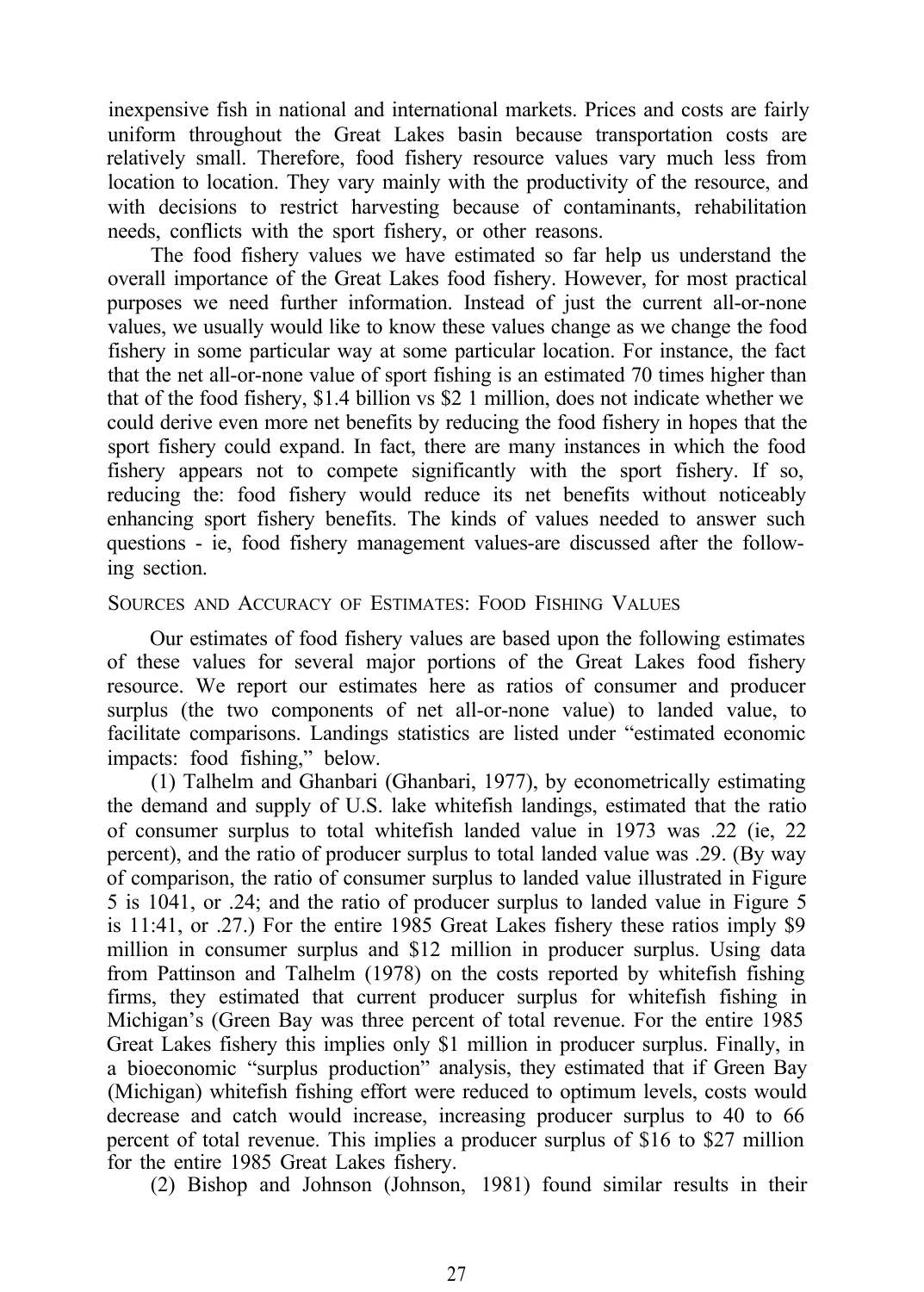<span id="page-32-0"></span>analyses of Wisconsin's yellow perch, whitefish and chub fisheries. They found in an econometric analysis that whitefish demand was quite elastic (ie, large percentage increases in landings cause small percentage decreases in price), but that chub and perch demands were inelastic. This implies smaller relative consumer surplus for whitefish than for chubs and perch. They found producer surplus for Wisconsin's yellow perch to generally be about 50 percent of total landings value, based on their analysis of perch fishing (production) costs and the efficiency of transferable landings quotas. In conclusion, they estimated that the ratio of total consumer and producer surplus to total landings value may be .5 to 1.0 (ie, 50-100 percent). These findings imply a consumer surplus of \$0 to \$20 million and producer surplus of \$20 million for the entire 1985 Great Lakes fishery.

(3) Husin (1984) also obtained similar results. In his econometric analysis he estimated that consumer surplus for Michigan whitefish equaled 18% of Michigan's landed value in 1982. Consumer surplus for Michigan's much smaller chub, yellow perch and alewife fisheries roughly equaled total landing value. Like Johnson (1981), he found that whitefish demand was quite elastic, but chub and perch demands inelastic. However, he found that in recent years whitefish demand has become less elastic, and chub and perch demands elastic, apparently due to recent changes in price levels. His estimates of producer surplus from statistical supply equations were unsatisfactory, perhaps because of the rapidly changing state of the fisheries, or because he specified linear supply curves in his analysis.<sup>4</sup> The only exception was that his alewife supply equation estimated producer surplus at 18 percent of total revenue (landings value) in 1982. Using fishing cost data from Pattinson and Talhelm (1978), and a bioeconomic surplus production analysis, he estimated that producer surplus in Michigan's 1982 whitefish fishery was about 15 percent. He also estimated that under optimum conditions it could be increased to 45 percent. These findings imply a consumer surplus of \$7 to \$41 million and producer surplus of \$6 to \$18.5 million for the entire 1985 Great Lakes fishery.

### ESTIMATED ECONOMIC VALUES: FOOD FISHERY MANAGEMENT

Again, there is no standard unit of management, and no standard value of management. Few estimates are available other than those discussed above under "Sources and accuracy of estimates-food fishery resource value" (see Table 7). All of these studies estimated values of selected changes to portions of the larger Great Lakes fishery. Ghanbari (1977) and Johnson (1981) both found potential producer surplus of about 50% of total revenue. Thus, as a rule of

<sup>4</sup> Evidence is strong that supply curves for these species are backward bending. That is, the curves are nearly vertical at current prices; the quantity supplied decreases at higher prices due to overharvesting; the quantity supplied might<br>actually increase at slightly lower prices, especially if overharvesting decreases; but at very low pri not necessarily the main reason for these estimation problems. Changing food fishing regulations and treaty rights, significant shifts in species composition and productivity, and serious contamination problems have greatly disturbed Michigan's food fisheries in the 1960s and 1970s.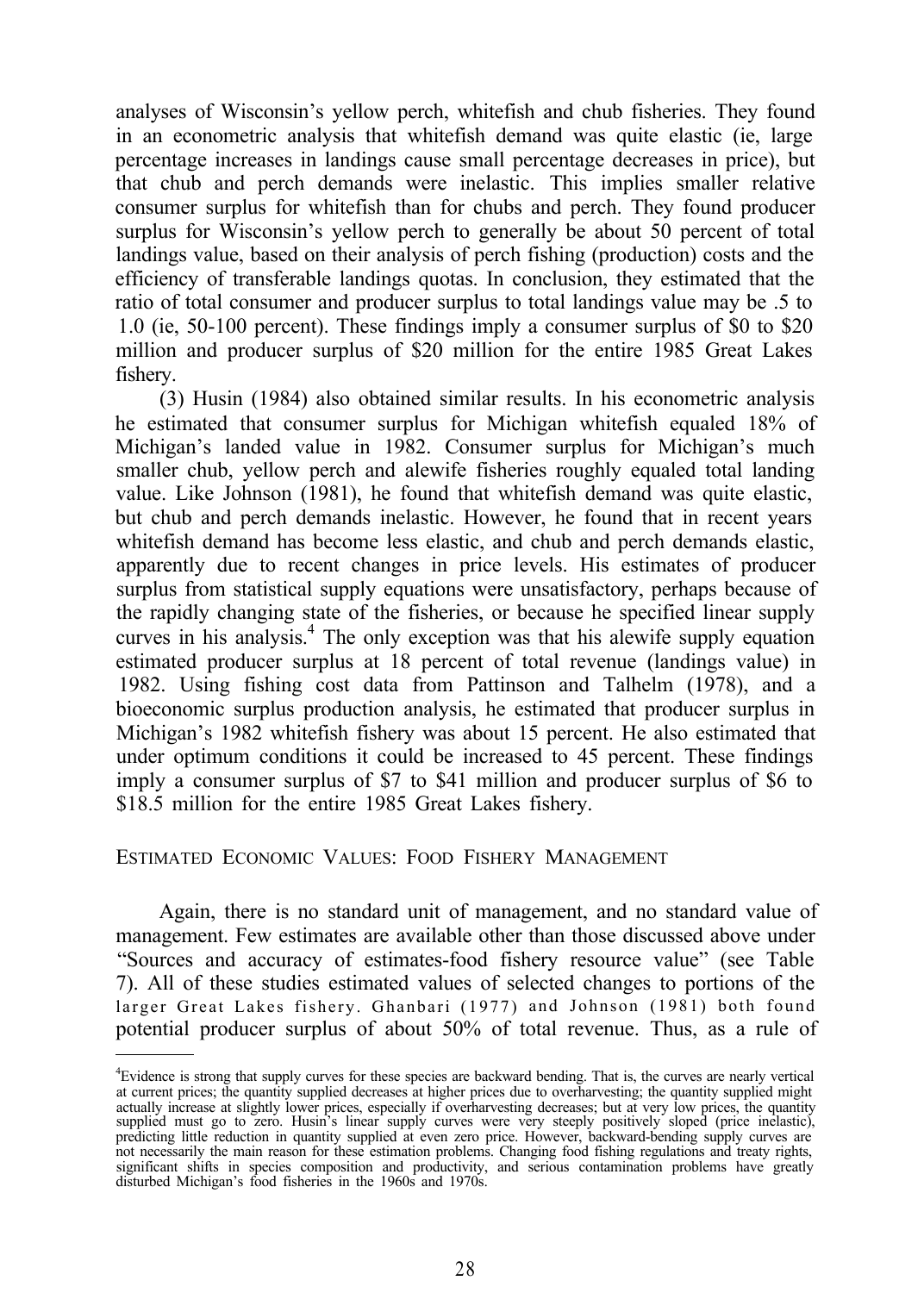TABLE 7. Annual unit values per change in pounds landed, food fishery management.

| Protecting the entire food fishery from total loss                         | S.21       |
|----------------------------------------------------------------------------|------------|
| Changing allowable harvest at a particular location                        | \$0 to \$1 |
| (Unit values depend on species, market conditions, and harvest technology. |            |
| Values may be up to 50% of the change in landed value.)                    |            |



Figure 6. The value of enhancing the food fishery resource is the increase in potential willingness of producers to pay for fishing.

thumb, if harvesting were organized to operate at optimal economic efficiency, the value of food fishery management might be as much as 50% of the change in landed value of the fish. However, the studies indicate considerable overinvestment (ie, fishing effort beyond that needed to harvest the optimal number of fish). If so, most potential benefits would likely be dissipated in excess spending on harvesting equipment and activities; harvesters would be left with little potential ability to pay for the change.

Four common types of changes affecting food fishery resource values may be visualized in Figure 6. (1) Changes in the productivity of the resource change the number of fish harvested for the same cost of effort, shifting the supply curve to the right (more productive), as illustrated, or left (less productive). Similarly, if fish populations are being harvested at levels above or below optimal long term levels, changes in harvest rates can improve the long term economic productivity of the resource, shifting supply to the right. (2) Changes in harvesting technology or in input costs (eg, fuel) change the cost of harvesting the same numbers of fish, shifting the supply curve up or down. Similarly, if harvesting capacity exceeds needs, more effective use of existing harvesting equipment and labor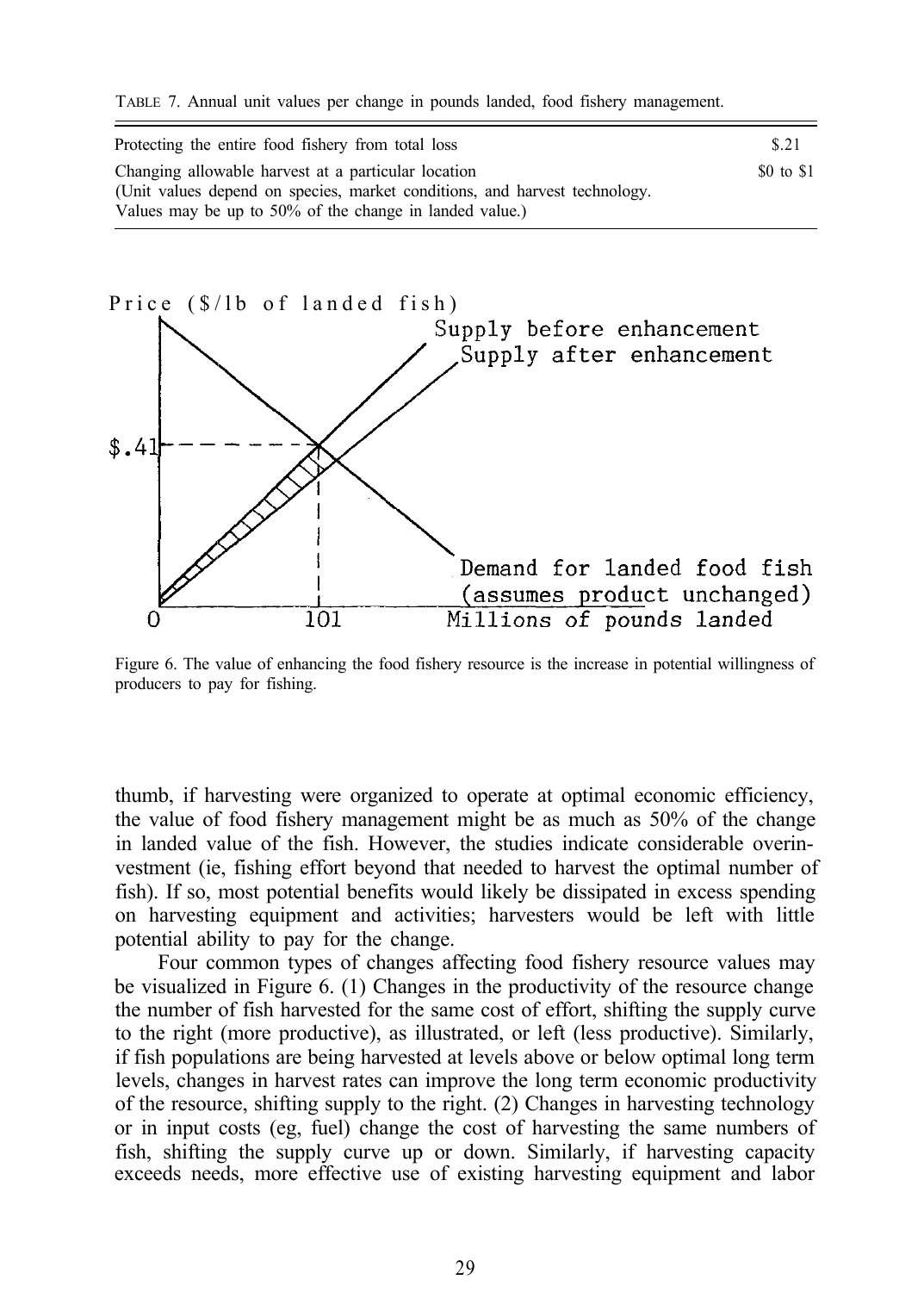<span id="page-34-0"></span>could reduce the costs of harvesting the same numbers of fish. (3) Changes in the efficiency of fish processing, handling, or selling change the cost of using fish once they are landed. If the same numbers of fish can be provided to consumers less expensively (apart from any change in the cost of landing fish), the demand curve for landings would shift up. In other words, consumers could now afford to pay more for landed fish because processing, handling, and/or selling are less expensive. For instance, Hushak (pers. comm.) reports that capacity constraints of Ohio's fish processing firms apparently caused the demand for landed fish in Ohio to be highly inelastic. That is, prices change sharply in response to small changes in the quantity of fish landed because firms have difficulty handling too many fish (lowering their willingness to pay for fish), and also have difficulty reducing processing costs as numbers of fish fall (creating high competition for fish if numbers are below processing firm capacity). (4) Changes in consumer preferences or in the prices of substitutes or complements change the quantity demanded at each given price, shifting the demand curve right or left.

Fishery management generally changes supply rather than demand, producing changes of types 1 or 2. The net change in all-or-none value produced by these types of changes is usually approximately the change in producer surplus (shaded area in Figure 6), hence our reasoning for the above rule of thumb. In any case, the value of management is the net willingness of consumers and producers to pay for the change.

## ECONOMIC IMPACTS OF SPORT AND FOOD FISHING

This chapter lists our best estimates of Great Lakes fisheries' roles in providing business and employment in the Great Lakes region. We estimate both direct and indirect economic impacts. As before, we first present our estimates, then our sources and estimates of accuracy.

Government spending and private spending together define the level of economic activity in any region. Fisheries involve both. Consumers spent about \$2 billion (measured in U.S. \$) to fish for or to purchase Great Lakes fish in the region in 1985, including some \$28 million (in U.S. \$) in license fees and excise taxes. Much of this \$2 billion was re-spent in the region by recipients. For instance, nearly all of the \$28 million, plus an additional \$26 million (in U.S. \$) in public funds, spent by managers for Great Lakes fisheries was spent within the region. In all, some \$4 billion per year in spending in the Great Lakes region is directly or indirectly attributable to Great Lakes fisheries.

Changes in the fishery can change the distribution of this spending throughout the region. Economic impact assessments estimate by how much and where, and how it translates into business reciepts, jobs and personal income.

Economic impact analyses usually complement benefit-cost analyses, rather than duplicating them. Benefit-cost analyses assess whether the taxpayers and feepayers get their money's worth. They assess the public's economic benefits and costs in a manner analogous to an individual deciding whether or not to buy or sell something. Economic impact analyses, rather than estimating the benefits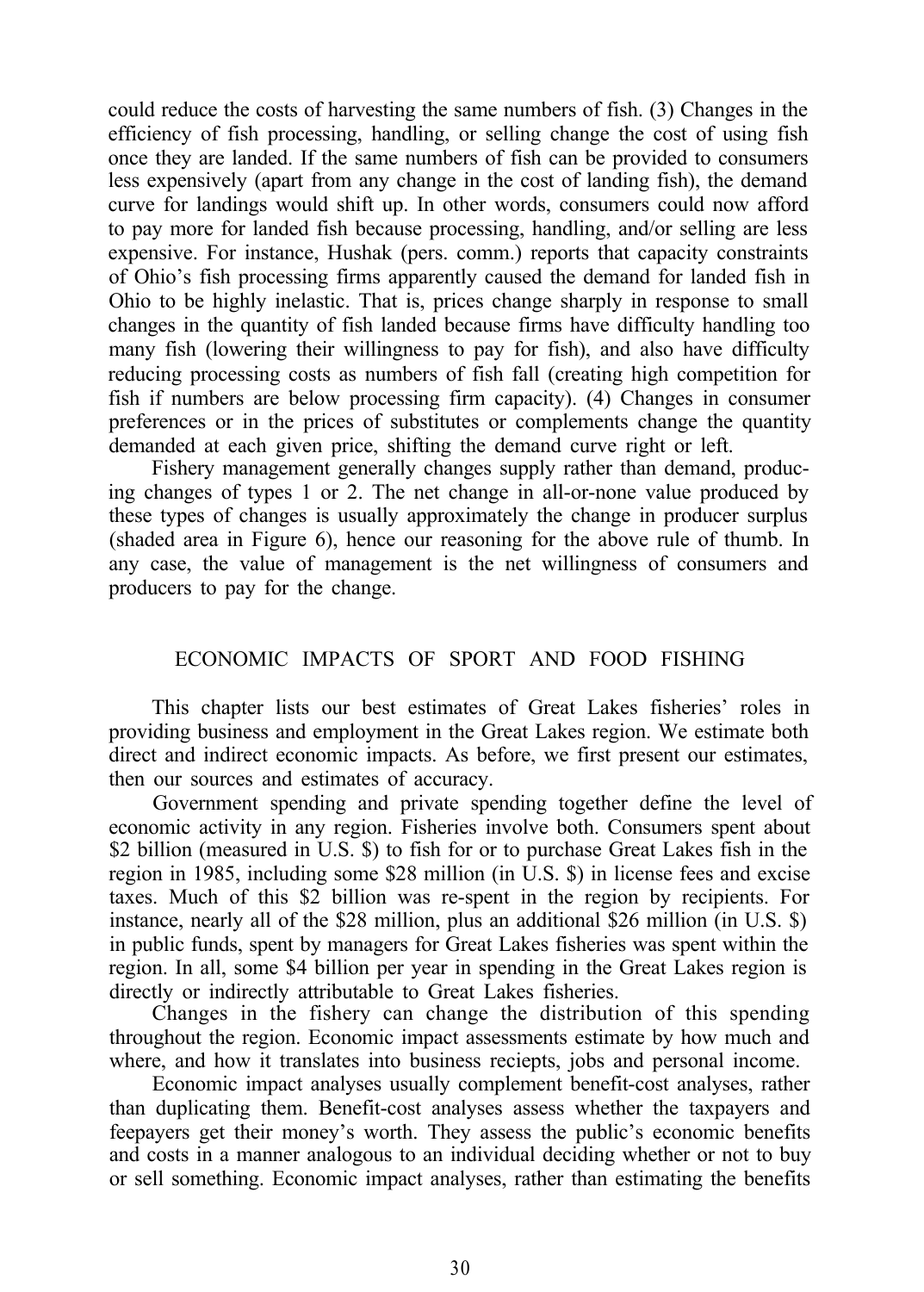| Item                                        | U.S.    | Canada (U.S. \$) | Total<br>$(in$ U.S. $\})$                                     |
|---------------------------------------------|---------|------------------|---------------------------------------------------------------|
| <b>Sport Fishery</b>                        |         |                  |                                                               |
| Angler spending (millions)                  | \$1,710 | \$390(\$290)     | \$2,000                                                       |
|                                             |         |                  | $(range: $1,000-2,000)$                                       |
| Regional economic activity (millions)       | \$3,420 | \$780(\$580)     | \$4,000                                                       |
| Employment (worker-years)                   | 64,000  | 11,000           | $(range: $2,000-4,000)$<br>75,000<br>$(range: 37,500-75,000)$ |
| Food Fishery                                |         |                  |                                                               |
| Landed value (millions)                     | \$15    | \$35(S26)        | \$41                                                          |
| Final sales value in region (millions)      | \$49    | $$113($ \$84)    | \$133                                                         |
| Total regional economic activity (millions) | \$99    | \$228(S171)      | \$270                                                         |
| Employment (worker-years)                   | 3,300   | 5,700            | 9,000                                                         |

<span id="page-35-0"></span>TABLE 8. Summary of estimated 1985 Great Lakes fisheries economic impacts. The range reported for angling economic impacts reflects uncertainty over the amount of angling activity.

and costs of decisions, instead estimate how businesses and residents in an area are impacted by the same decisions-say, by consumer decisions to shift their shopping from store X, downtown, to store Y in the suburbs; or by fishery changes that lead anglers to shift their spending from City A to City B. Economic impact assessments mainly help gauge implications for the economic health of particular locations, although they occasionally help identify some benefits and costs that are difficult to estimate by other means. Chapter I defined and interpreted these concepts in more detail.

In Great Lakes fisheries management, state, provincial and national governments are appropriately more concerned with benefits and costs, since they must decide which management activities are in the public's best interests, and levy the necessary taxes and fees. Local governments, businesses and some individuals are appropriately more concerned with economic impacts, since this determines their economic success. Economic impacts of Great Lakes fishery management are commonly felt at the local level, but are likely approximately offset by opposite impacts on other communities, businesses and individuals within the state, province or nation. Net economic impacts of local changes are likely very small at the state, province and national level because of these offsetting effects.

#### ESTIMATED ECONOMIC IMPACTS: ANGLING

Anglers spent \$1 to \$2 billion (U.S. dollars) in 1985 for angling for Great Lakes fish (Table 8). About half of this was spent for long term outlays for boats, vehicles and other angling-related equipment; and half for trip-related outlays for food, lodging, transportation, angling supplies and other trip expenses. Total spending averaged about \$36.50 per angler day: about \$17.50 for trip expenses and about \$19 for long term outlays.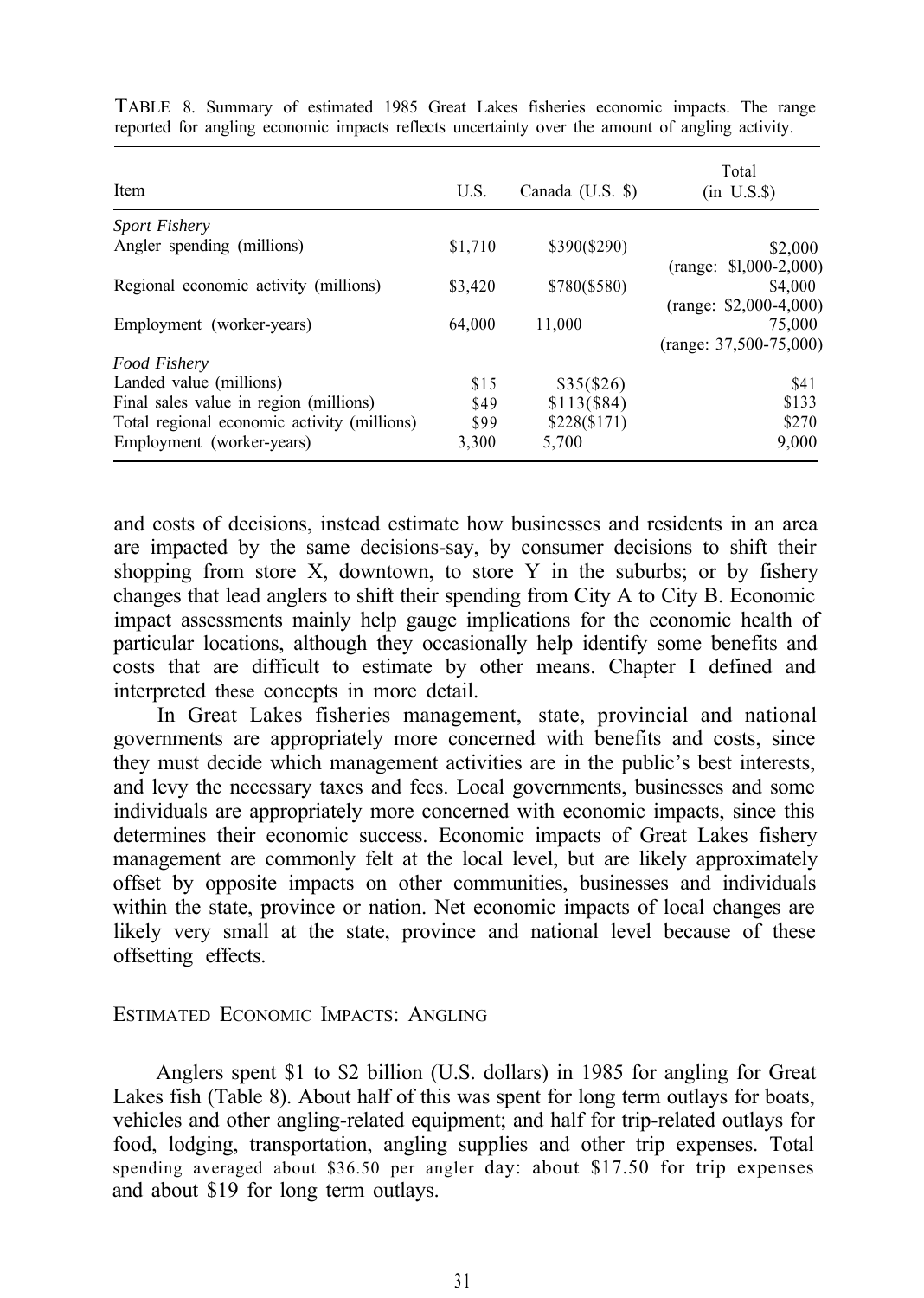<span id="page-36-0"></span>Canadian anglers spent \$115 to \$230 million (Canadian dollars) for long term outlays (U.S.\$85-170 million) and \$82 to \$164 million (Canadian) for trip-related expenses (U.S.\$60-120 million). U.S. anglers spent \$435 to \$870 million in long term outlays and \$420 to \$840 million for trip-related expenses.

The total impact of this spending on the regional economy is \$2 to \$4 billion (U.S. dollars). This means that if the sport fishery for Great Lakes fish were stopped and anglers reallocated their \$1-2 billion spending to other purposes, up to \$2-4 billion in business revenues (sales) would be lost by present businesses in the region. Much of this business activity would be shifted to other businesses and individuals in the region and other regions, depending on what the (former) Great Lakes anglers purchase.

About \$.7 to \$1.4 billion of this \$2-4 billion, or about 35 percent, is personal income. Of this, \$135 to \$270 million is Canadian personal income (U.S.\$100-200 million), and \$600 to \$1,200 million is U.S. personal income. About 37,000 to 75,000 worker-years were attributable to the sport fishery in 1985: 5,500 to 11,000 in Canada and 32,000 to 64,000 in the U.S..

#### SOURCES AND ACCURACY OF ESTIMATES: ANGLING ECONOMIC IMPACTS

Our estimate of spending is based on estimates of spending for angling for Great Lakes fish from the U.S. and Canadian national surveys of 1980 angling (Talhelm, 1988). Statistical errors in these surveys are less than 10 percent at a very high level of confidence. Statistical bias, however, is uncertain, because it is extremely difficult to ascertain. As mentioned earlier (page 18), there is some evidence that the actual amount of angling may be half or less of the amount estimated in these surveys. To allow for this uncertainty we present a range of estimates. The higher amounts in each range are based on Talhelm (1988); the lower amounts are half the higher amounts. These estimates were converted to 1985 dollars by multiplying by 1.309, the change in the U.S. consumer price index. Canadian dollars were converted to U.S. dollars by dividing by 1.35, the approximate currency exchange rate in 1985. Our resulting estimated total was \$2.196 billion, including \$1.236 billion for long term outlays. However, these long term outlays included equipment that was not necessarily even used for angling for Great Lakes fish. The surveys counted long term outlays for all angling-related equipment by all anglers who fished at least once in the Great Lakes, regardless of where the anglers intended to use the equipment. Therefore, we rounded the \$2.196 billion total intended to use the equipment. Therefore, we rounded the \$2.196 billion total (long and short term outlays) to \$2 billion to more accurately reflect the purpose of the long term outlays. Our estimates of Canadian and U.S. long term outlays were adjusted proportionately.

Our estimated multiplier of 2, for converting direct spending to total economic impact, is based on several studies. In their detailed input-output model of northern Ohio's 1978 economy, Hushak, et al (1983), estimated that the multiplier for angler expenditures in that region was 1.82. A similar model for Ontario estimated that its impact multiplier for angler spending was at least 1.4 (Bedi, 1984). Cox (1979) reported an estimated multiplier for Ontario angler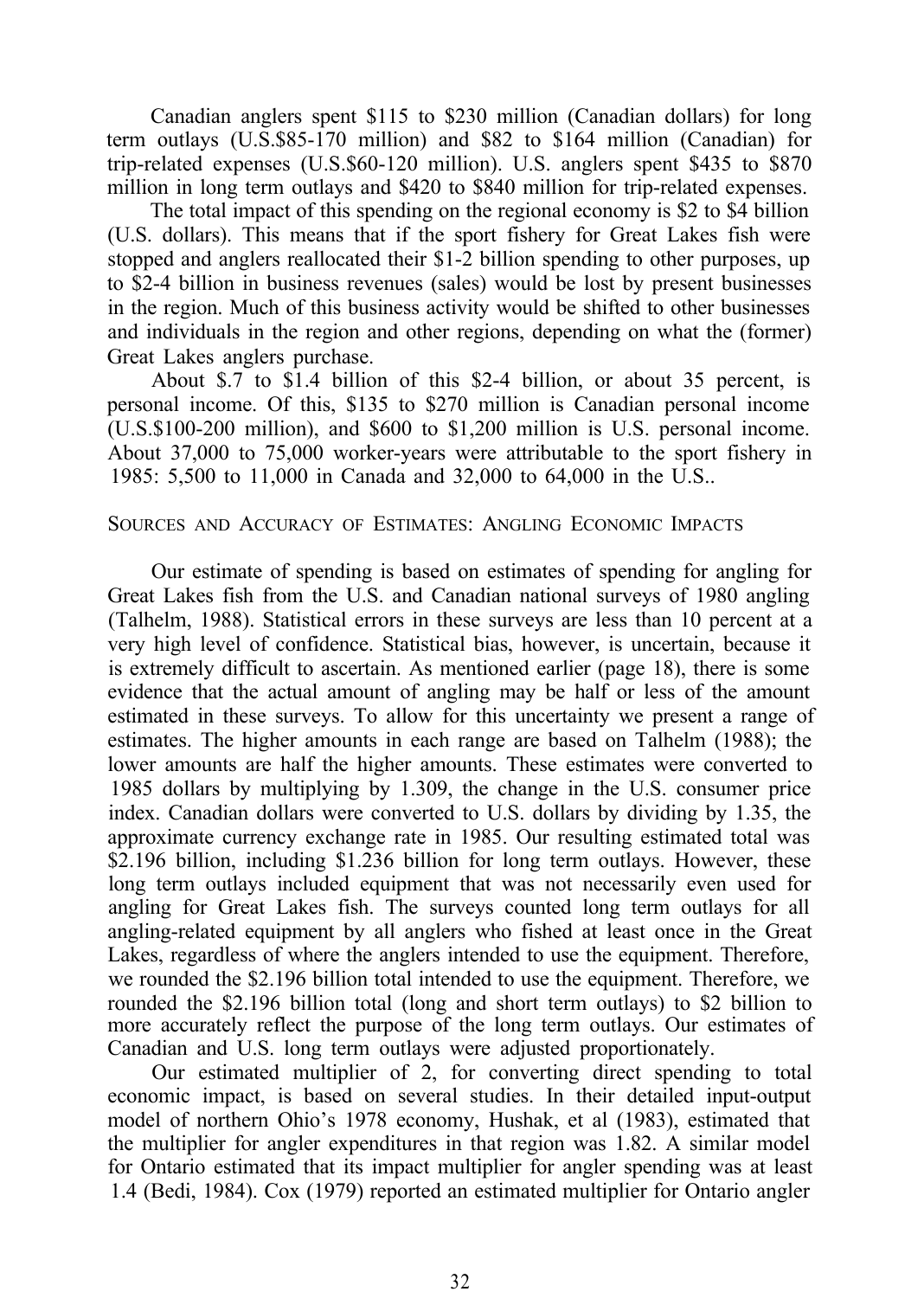| Occupations              | U.S.  | Canada          | Total |
|--------------------------|-------|-----------------|-------|
| Fishing                  | 300   | 500             | 800   |
| Processing & Wholesaling | 1,900 | 3,300           | 5,200 |
| Secondary                | 1,100 | 1,900<br>۰<br>- | 3,000 |
| Totals                   | 3,300 | 5,700           | 9,000 |

<span id="page-37-0"></span>TABLE 9. Estimated worker-years attributable to the Great Lakes food fishery, 1985.

spending of 1.88. These multipliers measure the number of times a monetary input into a regional economy is re-spent within that economy before the money leaves the region and its effects are dissipated.

Multipliers are larger for larger regions because larger regions provide more opportunities for spending. Multipliers for the entire U.S. or Canada may be around 2.5, whereas multipliers for local economies have usually been found to be 1.5 or lower. For instance, the national multiplier for U.S. saltwater angling was estimated to be 2.5 (Centaur, 1977).

The Ohio model (Hushak, et al, 1983) estimated that the ratio of total Great Lakes angling-related economic activity (direct and indirect) to worker-years was \$53,426 (in 1985 dollars), and the ratio of total economic activity to personal income was .35 (ie, 35 percent). We used these ratios to estimate total emp1oymen.t and personal income effects.

ESTIMATED ECONOMIC IMPACTS: FOOD FISHING

The landed value of Great lakes food fish and kindred products in 1985 was an estimated \$41 million in U.S. dollars (Table 8). Some 47 million pounds worth \$33.7 million (Canadian dollars) were landed in Canada in 1984, mostly from Lake Erie; whereas 54 million pounds worth \$14.9 were landed in the U.S. in 1984, mostly from Lake Michigan.

The final sales value of Great Lakes food fish was between \$102 million and \$164 million (U.S. dollars), or about U.S.\$133 million. The total economic impact of the food fishery was between \$205 and \$328 million (U.S. dollars), or about U.S.\$270 million in 1985. This means that if the food fishery for Great Lakes fish were stopped, and if consumers reallocated their \$133 million to other purposes, up to about \$270 million in business revenues (sales) would be lost. Much of this business activity would be shifted to other businesses in the region and other regions, depending on what the (former) consumers of Great Lakes fish purchase. If consumer spending in this case simply shifted from Great Lakes fish to other fish caught elsewhere, much of the \$270 million in economic activity would shift to other regions of the U.S., Canada, and the world.

Roughly 9,000 worker-years were attributable to the food fishery in 1985 (Table 9).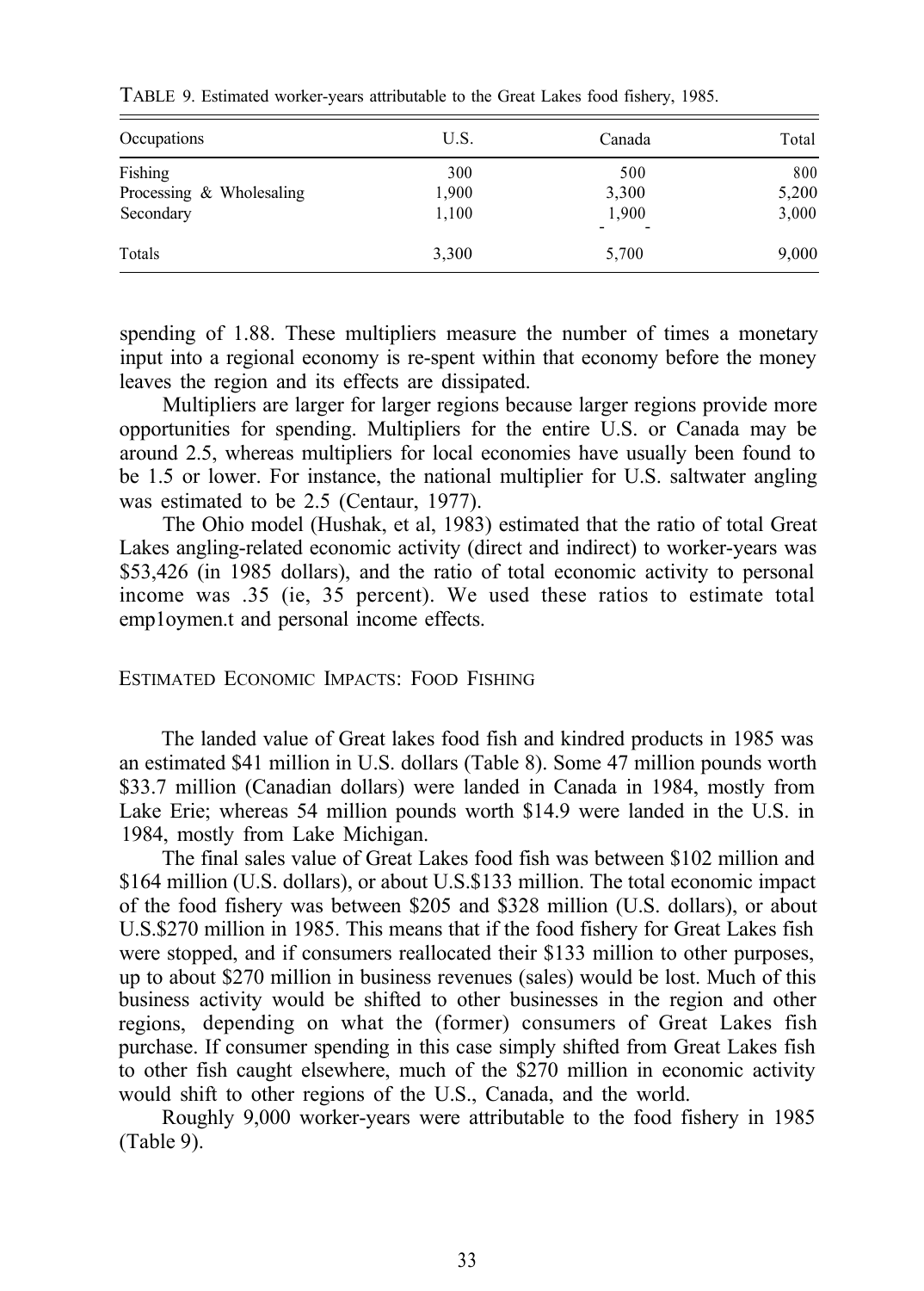#### <span id="page-38-0"></span>**SOURCES AND ACCURACY OF ESTIMATES: FOOD FISHING ECONOMIC IMPACTS**

Reports of landed values for Great Lakes fish in 1984 were supplied by the U.S. Fish and Wildlife Service (1986) and the Ontario Ministry of Natural Resources (1986). These figures were converted from 1984 to 1985 dollars by multiplying by 1.038, the change in the U.S. consumer price index. Canadian dollars were converted to U.S. dollars by dividing by 1.35, the approximate currency exchange rate in 1985.

Our estimated combined value added and multiplier of 5 to 8, for converting landed value to total economic impact, is based on several studies in two stages. First, we estimated that the value added by processing, wholesaling, retailing and related activities was 1.5 to 3 times landed value. In other words, total spending on the final products was 2.5 to 4 times the landed value. Second, this amount is re-spent within the region, creating an indirect economic impact equal to the direct spending; in other words, a multiplier of 2. The combined total is 2 times 2.5 to 4, or 5 to 8.

(1) In their detailed input-output model of northern Ohio's 1978 economy, Hushak, et al (1983), estimated a value-added ratio of 3.9 for Ohio's Great Lakes food fish: \$3.90 final sales value for each \$1 of landed value. They also estimated a multiplier effect of 1.6 within northern Ohio, and an employment multiplier of 1.5. The employment multiplier estimates that the total number of worker-years in the region directly and indirectly employed in food-fisheryrelated employment is 1.5 times the number of worker-years directly employed in fishing, processing, wholesaling and related primary activities in the region.

(2) Bishop (1984) found a value added effect of just over 2 for Wisconsin's yellow perch fishery. He calculated that landed perch were worth about \$1.50 per pound, or the equivalent of about \$3.00 per pound of edible portion, and that the edible portion's value increased to \$4.50 per pound wholesale and finally to \$6.50 retail: a ratio of 2.17 (\$6.5 / \$3).

(3) Preliminary results of a study of the economic impact of Michigan's commercial fishery on Michigan's economy estimate a value added factor of about 2 and a multiplier of about 2, for a combined total of 4 (Menegay and Pierson, 1979).

(4) A study of the economic impact of the U.S. commercial fishing industry estimated a combined effect of about 7.4 (Centaur, 1977). Another study of the U.S. commercial fish industry estimated a value added factor of 4.2 in 1977 and 4 in 1978, but did not estimate the multiplier effect (U.S. Department of Commerce, 1979). We expect these national multiplier and value added factors **to be higher than regional factors, because the scope of the national economy is** larger. Regional impacts end when a product is transported out of the region.

Our estimated number of worker-years in U.S. Great Lakes fish harvesting was based on the U. S. Department of Commerce's (1977) estimate of 118 full time and 962 part time and casual workers in 1976. Since then, the reported U.S. harvest has declined by about a third, so we estimate that the number of full-time-equivalent workers in harvesting was roughly 300 in 1985. We estimated Canadian harvesting employment at 500, based on the estimated 1,587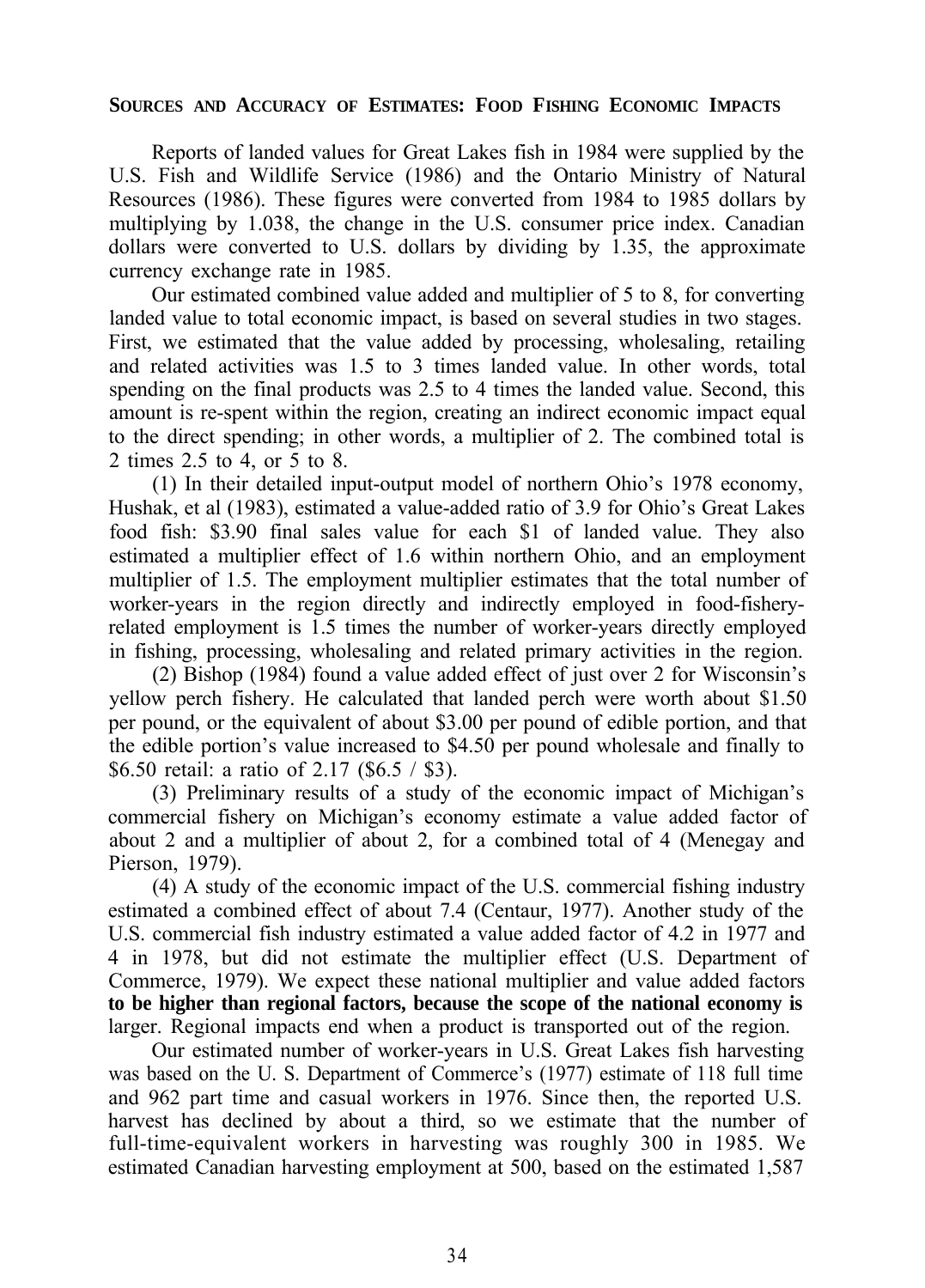<span id="page-39-0"></span>workers (full time and part time) in 1979 and 1,505 in 1981 (Ontario Ministry of Natural Resources, 1983). If a similar 89 percent were part time, then 164 worked full time and 1,341 worked part time in 1981. Employment in U . S . Great Lakes region processing plants and wholesale plants was estimated at 2,130 in 1976 (U.S. Dept of Commerce, 1977) and at 1,954 in 1981 (U.S. Dept of Commerce, 1983). We rounded this down to 1,900 for 1985. Not all of this employment is attributable to Great Lakes fish because these plants are not restricted to Great Lakes fish, but we have no information about what proportion was Great Lakes fish. A proportionate number employed in Canada, relative to landed value, would be 3,300 worker-years. Finally, secondary employment, ie, employment resulting from the secondary economic impact of \$133 million, was estimated to be half as much as the above primary employment, or 3,000 worker-years, based on Ohio's estimated employment multiplier of 1.5.

## OTHER FISHERY ECONOMIC IMPACTS

We have not been able to estimate the economic impacts of other Great Lakes fisheries-related activities. Notably absent are bait-fish harvesting, tourism other than its angling and food fish consumption components, and fisheriesmotivated pollution control and habitat management. There may be significant others as well.

## GOVERNMENT EXPENDITURES AND REVENUES FOR GREAT LAKES FISHERIES

U.S. state and federal expenditures for Great lakes fishery management and protection about equal Canadian provincial and federal expenditures, at about \$30 million each, although in U.S. equivalent dollars the Canadian total is about \$24 million (Table 10). However, the two nations differ greatly in their sources of revenues supporting these expenditures. The U.S. relies primarily on license fees and earmarked taxes, whereas Canada relies mostly on general revenue funds. This will change somewhat in Canada as Ontario's new resident angling license requirements take effect in 1987, with receipts earmarked for Ontario fishery management.

| TABLE 10. Approximate government spending levels and sources of funds for Great Lakes fishery |  |  |  |  |  |  |
|-----------------------------------------------------------------------------------------------|--|--|--|--|--|--|
| management in 1985                                                                            |  |  |  |  |  |  |

|                                        | <b>United States</b><br>(millions of U.S. $\$ ) | Canada               |                        |  |  |
|----------------------------------------|-------------------------------------------------|----------------------|------------------------|--|--|
| SOURCE                                 |                                                 | (millions of Can \$) | (expressed in U.S. \$) |  |  |
| License revenue<br>Earmarked taxes     | 515<br>$\overline{\$10}$                        | \$4                  |                        |  |  |
| General public funds<br>Total spending | \$5<br>}30                                      | \$27<br>\$31         | Ş21<br>\$24            |  |  |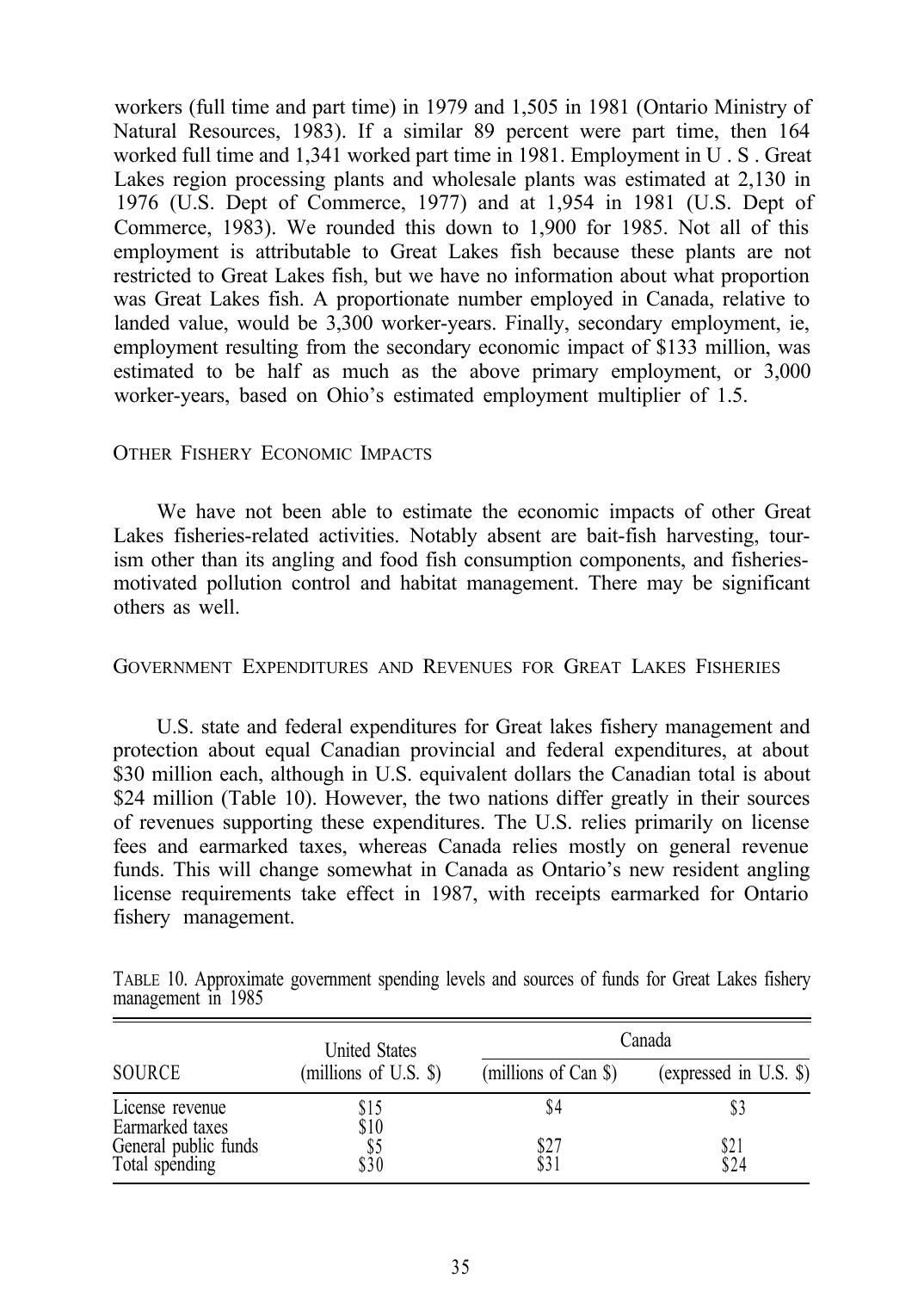<span id="page-40-0"></span>Although some \$5 million in the U.S. and \$27 million in Canada in general revenue public funds were spent for Great Lakes fishery management and protection, anglers and food fish consumers contributed much more than that into the general revenue funds. We have no estimate of taxes paid by anglers and fish consumers, but if only 3% of their combined direct expenditures of about \$2 billion (U.S. \$) were in taxes, say a 3% sales tax rate, they would have contributed \$60 million. Businesses, workers and owners also pay additional taxes on their incomes.

The estimates in Table 10 are rough approximations. Although some federal funds are spent solely for Great Lakes fishery purposes, most state and provincial expenditures are not clearly separable between Great Lakes and other fishery purposes. For instance, biologists, administrators and law enforcement officers often divide their time between Great Lakes and other fishery matters as needs dictate. Therefore, instead of directly estimating these figures, the rough approximations from Talhelm, et al (1979, p. 5) were converted to 1985 dollars by multiplying by 1.48, the change in the U.S. consumer price index from 1979 to 1985. Talhelm, et al, arbitrarily divided fisheries management expenditures and revenues between Great Lakes and other fisheries, based on limited indicators.

Further research is obviously needed into this topic.

## OTHER ECONOMIC VALUES OF GREAT LAKES FISHERY RESOURCES

Several other kinds of values derived from fishery resources may also be important in resource management, beyond the sport and food fishery values we have already described. These are summarized in Table 11. Most are difficult to quantify, and difficult or impossible to observe. Few have been scientifically estimated, but those we discuss below have probably all been included in some way, at least informally, in some past management and political evaluations. Of the values described below, the only one for which Great Lakes fisheries values has been estimated is existence value, and those estimates are based only on initial exploratory studies.

These aspects of the resource are important enough to some people that either they would be willing to pay for them if necessary, or they would not be willing to forgo them without some significant compensation of some kind. For example, some people who do not directly use the Great Lakes in any way still find it important that Lake Erie is not "dying." Some of these people are willing to pay or to give up some economic opportunities solely to know that Lake Erie and its fish populations are "healthy." For another, even more obvious example, some people who do not fish enjoy seeing fish. Many Great Lakes communities enjoy significant levels of tourism by people who come to watch fish and/or fishing. We can even measure costs people incur for this purpose. We caution that the types of values listed below may not include all aspects of Great Lakes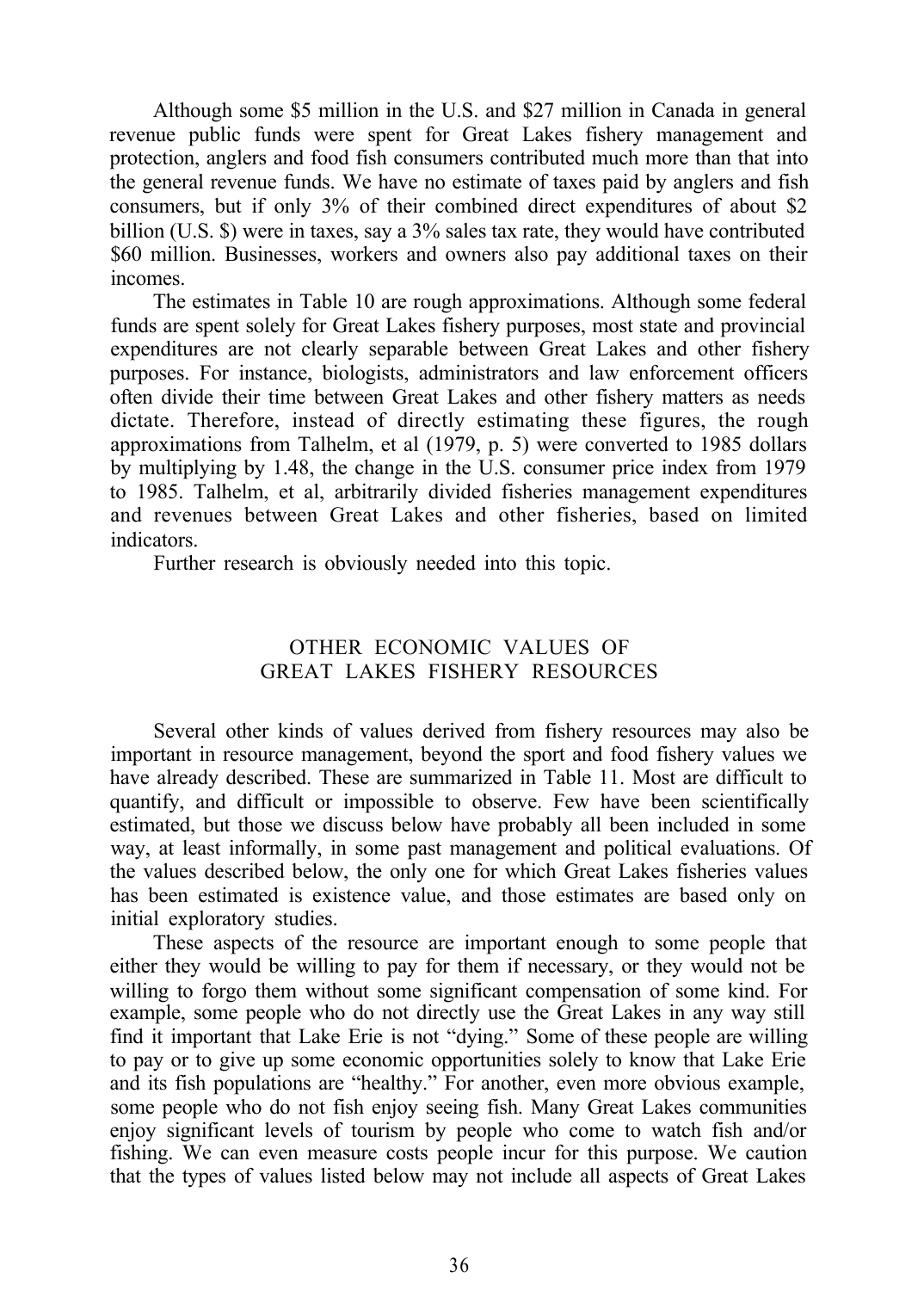<span id="page-41-0"></span>TABLE I I. Fishery economic values other than for sport and food fishing.

| Existence values                          | Perhaps same order of magnitude as   |
|-------------------------------------------|--------------------------------------|
| (ie, value of preventing extinction)      | combined resource values above       |
| Option values                             | Small percentage of combined         |
| (ie, value of insuring future use)        | resource values above                |
| Ecological values                         | Ecosystem values at risk             |
| (ie, contribution from role in ecosystem) |                                      |
| Passive use values                        | Up to same order of magnitude as     |
| (ie, indirect uses such as viewing)       | combined resource values above       |
| Social equity values                      | Perhaps small or moderate percentage |
| (ie, value of fairness in public choice)  | of combined resource values above    |
| Social goals values                       | Perhaps small percentage of combined |
| (ie, contribution to other social goals)  | resource values above                |
| Employment value                          | Often important locally, but usually |
| (ie, value of labor or capital that)      | offset by opposite impacts elsewhere |
| would otherwise be unemployed;            | in the economy, leaving little or no |
| negative if unemployment is increased)    | net economic contribution            |
|                                           |                                      |

fishery values, and that these types of value could overlap if not carefully defined.

As discussed in the Introduction, the economic value of anything is the amount buyers would be willing to pay for it, and the amount for which sellers would be willing to sell it, even if actual markets do not exist. All aspects of the fishery resource that people are willing to pay for are part of its economic value.

Existence and option values evaluate some of the uncertainties the public has about the importance of irreversibility in decisions about fisheries and related ecosystems. Other major uncertainties fall in the other categories. Uncertainty about ecological relationships, and therefore about present and future ecological values, is a prime example.

UNREVEALED VALUES: EXISTENCE VALUE AND OPTION VALUE

Unrevealed values are a peculiar subset of non-market values. As we have seen (Introduction and Appendix), consumer choices in free markets establish economic values. Economic values are not readily available for non-market goods-those goods and services not freely traded in markets-but many non-market values can be deduced from consumer and producer behavior. Sport fishery values and food fishery resource values fall into this category. Unrevealed values are non-market values we cannot deduce from consumer and producer behavior. Consumers normally have no choice about them. They receive these positive or negative values whether they want them or not, without allocating any money, time, travel or other resources. With or without the good the consumer's external behavior is exactly the same. For instance, two unrevealed values that may be important in Great Lakes fisheries management are existence value and option value. The only methods we have for estimating unrevealed values are contingent valuation techniques.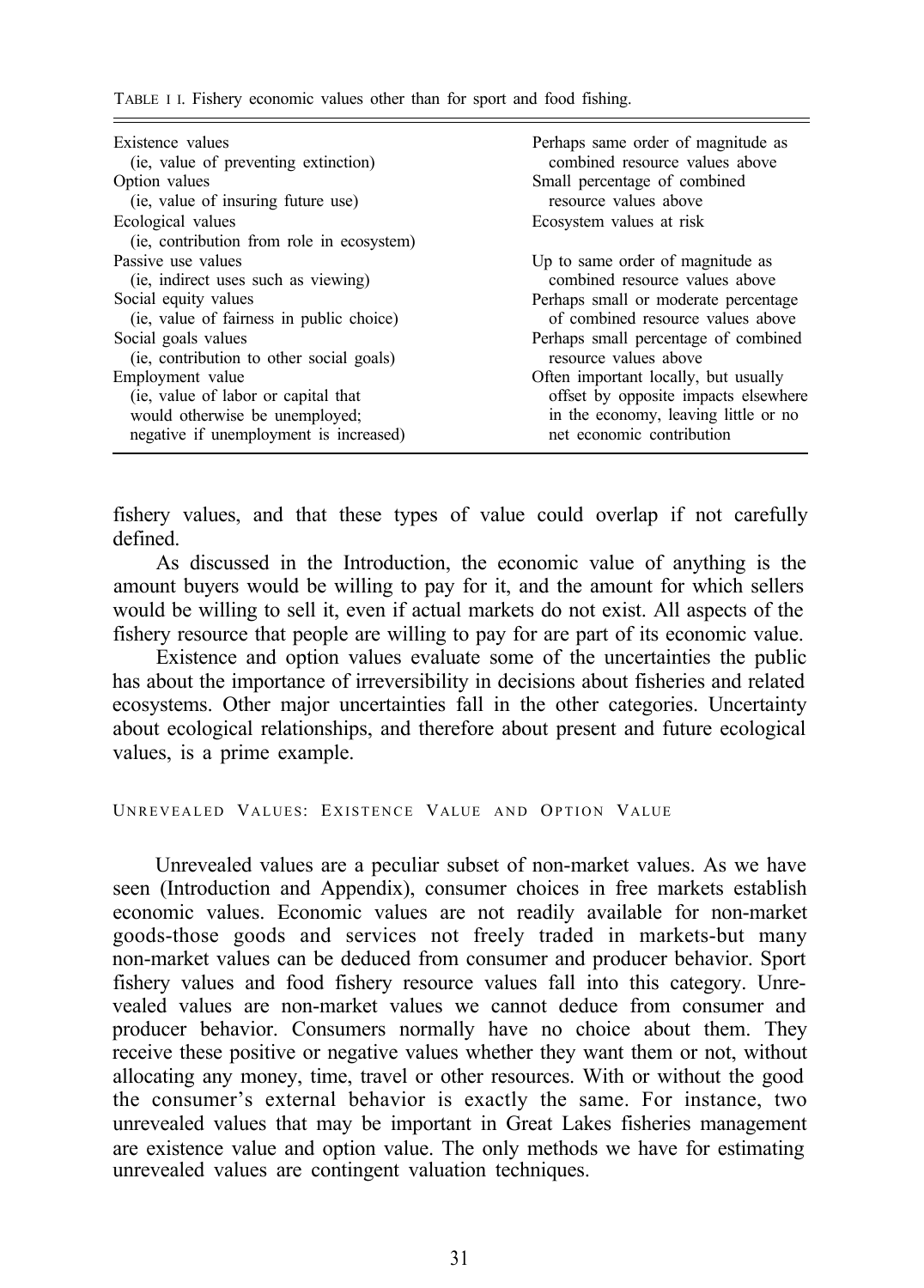Even though Great Lakes fisheries may have important existence and option values, these values are rarely affected by day-to-day management choices. Both are inherently all-or-none values: Something either exists or does not. If existence is not in question, these values change little or not at all. Thus, managers rarely need to estimate existence or option values. When managers do need to estimate them, to evaluate projects like rehabilitating major fisheries, they will probably find that the values reasonably reflect what they already sense about public attitudes toward the existence of important fishery resources.

*Existence value* may be defined as willingness to pay to maintain the existence of a good (and willingness to accept compensation for loss of its existence), apart from any direct or indirect use of the good. The concepts of existence and uniqueness (of a good) are critical components of this definition.

For instance, if Lake Erie died it would still exist. It would be nutrient enriched and oxygen deprived, such that many of the organisms that now live there would no longer be able to do so. In short, the lake would become a "stinking mess." Apparently the world-wide support for saving Lake Erie was not really existence value for Lake Erie, but existence value for Lake Erie's health. One could easily argue that Lake Erie's health is unique. However, this raises the troublesome question: What is a unique good and what is not?

Uniqueness and similarity are products of the human tendency to generalize. In some respect each plant and each animal is unique, including single-celled plants and animals. Similarly, each square inch of the earth's surface, each snowflake, and each apple, banana and can of baked beans is unique. Humans have developed classification systems and names for plants, animals, chemicals, lakes, oceans, goods, services and economic values to help us organize our lives. We define things as unique if it is important to us to distinguish them from everything else. This suggests that we could arbitrarily define uniqueness either uniqueness in demand or uniqueness in supply-as the degree of substitutability of one object for another. For instance, should we be more concerned with the existence of an individual lake trout, of a particular race of lake trout, or of the lake trout species, or of salmonids in general? It is a matter of perspective. If our perspective is lake trout as a species, the individual races may be substitutable for each other in our mind. Certainly, the harvest of an individual lake trout would have no particular significance in existence value for the species unless it had some impact on the survival of the species.

This definition of uniqueness implies that virtually anything could have some existence value. The degree of substitutability of an object for all other objects in the eyes of the consumer would partially determine the magnitude of its existence value. If it were someone's pet, we could agree that even an individual lake trout is unique enough to have some existence value.

Uniqueness in the sense of an object's replaceability or irreplaceability also influences existence value. The Statue of Liberty is unique among art objects, but our ability to replace it limits its uniqueness in supply, and therefore limits its existence value. No object is exactly replaceable in the physical sense, but most objects are partially replaceable for human purposes if we are willing to pay enough.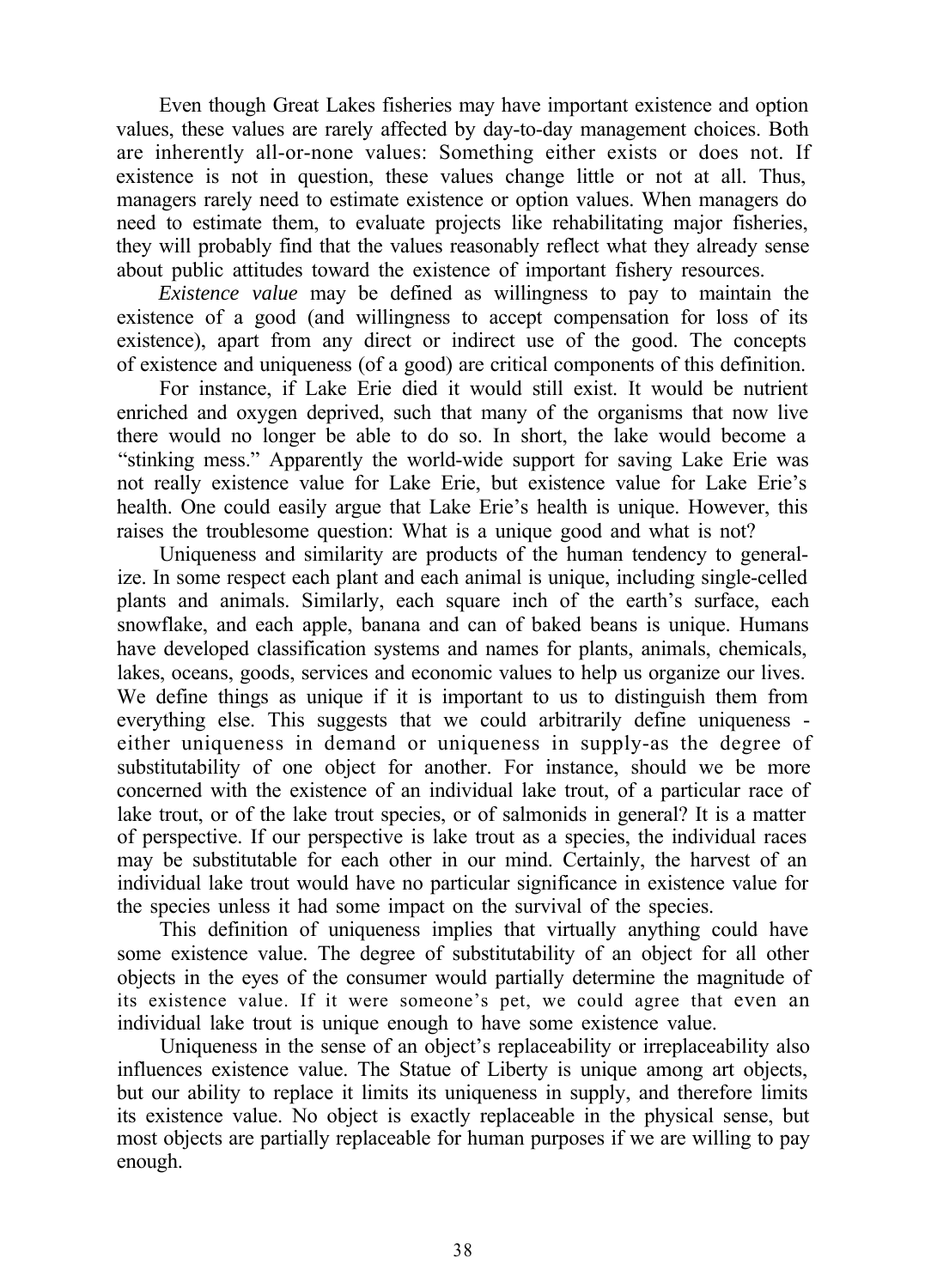The existence of something is one of a larger class of goods and services economists call pure public goods, or, more precisely, indivisible goods. *Indivisible goods* are goods that cannot be divided between individuals: All individuals receive the services of the goods whether or not they respond in any way to the good's presence. National defense is a classic example. It cannot be divided among recipients. Indivisible goods are called pure public goods because once they are produced, by their nature they are automatically received by the public. Indivisible goods are usually provided by government or by people who believe they are acting in the public interest, because otherwise people have no incentive to produce these goods. Existence and pure social equity (below) are both indivisible goods.

The value of the existence of unique, irreplaceable things-like the existence of a. healthy Lake Erie-is measured in terms of aggregate willingness to pay (or willingness to sell) purely for their existence. Again, this type of value is not relevant to most management evaluations, but may be extremely important in cases in which the existence of unique, irreplaceable fishery resources or fishery uses is threatened. It would be relevant in the decision to rehabilitate Lake Erie, but probably not in the decision to reduce an individual source of pollution in the lake. (For further discussion of existence value concepts, see McConnell, 1983, Randall and Stoll, 1983, and Talhelm, 1983.)

Few Great Lakes fisheries existence values have been estimated. Talhelm and Grether (Grether, 1984) estimated that existence value roughly equaled use value (ie, value of angling and viewing uses) for Great Lakes lake trout. Comparisons were inconclusive, but the existence value of sturgeon was generally close to that of lake trout, whereas its use value was generally much lower. They caution that the study was exploratory; the sample was small and not widely representative, including only a few residents of Ingham and Bay Counties, Michigan.

*Option* value is the value of an option that keeps available the possible future use of a good, apart from the expected value of future use of the good. *Option* price-the expected value of future use plus option value-is much like the price of insurance. For insurance, we pay the expected value of loss of future uses plus an additional sum representing our willingness to pay for risk reduction. The value of ecosystem rehabilitation, for example, may be greater than the value of expected future use if the rehabilitation gives people more confidence in the future availability of expected future use and possible other uses, even though they may not be sure whether they will need the uses in the future. The value of the increased confidence and flexibility is option value. Option value is not necessarily positive, because people sometimes prefer risk. For instance, state-run lotteries that return only about half the price of the tickets in winnings are highly popular: People pay a premium for risk taking.

Judging by the insurance market, option value probably amounts at most to a small percentage of resource value.

*Quasi-option value* is the value of information gained by delaying an irreversible decision. This value is observable ex *post facto.* Quasi-option value may be important in decisions such as those about rehabilitating and maintaining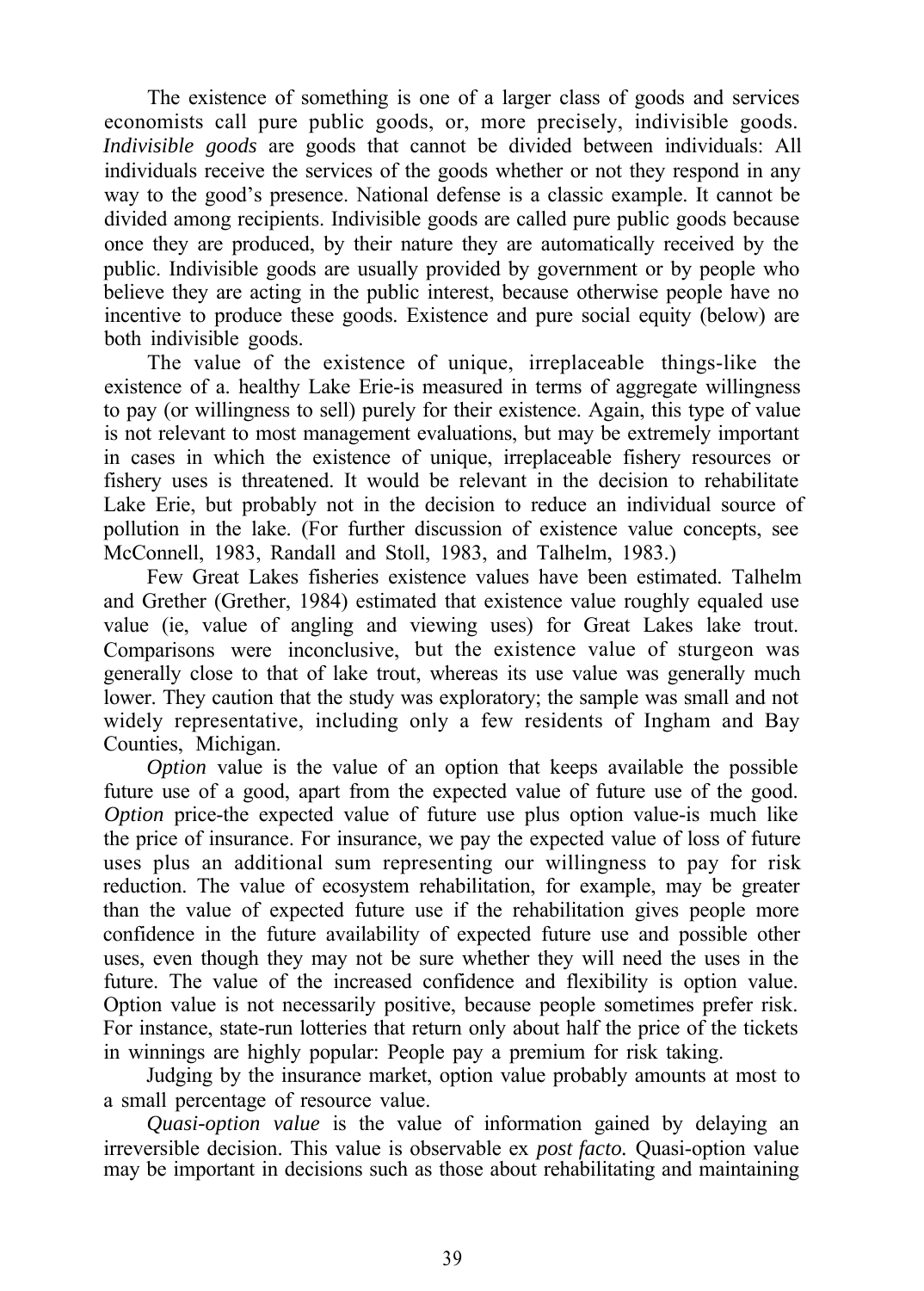<span id="page-44-0"></span>fisheries and ecosystems, introducing exotic species, and preserving endangered species.

### ECOLOGICAL VALUES

Fish and fisheries have certain ecological values, in that their roles in the Great Lakes ecosystem may cause certain beneficial or detrimental effects on people. For example, salmon in Lake Michigan apparently enhance beach-use values by reducing alewife populations, thereby eliminating the massive alewife dieoffs that once fouled Lake Michigan's beaches. Alternatively, fishing might have been able to provide the same benefit by harvesting large numbers of alewife. We differentiate ecological values from others only to emphasize the ecological interconnectedness of fisheries with other aspects of the aquatic environment. The economic theory and estimation methods for ecological values differs little from other market and non-market economics.

#### PASSIVE USE VALUES (EG, SCENIC, HISTORIC, AND VICARIOUS USES)

Fisheries have historical values, particularly commercial fisheries: People occasionally enjoy seeing history in action-such as an old fishing village or fishing tug. Closely related are values the current commercial and sport fisheries have to spectators who just enjoy watching. Fish have similar values to spectators. People even marvel at some dead fish. Finally, some people vicariously enjoy the thrill and challenge of sport and food fishing. Parents and grandparents are particularly known for their vicarious values. Passive use valuation methods are basically the same as recreation valuation methods; the passive uses are viewed as forms of recreation.

## SOCIAL EQUITY

People are concerned that resources be used fairly and equitably, and that public choices treat people fairly and equitably. The economic question is, how much does fairness count in decision making in addition to other values? That is, how much are people willing to pay for it: How much in economic benefits are we willing to forgo for the sake of equity?

Economic values depend upon willingness to buy and sell. Sometimes this willingness is influenced by the equity consequences of our choice. For example, people boycott South African products. More often, however, we buy or sell something solely on its merits relative to our personal needs, ignoring equity consequences. Thus equity evaluations of this type are usually distinctly separate from economic values observed in the market. Many equity values of this nature might be estimated with contingent valuation methods.

However, another type of equity consideration is thoroughly intertwined with willingness to buy and sell: Our ability to buy and sell is strongly influenced by the existing distribution of income and associated rights. If this income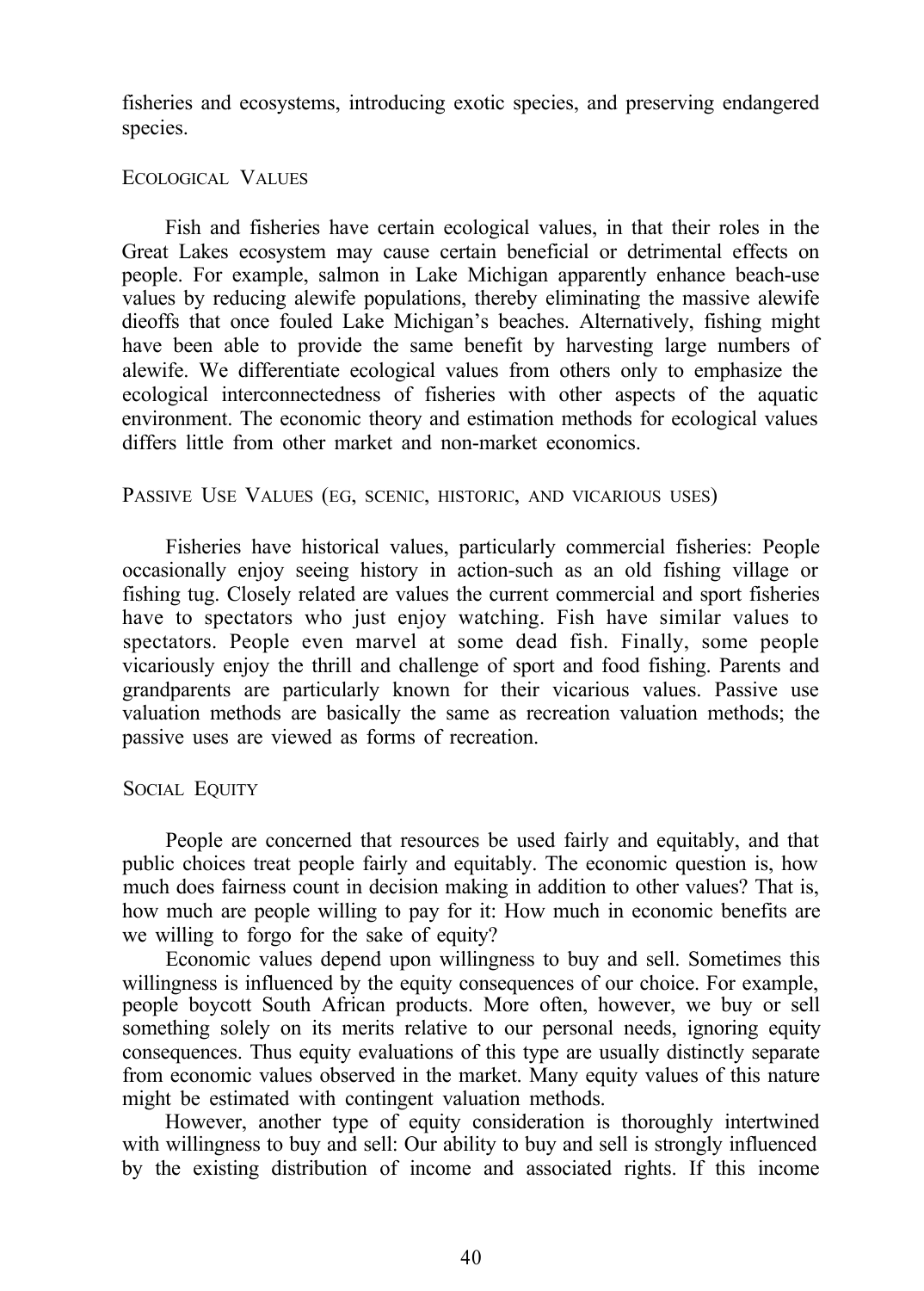<span id="page-45-0"></span>distribution is inequitable, then all economic values are to some degree inequitable.

Economists are usually not able to completely assess equity values, in part because all economic values are already influenced by income inequities. This concern has plagued economists and philosophers for centuries; they have not yet devised scientific or objective methods of estimating equity values.

Equity values influence all of Great Lakes fisheries resource management, especially decisions about allocation, regulation, law enforcement, license fees and fisheries-related taxes. Equity values are almost always separate from and additive to the values used in benefit-cost analyses, and almost always partially defy objective measurement.

## SOCIAL AND INDIVIDUAL GOALS

Sometimes fisheries influence our ability to attain broader social or private goals in ways not reflected in our direct willingness to pay for fisheries. For example, we might (1) develop fisheries in some locations rather than others to promote certain favored patterns of regional economic growth, (2) favor rules and regulations that promote small rather than large businesses because we think small businesses offer greater economic independence, or (3) subsidize fisheries that we think might increase cultural diversity, decrease crime, or promote better public health. Some of these implied values are similar to social equity values, above.

## SUMMING IT UP: HOW DO WE EVALUATE THE TOTAL PUBLIC INTEREST?

#### BENEFIT-COST ANALYSIS

Consumers often compare costs with benefits. If expected benefits are great enough, relative to other possible uses of the money, buyers decide to pay the purchase price. The buyer anticipates being better off with the good than with any other use of the money under existing circumstances.

Similarly, sellers sell when the money is more attractive than retaining the item. Compensation is at least adequate-deemed the best choice under the circumstances.

The fact that a transaction is voluntary implies that all participants-buyers and sellers-expect to be better off, or at least no worse off.

Benefit-cost analysis asks basically the same questions buyers and sellers ask themselves in the market, only simultaneously for a collection of individuals rather than for just one individual. All who expect to receive any benefits are equivalent to prospective buyers in the market; whereas costs for the project are equivalent to the costs borne by the sellers who produce the product for sale. The benefit-cost question is: Would those who benefit still be better off if they had to pay all costs and compensate all others who would have been made worse off?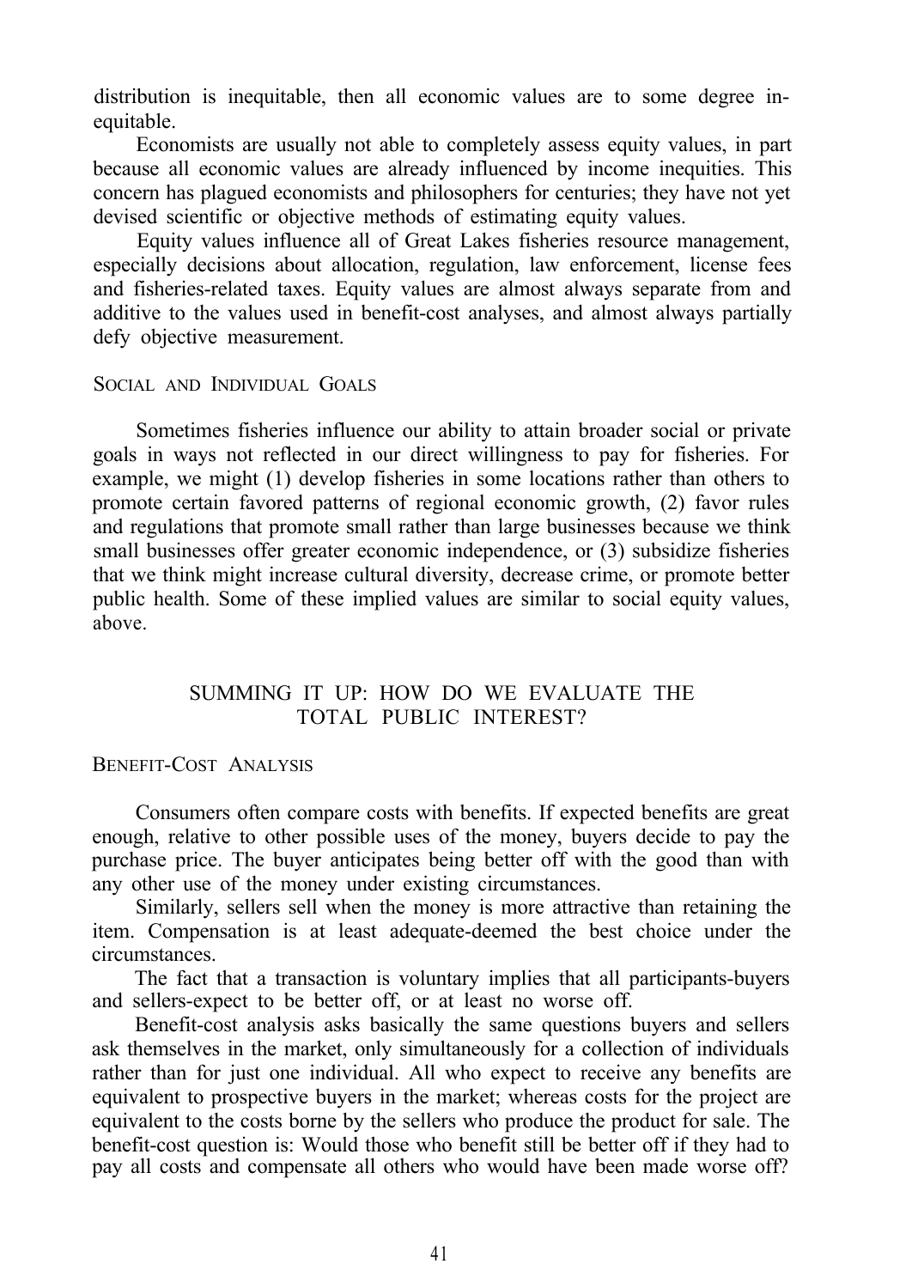This would normally be true if benefits exceed costs. If so, we can say the project is clearly desirable on the basis of market criteria (ie, the "potential Pareto improvement" criterion): It would be possible (ignoring transactions costs) to distribute project costs and benefits in such a way that no one would be worse off and some may be better off as a result of the project.

In the public sector, however, choices are imposed on citizens without this particular distribution of costs and benefits. As a result, usually some people gain and others lose. For instance, when tax dollars or license fees pay for fish stocking programs, some anglers or fish producers may benefit far in excess of their tax/fee costs, whereas others who pay may receive little or no benefit, or even negative benefits.

The point is that benefits-public willingness to pay for a projectsummarize economic advantages. Costs-public willingness to accept compensation for producing (and tolerating) the project-summarize economic disadvantages. If benefits exceed costs, we can objectively say that the choice increases aggregate economic well-being in the sense that some economic benefits would still remain after all producers and other losers were adequately compensated. However, the implications of any redistribution of economic well-being between particular individuals is ignored.

Competitively-determined market prices, if available, directly estimate willingness to pay and willingness to accept (to sell), since each price is determined by the simultaneous forces of demand and supply. Thus, if all or part of a public project is a market item, local market prices are generally appropriate. For example, estimates of construction costs, labor costs and costs of supplies are usually easily available.

Most fisheries management costs are easily estimated from such market data. However, occasionally some costs are not. For instance, non-market costs may result from the ecological effects of introducing exotic species; the side effects of sea lamprey treatments; and water pollution from fish hatchery effluents. Benefits, on the other hand, are rarely obvious: Neither angling days nor the sport and food fishery resources are bought and sold. For a more detailed discussion of benefit-cost analysis of fisheries management projects, including discounting and other such details, see Everest and Talhelm, 1982.

Usually the most difficult job in benefit-cost analysis is estimating willingness to pay and willingness to sell goods or services that are not bought or sold in the market. Analysts must carefully define the specific products to be evaluated, then estimate willingness to pay or to accept, equivalent to market values. For instance, the benefits to anglers of a specific fish ladder project are the net willingness of anglers to pay for the resulting change in angling opportunities. What are the specific changes (the products of the fish ladder)? A fish ladder may bring closer to some anglers, fishing opportunities similar to those available elsewhere. It may also change the angling quality previously available downstream and upstream of the ladder. Some anglers would respond by fishing here rather than elsewhere, but others, who prefer the angling formerly available, may go elsewhere or fish less. Thus, we must estimate angler willingness to pay to have angling opportunities brought closer, plus angler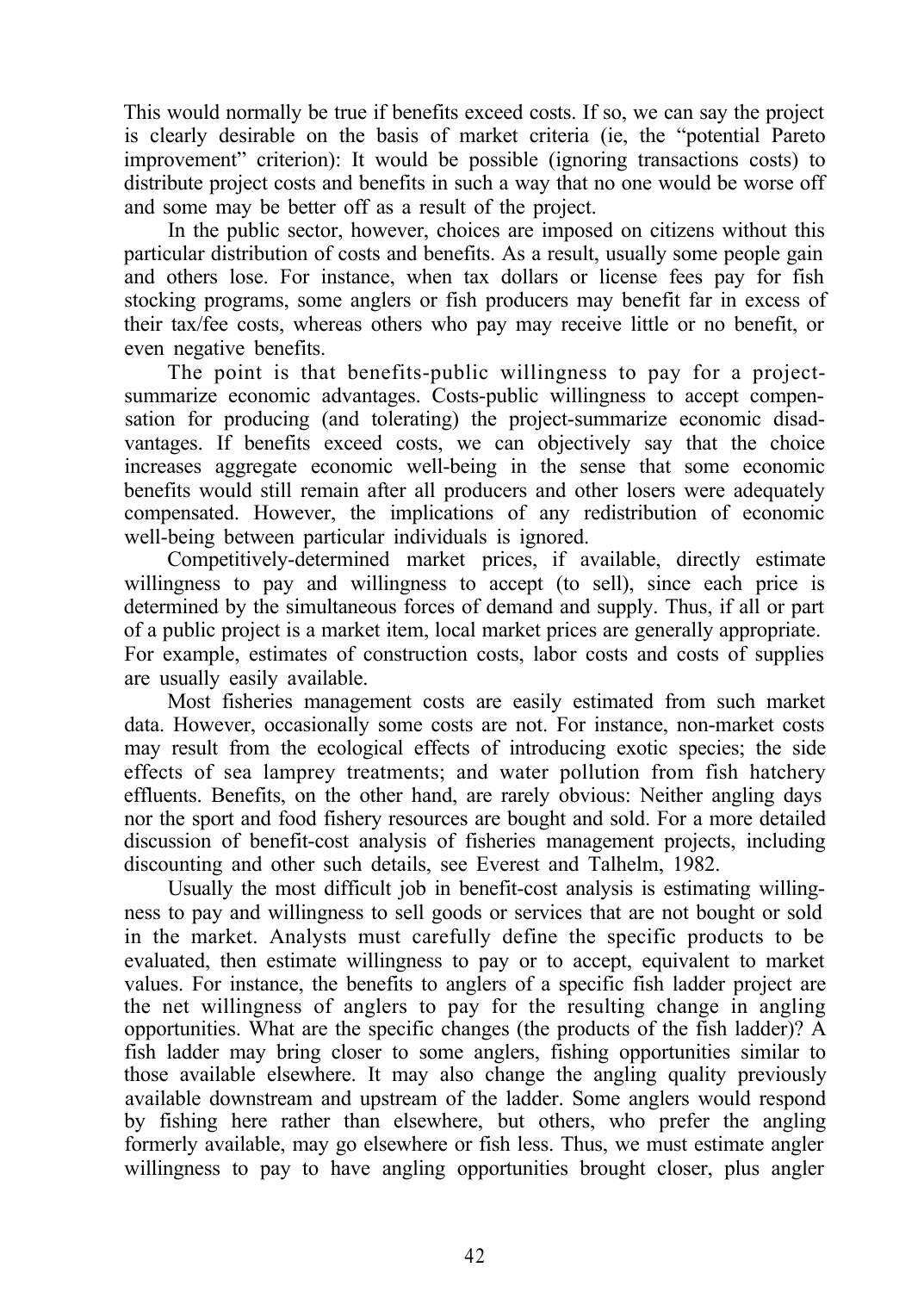<span id="page-47-0"></span>willingness to pay for changes in the quality of existing opportunities. In this report we refer to these values collectively as the value of management; the value of the fish ladder project in this case. Other values in this report-all-or-none values and angler expenditures-do not evaluate willingness to pay for particular projects such as these. Likewise, angler willingness to pay for the project is not evaluated by angler expenditures associated with the change in angling-either total expenditures or the change in total expenditures.

#### TOTAL VALUES ASSESSMENT

The idea of benefit-cost analysis in the public sector is to estimate whether the public would be better off with or without each particular expenditure of public funds. The compensation test discussed above is a clear, objective test of project economic benefits and costs: If gainers' willingness to pay is at least great enough to pay all costs (ie, to potentially compensate all "losers"), then benefits clearly exceed costs. However, it should be clear from the above discussion that even if measurement difficulties are overcome, benefit-cost analysis is incomplete as a decision making tool. Some important social benefits and costs are not included.

One of the "hookers" in benefit-cost analysis goes back to the compensation test itself. In public choices, gainers do not actually compensate the losers. The analysis only estimates whether they could, under given circumstances. In reality, virtually all such projects redistribute "well-being" among members of the public: Some people gain and some people lose. The market considers the benefits or costs of income redistribution poorly, if at all. Yet it is part of the broader public interest. Further, some other public interests are also ignored by the market. Therefore, our market equivalent test may insufficiently reflect the whole of the public interest in public decisions. If public choice is to be more than an economic assessment, these broader public interests must be considered.

Since they are incomplete, do benefit-cost and economic impact analyses help or hinder public decision making? Benefit-cost analysis is even incompatible with economic impact analysis. The two could easily disagree, because they evaluate different things. How, then, can decision makers use these highlyrigorous analyses, then add any appropriate missing pieces with their appropriate weights, to arrive at a thoroughly evaluated decision?

It is not possible to scientifically assess all of the elements to arrive at a single best solution, in part because such decisions require allocating and reallocating income, power and rights in our society. However, it is possible to improve our ability to assess choices, and to better understand the meaning of these assessments in social choice processes. A current project of the Great Lakes Fishery Commission, called Social Assessment of Fishery Resources, is asking social scientists and managers to consider economic and social evaluation questions further, and to develop better procedures and guidelines for Great Lakes fishery managers and other decision makers. One of that project's recommendations is for scientists from all of the social science disciplines to work together to develop methods that more-completely assess choices in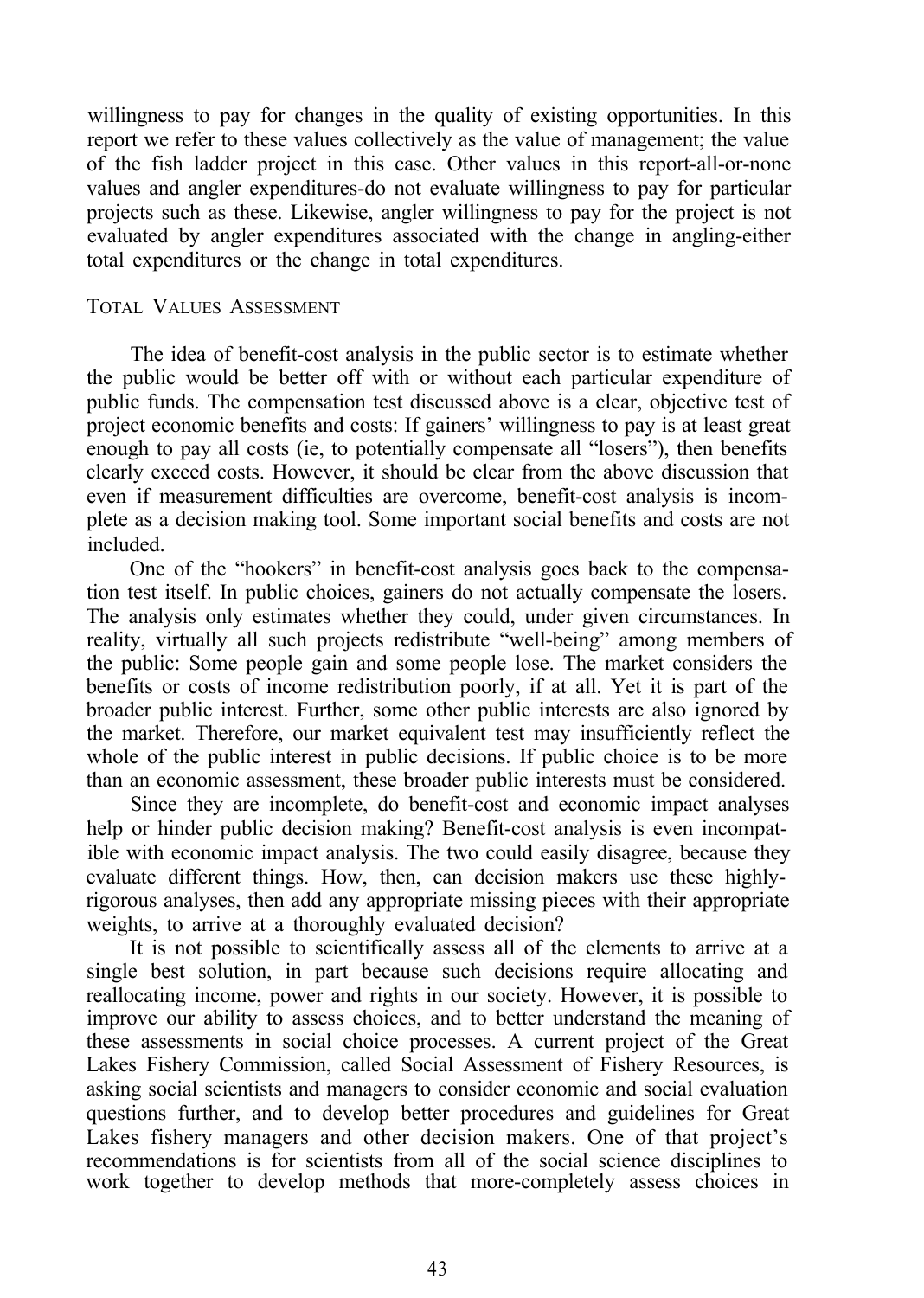fisheries, and for them to more-directly assist fishery managers in using methods and results now available. Here, let us simply illustrate appropriate roles of benefit-cost and economic impact analyses in fisheries decision making.

Assume, for example, that we propose to move salmon stocking sites from one river to another. Biologists think this will increase salmon stocking survival rates, although stocking costs will increase. According to our economic analyst, we can expect 20,000 angler days of salmon angling effort per year to shift from community A to community B as a result, and total angling effort to increase by 5,000 angler days. We also expect annual angler expenditures to decrease in community A by \$500,000, and to increase in community B by \$490,000. Angling will become less expensive because the new location is closer to more people. The angling success rate will remain high due to the increased stocking success. Total annual economic impacts would be about \$900,000 (negative) and \$880,000 (positive) in gross sales levels in communities A and B, respectively, when secondary effects are included. No information is available to indicate how quickly employment and businesses in the communities would adjust to the change. Both communities have more than average unemployment. Our economic analyst also estimates annual net benefits to anglers of \$115,000, and annual costs to the Department of \$12,000. In other words, anglers would be willing to pay up to \$115,000 to have the stocking sites moved. When word of the proposal gets out, an angry delegation from community A-of anglers, business leaders, and city, county and state/provincial elected officials-requests an urgent meeting with the Natural Resources Department Director. How would the economic analyst interpret this information for the Director?

- The benefit-cost analysis indicates that the public on the whole would be much better off with the change. More high-quality angling would be produced at a lower cost to anglers. Economists think of this as an increase in economic efficiency due to improved use of resources, whereas fishery managers think of it as a fuller use of fishery resources. The benefits may not be as great in the first few years of the project, until B develops the infrastructure needed to serve the anglers.
- The economic and social costs of shifting economic activity from A to B have not been included in the benefit-cost analysis. Apparently the net effect on the region is slight, because the advantages to B nearly equal the disadvantages to A. The \$10,000 decrease in total angler spending will appear elsewhere in our state/provincial or national economy as anglers reallocate their savings to other things. Although unemployment in A may increase, it may decrease a similar amount in B; both have unemployment problems. Again, the net effect may be slight. A net increase in unemployment would reduce project benefits, whereas a decrease in unemployment would increase project benefits.
- This analysis tends to gloss over the injury felt by residents of A. Even though the analysis shows they could do so, the gainers at B will not actually compensate the losers at A. Income and employment will actually be redistributed from residents of A to residents of B. Sociological and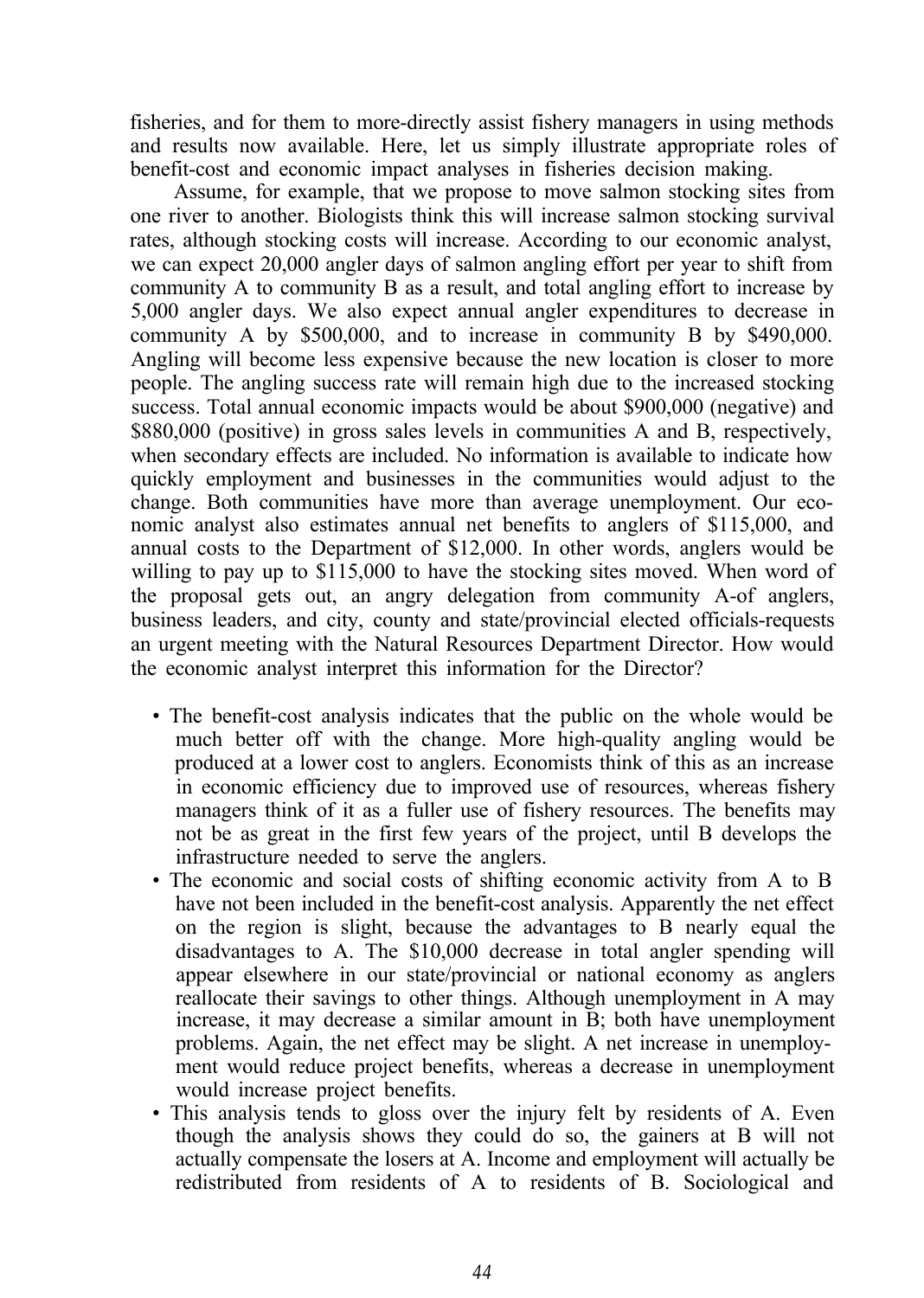<span id="page-49-0"></span>psychological studies show that income losses are felt much more severely than equivalent gains, implying that a one-for-one shift of economic activity may still produce a net social loss. Shifting the economy more gradually may lessen the negative effects.

- B's economic recovery is given a boost, whereas A's is given a boot. As a result of the increased angling quality, B may also attract other economic growth in the future. This growth may improve the economic, social and cultural aspects of B's quality of life, although it may also bring with it some of the disadvantages of increased tourism and economic growth. especially if the residents do not carefully manage the growth. This effect is also not evaluated in the analysis, but instead left to the decision-making process.
- Other factors that should be considered are whether the public as a whole will benefit in other ways (eg, by helping or hindering regional development plans) by shifting economic growth from A to B, and whether the shift will increase or decrease economic and other inequities. Again, this evaluation is left to the decision-making process.

In sum, our analysis shows that the angling resource will be more fully utilized, because benefits exceed costs. The \$12,000 per year expenditure for the shift in stocking is justified on economic efficiency grounds. As high quality angling is shifted from A to B, economic growth and related social changes will be shifted as well. Significant negative impacts will be felt at A until A's economy readjusts.

The decision maker must decide for the public whether the net effects of all factors not included in the analysis outweigh the estimated net economic benefits. Perhaps the most difficult aspect of this for the decision maker is weighing the impacts of explicit and implicit reallocation of income, power and rights between individuals. At a broader level, perhaps unconnected with this particular decision, the public and its representatives must also consider other factors such as ethics, social ideals, social norms, impacts on our overall way of life, and how well existing administrative, legal and political structures are managing such social choices.

## CONCLUDING COMMENTS

We have emphasized here that economic analysis can describe public preferences for Great Lakes fisheries uses, resources, and management, relative to public preferences for market goods and services. Economic analysis can also describe the roles of fisheries uses in national, regional and local economies, and predict how these roles will shift if fisheries uses change.

We have also tried to make it clear that economic analysis is still only a partial analysis, for several reasons. Economic analysis can generally estimate most of the major benefits and costs reasonably well, but some others it can not estimate well or at all. First, economic analysis generally can not estimate most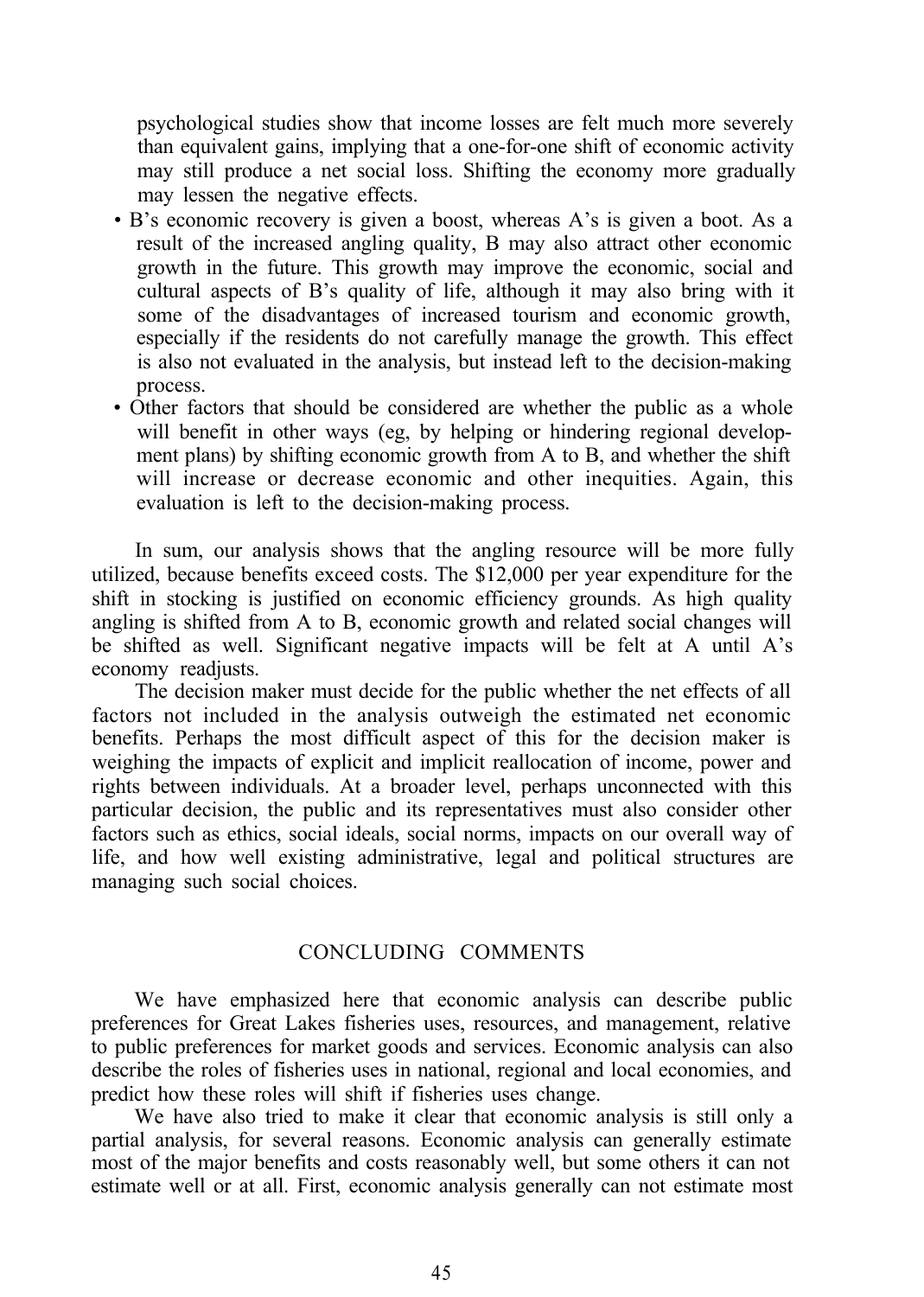of the social equity values associated with the distribution of wealth, or with particular distributions of project benefits and costs among the public, At best, it can describe some of these effects. Second, economic analysis cannot evaluate most other social impacts. Third, major changes, social or ecological, are difficult to evaluate by any means because so many variables change simultaneously, including economic units of measure (relative economic values).

Sociologists, anthropologists, political scientists and others can contribute significantly to many of the areas not covered well by economics. However, much work remains before the social science disciplines can significantly integrate their contributions, to more completely assess public preferences. If integrated assessments were easily understood and inexpensive, they might significantly improve public sector decision making processes.

This type of integration is an important area for current and long term research. Researchers and the resource management community can both benefit by working together in developing these methods. The U.S. Forest Service seems to have the lead in developing such assessments, in its forest planning process and associated impact analysis. They develop a few alternative scenarios, and evaluate in parallel the economic effects and social effects of each scenario. The Great Lakes Fishery Commission has also contributed to integration with its Great Lakes Ecosystem Rehabilitation project and its Social Assessment of Fisheries Resources project. The GLFC is currently attempting to improve the applicability of integrated social science research to Great Lakes fishery management in a few other small projects, including one effort with the Lake Michigan Committee that would coordinate and help guide the small social science components of management-related research conducted by the four jurisdictions on Lake Michigan.

Beyond this, some priority economics research needs are:

- 1. Better means of assessing the values of specific changes in Great Lakes fisheries resources or their uses (ie, management values). This includes market research to better identify non-market products (particularly angling) and user segments.
- 2. Some initial assessments of existence values, option values and ecological values for Great Lakes fisheries resources that are or might be in jeopardy.
- 3. Estimates of passive-use values of Great Lakes fisheries.
- 4. Verification of economic value estimates for non-market goods, including better assessment of the value of time in travel cost models.
- 5. Assessment of biases in estimates of the uses of the Great Lakes fishery resource, particularly angling use. Estimates of angling from creel surveys, mail surveys, telephone surveys and household interview surveys differ substantially, and no one knows which type is most accurate. This type of error is the greatest contributor to the wide range of uncertainty surrounding the angling values reported here.
- 6. Additional rigorous analyses of economic values and economic impacts of Great Lakes fisheries would improve the reference results and working models needed to help the administrative, legislative and judicial branches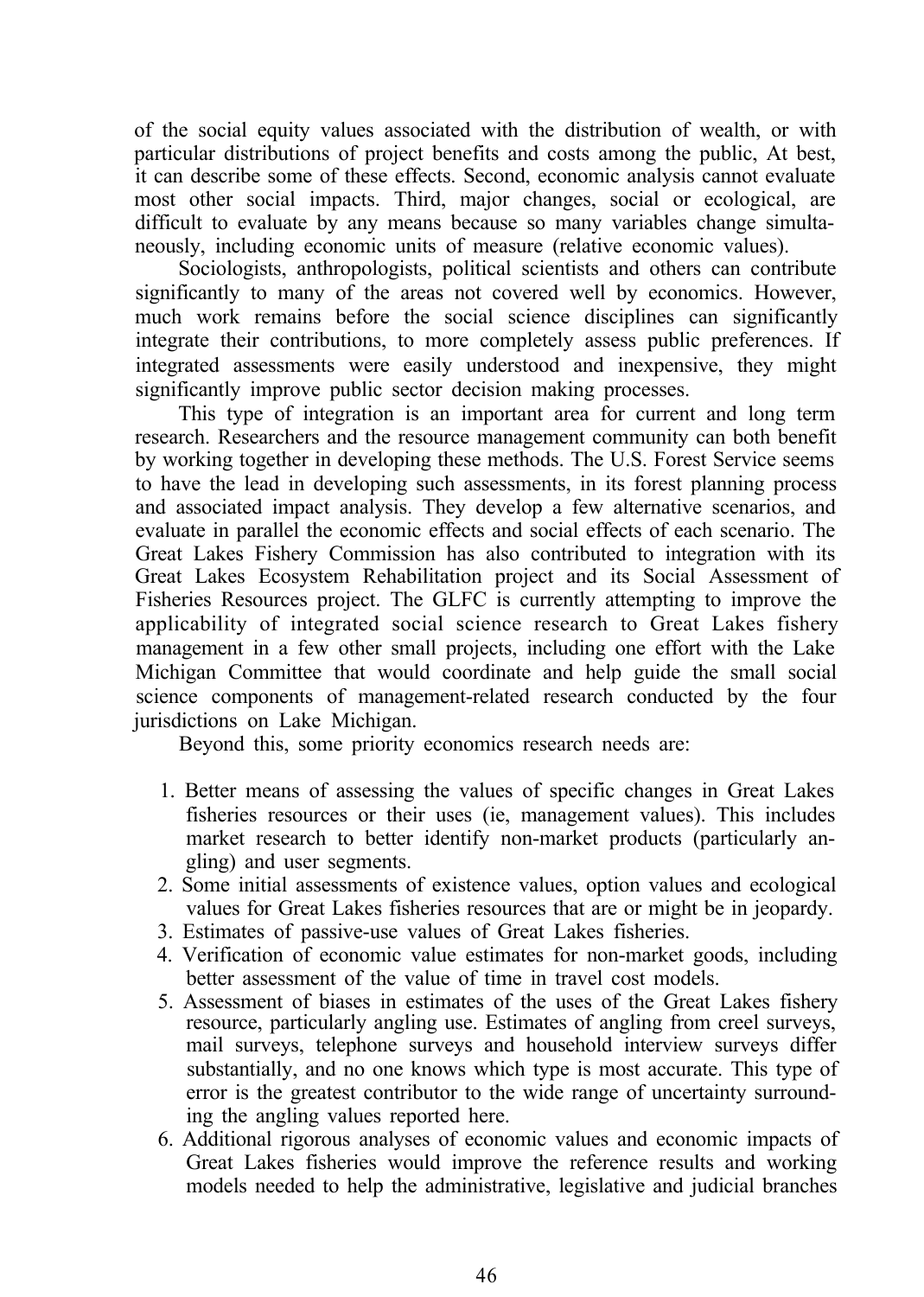<span id="page-51-0"></span>of government, and others, evaluate public choices in fishery management, policy and protection. Economic simulation models capable of evaluating a wide variety of possible choices would be particularly useful.

Finally, we urge better use of the economic information and methods already available. While there are some notable exceptions, the public sector administrative, legislative and judicial-generally either fails to use or misuses economic information. The major problem here seems to be a communication gap. Administrators, legislators, and judges and lawyers are generally not trained in economics. Further, they have made few efforts to include economists on their staffs, or to consult with economists at appropriate times. For their part, economists are often more oriented toward talking to other economists. They have difficulty communicating with managers. Other social sciences are also not used effectively for the same reasons.

#### **REFERENCES**

BEDI, NILAM, 1984. Personal communication.

- BISHOP, RICHARD C., 1984. Personal communication.
- BROWN, THOMAS C., 1984. The concept of value in resource allocation. Land Econ. 60(3):231-246.
- BROWN, TOMMY L., 1982. A valuation of New York's Great Lakes sport fisheries. Unpublished paper, Cornell Univ., Dept. of Natural Resources, Ithaca.
- CENTAUR MANAGEMENT CONSULTANTS, INC., 1977. Economic activity associated with marine recreational fishing. Nat. Marine Fish. Serv., U.S. Dept. of Commerce, Washington, DC.
- Cox, KENNETH W., 1979. Licensing for fishing (commercial and sport) activities and recreational boating on the Great Lakes-a review. Ont. Region, Fish. and Marine Serv., Dept. of Fish. and Env., Ottawa, Ont.
- DUTTA, NILIMA, 1984. The value of recreational boating and fishing in the central basin of Ohio's portion of Lake Erie. Tech. bull. OHSU-TB-18, Ohio State Univ. Sea Grant Program, Columbus.
- EVEREST, FRED H., AND DANIEL R. TALHELM, 1982. Evaluating projects for improving fish and wildlife habitat on national forests. Gen. Tech. Rept. PNW-146, U.S.D.A.-Forest Service Pacific Northwest Forest and Range Expt. Sta., Portland, OR.
- GHANBARI, M. REZA, 1977. Optimum allocation of a renewable resource: a bioeconomic model of the Great Lakes whitefish fishery. Unpublished Ph.D. diss., Mich. State Univ., Dept. of Agr. Econ., E. Lansing.
- GRETHER, C. HEIDI, 1984. Extra market values for non-consumptive uses of four Great Lakes region wildlife species. Unpublished M.S. thesis, Mich. State Univ., Dept. of Resource Development, E. Lansing.

HUSHAK, LEROY J., 1984. The economic value of Lake Erie sport fishing to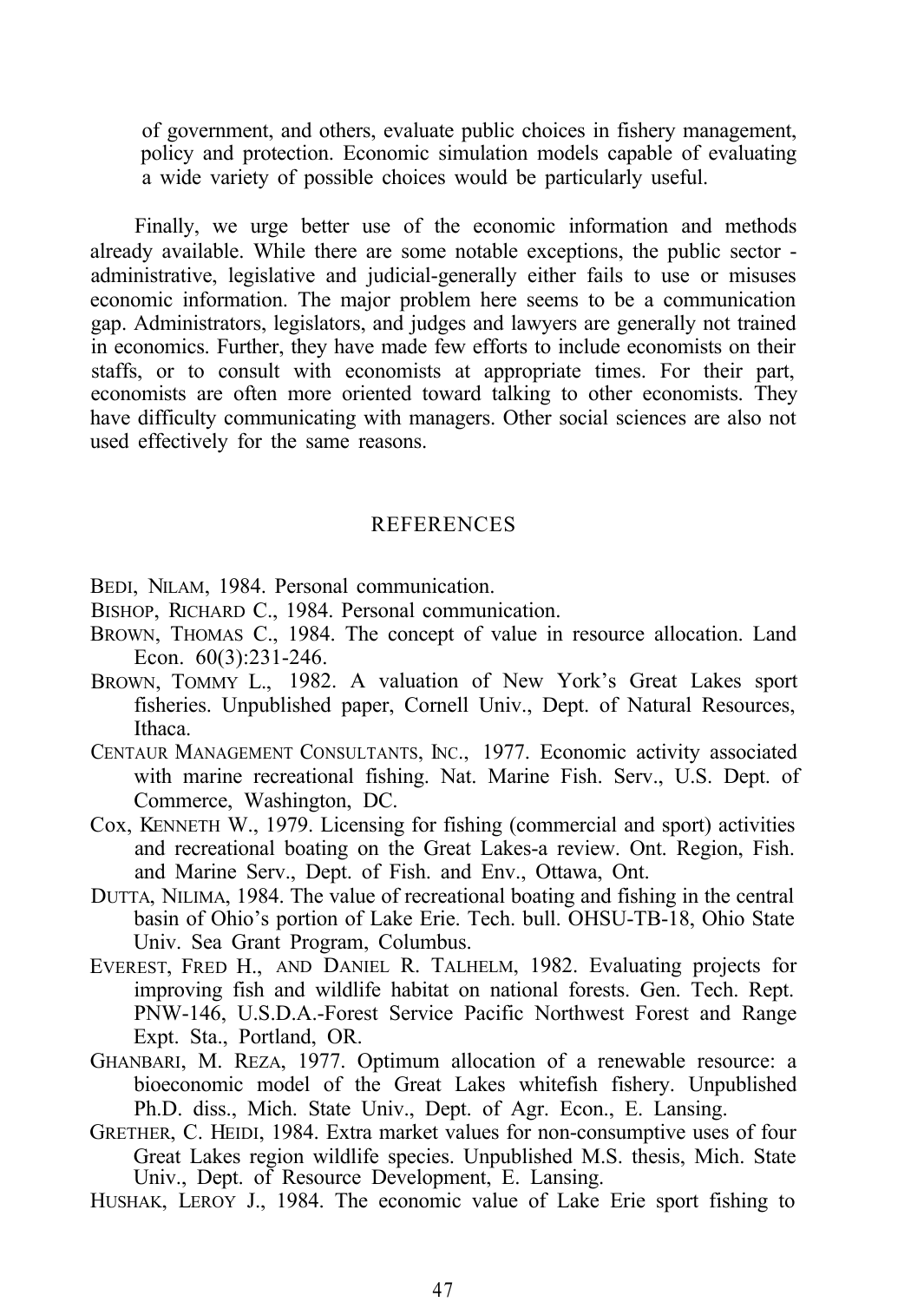private-boat sport anglers. Unpublished draft, Ohio State Univ. Sea Grant Program, Columbus.

- HUSHAK, LEROY J., 1985. The economic contribution of Ohio's Lake Erie charterboat industry. Tech. summary OHSU-TS-13, Ohio State Univ. Sea Grant Program, Columbus.
- HUSHAK, LEROY J., 1985. The economic contribution of Lake Erie sport fishing to Ohio. Tech. summary OHSU-TS-14, Ohio State Univ. Sea Grant Program, Columbus.
- HUSHAK, LEROY J., Kofi K. APRAKU AND GEORGE W. MORSE, 1983. Economic impact of Lake Erie on northern Ohio. Tech. summary OHSU-TS-83-5, ESS-604, Ohio State Univ. Sea Grant Program, Columbus.
- HUSHAK, LEROY J., GEORGE W. MORSE AND Kofi K. APRAKU, 1984. An input-output analysis of the economic impact of Ohio's Lake Erie fishery and other resources on a northern Ohio regional economy. Tech. bull. OHSU-TB-19, Ohio State Univ. Sea Grant Program, Columbus.
- HUSHAK, LEROY J., GEORGE W. MORSE AND KOFI K. APRAKU, 1986. Regional impacts of fishery allocation to sport and commercial interests: a case study of Ohio's portion of Lake Erie. N. Am. J. Fish. Manage. 6:472-480.
- HUSHAK, LEROY J., JANE M. WINSLOW AND NILIMA DUTTA, 1984. Economic value of Lake Erie sport fishing to private-boat sport anglers. Tech. summary OHSU-TS-11, ESS-611, Ohio State Univ. Sea Grant Program, Columbus.
- HUSIN, ZULKIFLI, 1984. Demand, supply and bioeconomic analysis of a replenishable resource: a study of Michigan's Great Lakes commercial fishery. Unpublished Ph.D. diss., Mich. State Univ., Dept. of Resource Development, E. Lansing.
- JOHNSON, GARY, V., 198 1. The firm, the fishery and public decisions: an analysis of Wisconsin's chub fishery. Unpublished Ph.D. diss., Univ. of Wisconsin, Dept. of Agr. Econ., Madison.
- KEALY, MARY Jo, AND RICHARD C. BISHOP, 1983. Theoretical and empirical specification issues in travel cost demand studies. Unpublished paper, Univ. of Wisconsin, Dept. of Agr. Econ., Madison.
- KEALY, MARY Jo, AND RICHARD C. BISHOP, 1986. Theoretical and empirical specification issues in travel cost demand studies. Am. J. Agr. Econ. 68(3):660-667.
- MENEGAY, MERLE R., AND THOMAS A. PIERSON, 1979. Personal communication based upon incomplete research results.
- MCCONNELL, KENNETH E., 1983. Existence and bequest value. (in) Rowe, R. D., and L. G. Chestnut, eds. Managing air quality and scenic resources at national parks and wilderness areas. Westview Press, Boulder, CO. pp. 254-264.
- ONTARIO MINISTRY OF NATURAL RESOURCES, 1983. Unpublished data. (Fisheries Branch)
- ONTARIO MINISTRY OF NATURAL RESOURCES, 1986. Unpublished data, personal communication. (Fisheries Branch)
- PATTINSON, FRANK, AND DANIEL R. TALHELM, 1978. Fisheries economics data.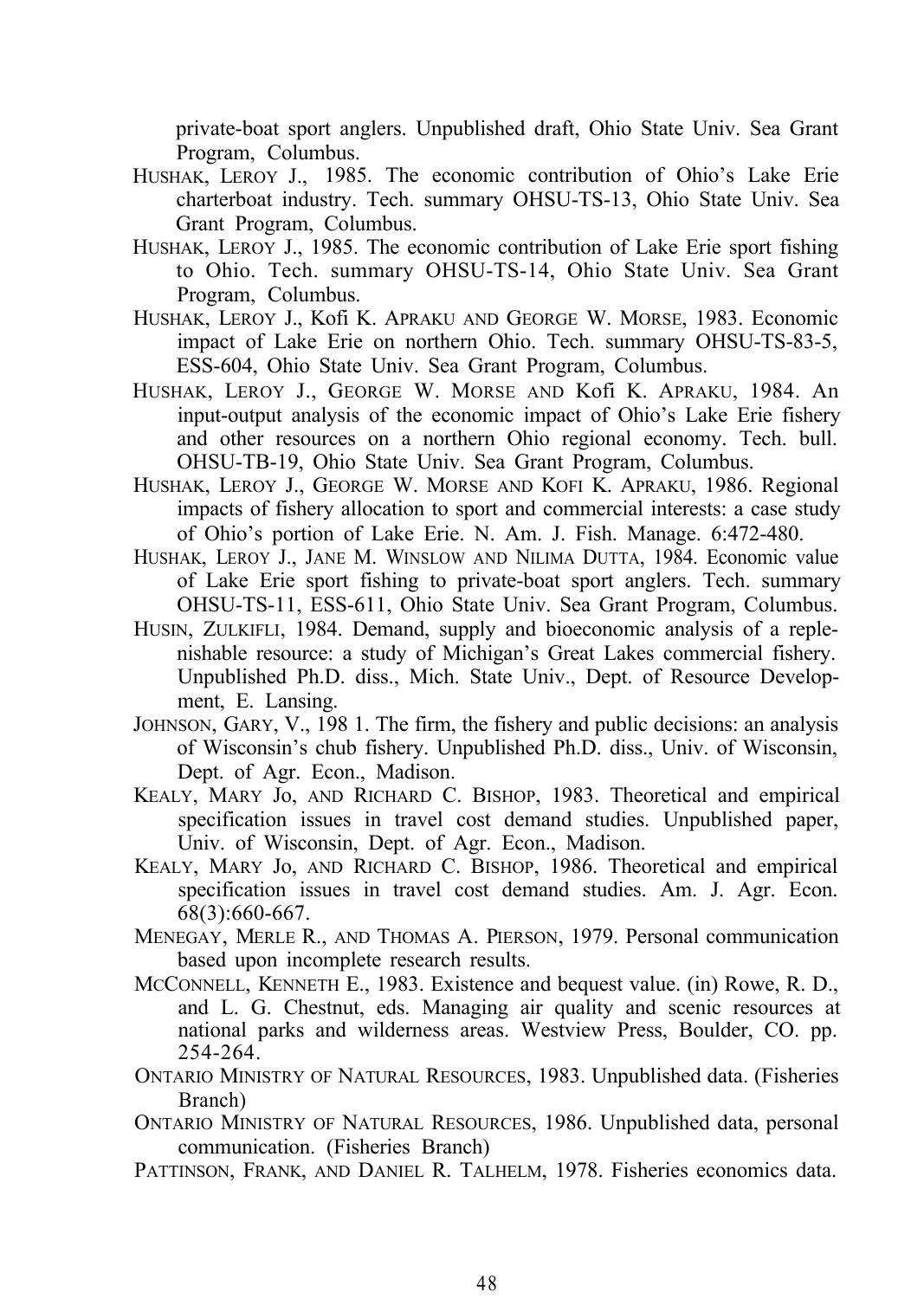Reports MICHU-SG-78-102A through MICHU-SG-78-102J, Mich. Sea Grant Program, Ann Arbor.

- SAMPLES, KArL C., AND RICHARD C. BISHOP, 1983. Estimating the value of variations in anglers' success rates: an application of the multiple-site travel cost method. Unpublished paper, Univ. of Wisconsin, Dept. of Agr. Econ., Madison.
- RANDALL, ALAN AND JOHN R. STOLL, 1983. Existence value in a total valuation framework. (in) Rowe, R. D., and L. G. Chestnut, eds. Managing air quality and scenic resources at national parks and wilderness areas. Westview Press, Boulder, CO. pp. 265-274.
- ROCKLAND, DAVID B. 1986. The economic benefits of a fishery resource: a practical guide. Washington, DC: Sport Fishing Institute.
- ROCKLAND, DAVID B. 1987. Regional economic models: black boxes or helpful tools? Washington, DC: Sport Fishing Institute.
- TALHELM, DANIEL R., 1981. Defining angling supply: the key to recreational fishery resource evaluation. (in) Grover, John, (ed.) Allocation of fishery resources. United Nations Food and Agr. Org., Rome, pp. 443-45 1.
- TALHELM, DANIEL R., 198 la. Testimony in contested hearing re: NPDES Permit MI0001864 (J.R. Whiting Plant, Consumers Power Co., MI).
- TALHELM, DANIEL R., 1983. Unrevealed extramarket values: values outside the normal range of consumer choices. (in) Rowe, R. D., and L. G. Chestnut, eds. Managing air quality and scenic resources at national parks and wilderness areas. Westview Press, Boulder, CO. pp. 275-286.
- TALHELM, DANIEL R., 1984. Estimating recreational benefits of specific fisheries management options. (in) Nat. Marine Fish. Serv. Making economic information more useful for salmon and steelhead production decisions. NOAA Tech. Memo. NMFS F/NWR-8, Portland, OR, pp. 147-179.
- TALHELM, DANIEL R., (ed.) 1987. Social assessment of fishery resources. Special issue of 'Trans. Am. Fish. Soc. 116(3).
- TALHELM, DANIEL R., 1988. The international Great Lakes sport fishery of 1980. Spec. Pub. 88-4, Great Lakes Fish. Comm., Ann Arbor, MI.
- TALHELM, DANIEL R., AND RICHARD C. BISHOP, 1980. Benefits and costs of sea lamprey *(Petromyzon marinus)* control in the Great Lakes: some preliminary results. Can. J. Fish. Aquat. Sci., 37(11):2169-2174.
- TALHELM, DANIEL R., RICHARD C. BISHOP, KENNETH W. Cox, NORMAN W. SMITH, DONALD N. STEINNES AND ARCHI L. W. TUOMI, 1979. Current estimates of Great Lakes fisheries values: 1979 status report. Mimeo. Report, Great Lakes Fish. Comm., Ann Arbor, MI.
- TALHELM, DANIEL R., Scott W. JORDAN AND ROBERT KARWOWSKI, 1985. Use attainability analysis: biological, economic and social evaluation of the attainability of designated uses for streams. Report submitted to Mich. Water Resources Comm. and Mich. Dept. of Natural Resources, Lansing (under review).
- U.S. DEPT. OF COMMERCE, 1977. Fisheries of the U.S., 1976. Current Fisheries Statistics No. 7700. Nat. Marine Fish. Serv., Washington, DC.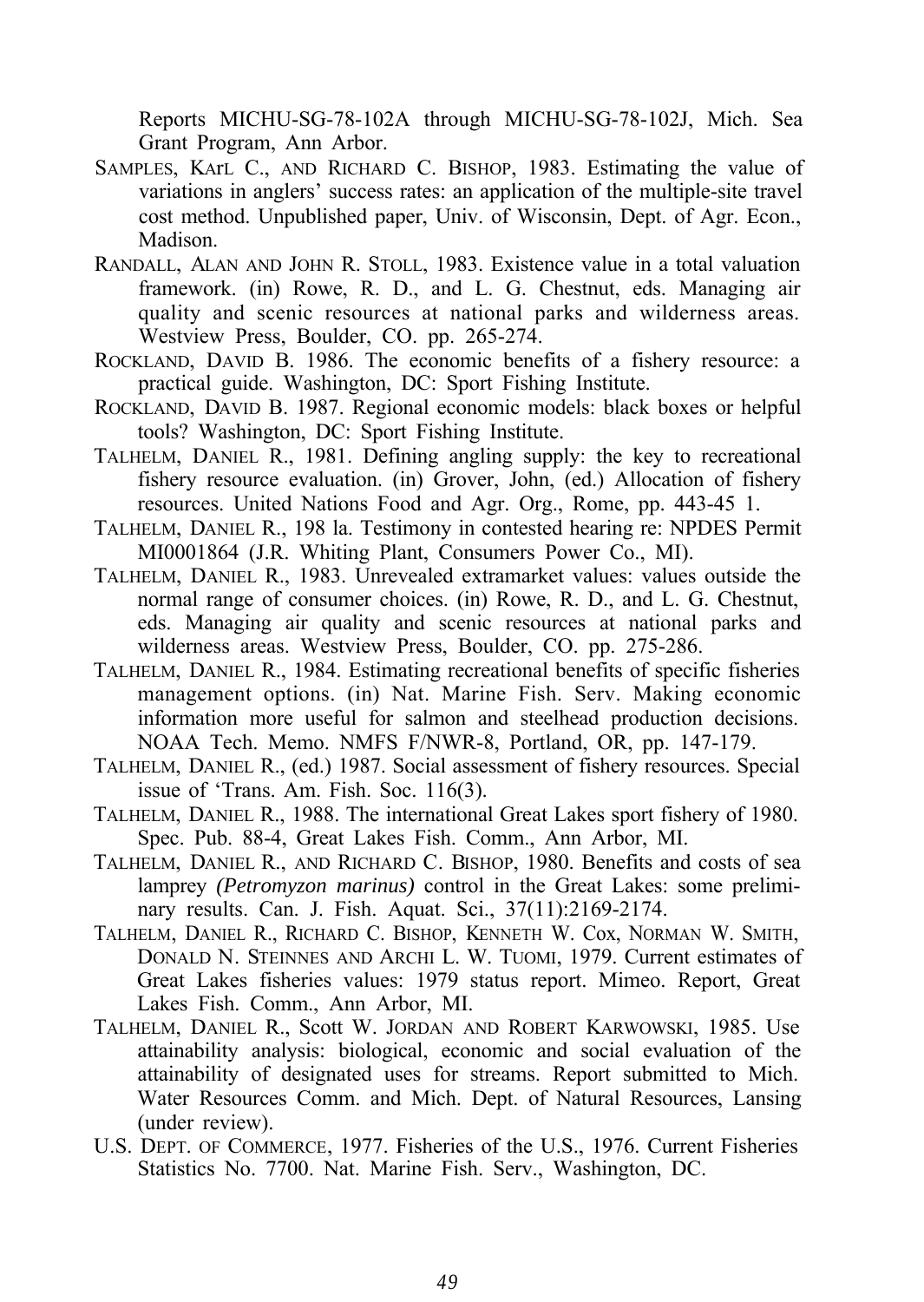- U.S. DEPT. OF COMMERCE, 1979. Fisheries of the U.S., 1978. Current Fisheries Statistics No. 7900. Nat. Marine Fish. Serv., Washington, DC.
- U.S. DEPT. OF COMMERCE, 1983. Fisheries of the U.S., 1982. Current Fisheries Statistics No. 8300. Nat. Marine Fish. Serv., Washington, DC.
- U.S. FISH AND WILDLIFE SERVICE, 1986. Personal communication. Ann Arbor, MI.
- WINSLOW, JANE M., 1983. Private-boat walleye angling in the Ohio waters of Lake Erie: an economic evaluation. Tech. bull. OHSU-TB-8-83, Ohio State Univ. Sea Grant Program, Columbus.
- YOUNG, LONNIE R., DANIEL R. TALHELM AND Scott W. JORDAN, 1986. Personal communication, based in part on Young, Lonnie R., 1986. Comparing commercial and sport fishing values for yellow perch and lake trout in Michigan's Great Lakes, M . S . thesis, Mich. State Univ., Dept. of Resource Development, E. Lansing.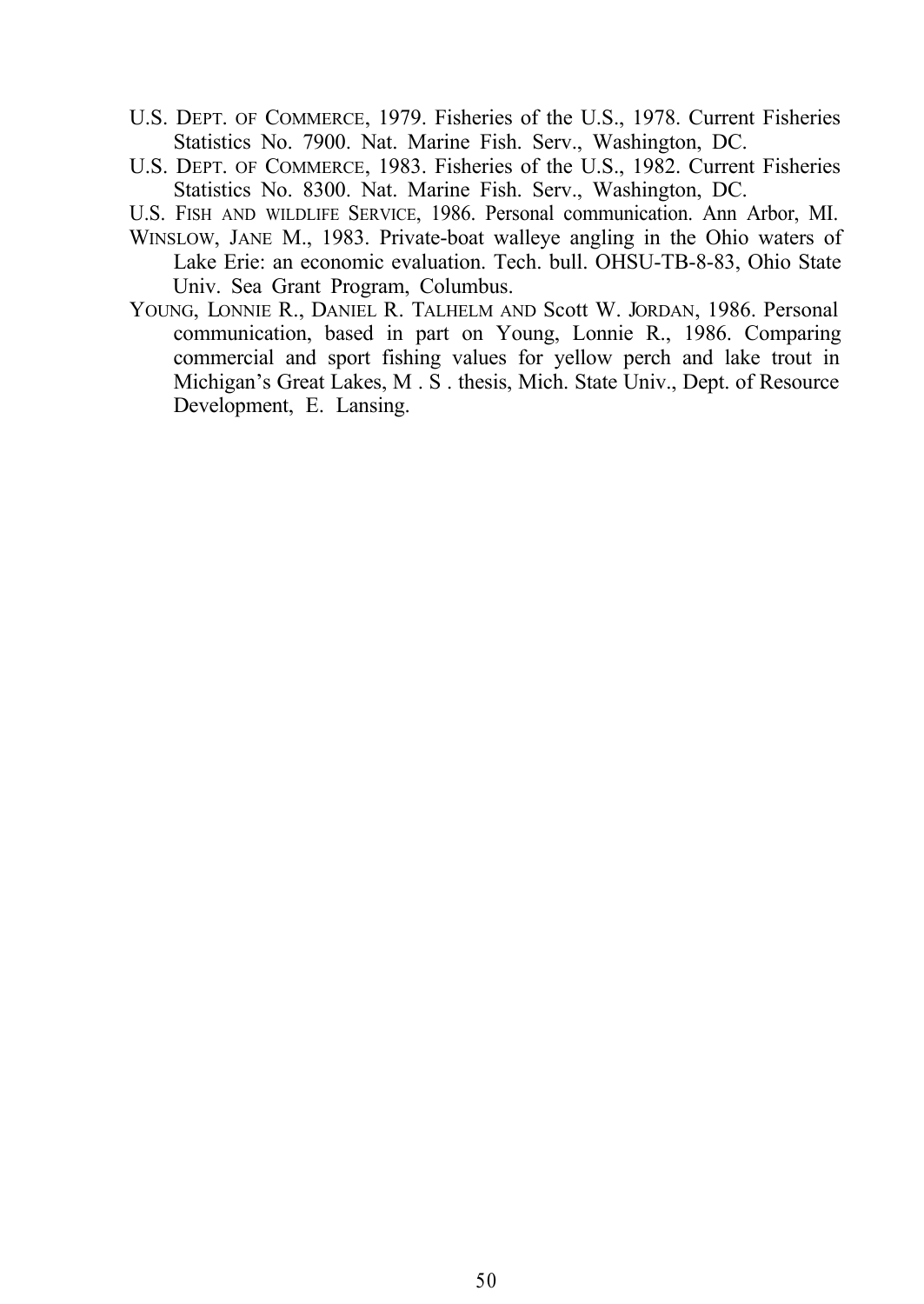## <span id="page-55-0"></span>APPENDIX VALUATION OF NON-MARKET GOODS

WILLINGNESS TO PAY vs WILLINGNESS TO SELL

We often think of the economic value of the fishery resource as the willingness of users to pay for their uses of the resource; or, in other words, their willingness to buy property rights to the resource if necessary. Yet, for every market transaction there is both a buyer and a seller, who together establish the market price. If the property rights rest with the public trust, then the value of the resource is some value between the maximum willingness of users to pay and the minimum prices at which "the public trust" is willing to allow the uses. At present the public trust permits angling and food fishing at nominal prices so low that economists consider angling and food fishing to be non-priced goods ("non-market" goods).,

Another viewpoint, equally valid in economics, is that if users hold the property rights to their uses, they become sellers rather than buyers; they must be paid to give up any present uses. For instance, polluters would have to compensate anglers for fish killed by pollution. The value of the fishery resource would still be established by the willingness of buyers to pay and sellers to accept payment, but we would be estimating the minimum willingness of users to accept payment to forego their uses and the maximum willingness of others to bid away those use rights.

This report assumes for simplicity that users are buyers rather than sellers, so our explanations are written in terms of willingness of users to pay. However, willingness to sell could be more appropriate in some circumstances, and studies generally find willingness to sell higher than willingness to pay.

#### ESTIMATING FISHERY RESOURCE VALUES vs FISHERY MANAGEMENT VALUES

The most common scientific method for estimating fishery resource values is to derive the fishery resource values (which we cannot observe) from the demand and supply equations for fishing (which we can observe), using some assumptions about the conditions under which a real market for the resource would operate. The general idea is that if we can observe how fishing activity responds to cost increases, we should be able to predict how users would respond to fees charged for using the resource, and/or how much users would have to be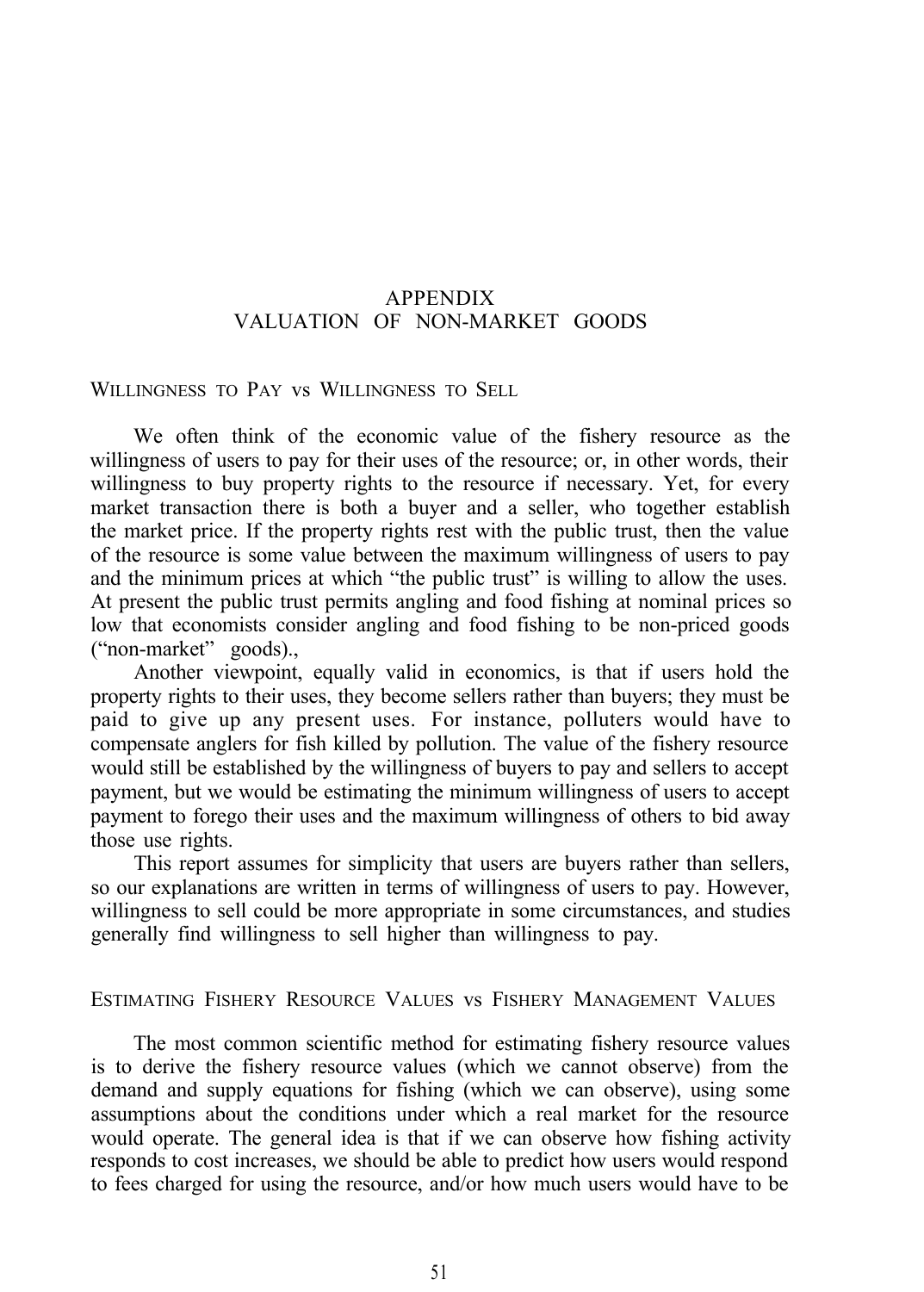paid to voluntarily reduce their use. These hypothetical user fees and payments mimic the prices for the resource we would observe if the resource itself were bought and sold.

These demand and supply equations are estimated from the variation in prices and quantities of food fish over time, and from the variation in costs and quantities of angling from location to location and over time. The latter method, for angling, is known as the travel cost method. One of the major difficulties with the travel cost method is that time is a major cost of travel and participation in angling, but it is not easy to evaluate this cost in dollar terms. The value of travel time is critical if we are to use observed costs to predict additional angler willingness to pay. If, for example, we assume time has zero dollar value, then our demand equations will predict that anglers respond to fees as if they were identical to additional monetary travel costs. If time really is a factor in angler decisions, this assumption of zero time value would lead us to overestimate reductions in angling effort if fees were imposed. The market value of time is the wage rate (after income taxes), but many studies suggest that people value travel time at a lower rate. Economists still debate the appropriate values of leisure time in the travel cost method.

Another method is to ask users in a more direct way how much they would be willing to pay to use the resource, or how much they would have to be paid to reduce their use. A kind of bidding game for this purpose, known as contingent valuation, is gaining acceptance among economists.

The values of hypothetical choices estimated by either method should be treated with appropriate caution. These methods are valid, scientific approaches to estimating values equivalent to market values under non-market conditions. However, they can easily be misunderstood, and often are, partly because of the complex roles of necessary assumptions about the exact nature of the choice being evaluated: Exactly what is being (hypothetically) bought and sold, what is assumed about the prices and availability of substitutes and all other goods and services, and are there other special assumptions about the sale?

Valuation of non-market goods and services is further complicated by the fact that the products-the goods and services we wish to value-are not easily defined. No market exists to define and label the subtle varieties of products available. For instance, countless varieties of angling are found in the Great Lakes. Fish species and sizes, angler success rates, angler location (shore, surf, pier, boat; bay, islands, near shore, off shore, shallow, deep; rocky, sandy; cold water, warm water, thermocline depth; etc), crowding, noise, and many other factors help define the angling experience.

What is the value of changing the angling at a given location from one variety to another? How much should managers spend to influence the quality of the angling experience, say, by manipulating fish numbers in certain areas? To find out, we must start by defining the types of angling available. Economists begin any demand or supply analysis by defining the goods or services for which demand or supply are to be estimated. Once we define the angling products, we can estimate the demand and supply of each, and derive the economic values of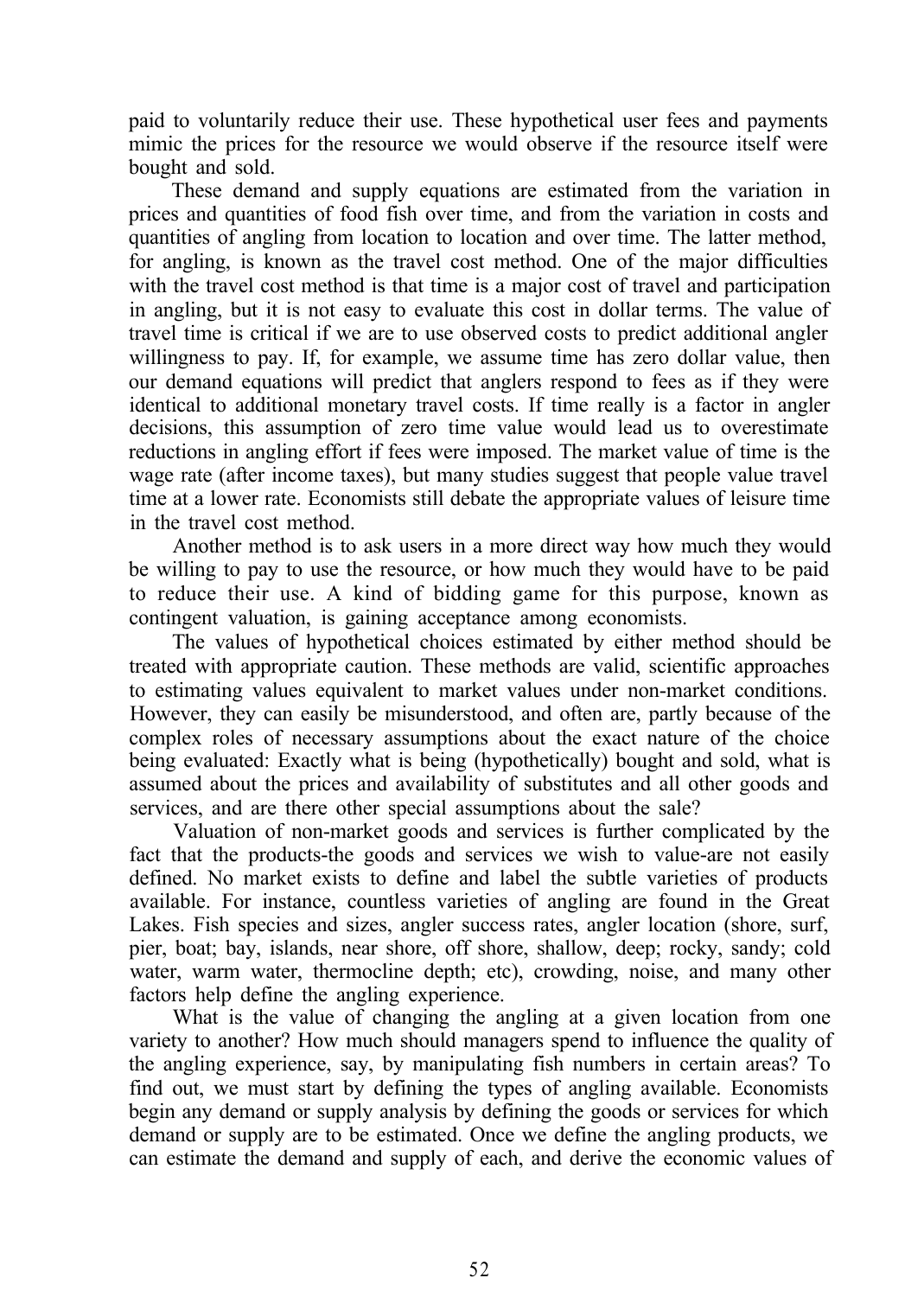each variety, as mentioned above. The value of the managers' effort would be the change in value caused by the change in angling variety,

Research has verified that Great Lakes angling values vary greatly with angling quality (eg, Talhelm, 1973,' 1981; Samples and Bishop, 1983; Hushak, 1984). Further, the same research has shown that Great Lakes angling resources that are equivalent in quality still differ in value from one location to another, and from one season to another.

An active market for Great Lakes angling and food fishing-with competitive prices charged and paid for angling and for food fishing-might have given us much of the same information. Markets not only define the varieties of goods, but also tell us the economic value of each variety at each location. Markets for angling use of fishery resources exist in some parts of the world, notably in the United Kingdom. There, anglers pay some U.S.\$200 or more in various stream angling access fees to owners of fishery property rights per Atlantic salmon caught. The amounts vary with angling quality and location. However, imperfections in these markets still limit our ability to interpret this information.

This lack of market information leads many to confuse the value of angling and food fish harvesting with the values of the fishery resource. In contrast, markets easily differentiate between such values-the value of a hundred bushels of corn vs the value of the farm land resource, for example. Angling and food fish are products of the fishery resource, just as corn is a product of the farm land resource. In each case, the value of the resource is derived largely from the values of the products. For instance, in recent years we have seen farm land values drop in response to lower prices for farm products. However, because the land resource is sold separately from its products, it has a distinctly separate value. This report provides estimates of both the values of angling and food fishing, and the values of the fishery resource. We hope to clearly distinguish between the two.

Further, and even more troublesome, this lack of definition leaves most people confused between the value of the resource and its products on one hand, and the amounts of economic activity associated with producing the products on the other hand. The economic activity is the economic impact of the use of the resource (see chapter III). A simple explanation of the difference may be seen in the corn example: The economic impact of corn culture is the value of the total market transactions for the product (ie, total sales value), plus secondary market transactions associated with that payment; whereas the economic value of the agricultural resource-the price of the land-is basically its profitability (total value of the product minus production costs other than the cost of the resource) for its most profitable products over the remaining life of the resource discounted to present time. This profitability is also called economic rent.

Estimates of the all-or-none value of the fishery resource are often the goal of economic studies. However, other than helping us understand the overall

<sup>&</sup>lt;sup>1</sup> Talhelm, Daniel R., 1973. Defining and evaluating recreation quality. Trans. North Am. Wildl. and Nat. Resour. Conf.. 38:183-191.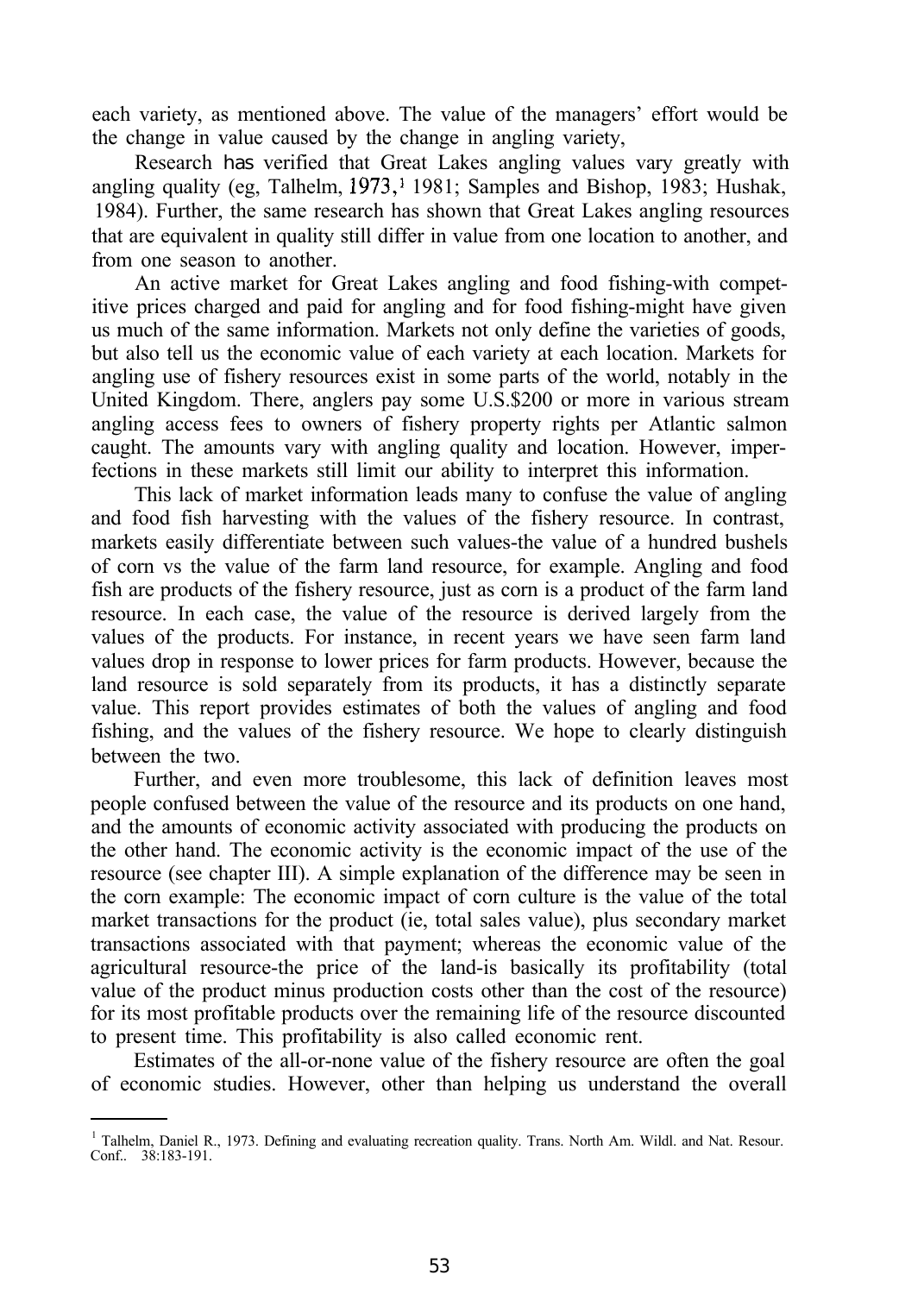importance of a fishery, its all-or-none value has little practical use. It is analogous to the total value of all real estate in North America if it were bought and sold as an all-or-none package. This would give us little insight into actual choices; say, the value of constructing a home on the shore of Lake Superior.

Further, the all-or-none value of real estate per unit of real estate would be a crude, misleading guide to the value of this home. Similarly, the all-or-none value of the fishery per angler day, a figure often used by economists and managers, is also a crude, misleading guide to fishery management values. Individual real estate values vary widely, and so do fishery resource values, for basically the same reasons. Even more misleading is the fact that all-or-none values are higher per unit than normal market values. As explained in Chapter I, all-or-none sales are equivalent in value to ransom payments; the highest possible willingness to pay rather than go entirely without.

A better, but still crude, way of estimating the value of this home construction would be to estimate how much the addition of the home would add to the total value of real estate in North America. Sometimes we must estimate fisheries management values in an analogous manner. However, an even better, more direct approach to estimating values of particular choices at particular locations for real estate and for fisheries is to deduce the values from understandings of local demand and supply conditions. (For details on these methods, see, for example, Freeman,  $1979$ , Sinden and Worrell, 1979, or Talhelm, 1984.)

<sup>2</sup> Freeman, A. Myrick, III, 1979. The economics of environmental improvement. Johns Hopkins Press, Baltimore, MD. <sup>3</sup> Sinden, 1. A., and A. C. Worrall, 1979. Unpriced values: decisions without market prices. Wiley-Interscience, NY.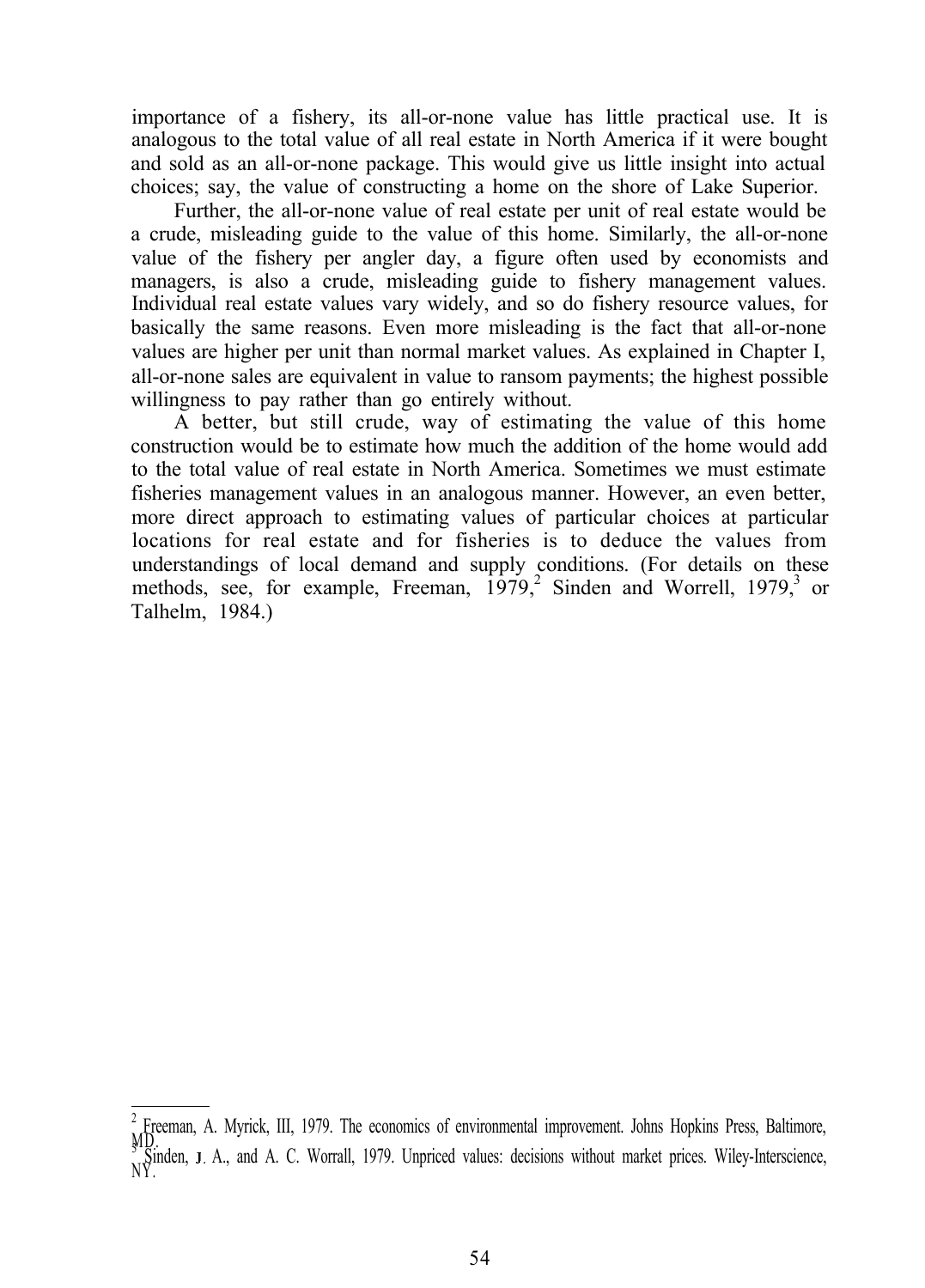#### GREAT LAKES FISHERY COMMISSION

#### TECHNICAL REPORT SERIES

- *No. I* Use of 3-trifluoromethyl-4-nitrophenol as a selective sea lamprey larvicide. by *Vernon C. Applegate, John H. Howell, James W. Moffett, B. G. H. Johnson,* and *Manning A. Smith.* May 1961. 35 pp.
- No. 2. Fishery statistical districts of the Great Lakes, *by Stanford H. Smith, Howard J. Buettner,* and *Ralph Hile.* September 1961. 24 pp.
- No. 3. Commercial fish production in the Great Lakes 1867-1977, *by Norman S. Baldwin, Robert W. Saalfeld, Margaret A. Ross,* and *Howard J. Buettner.* September 1979. 187 pp. (Supersedes 1962 edition and 1970 supplement.)
- *No. 4.* Estimation of the brook and sea lamprey ammocete populations of three streams, *by Bernard R. Smith* and *Alberton* L. *McLain.* September 1962. pages l-18.

A photoelectric amplifier as a dye detector, *by Wesley J. Ebel.* September 1962. pages 19-26.

- *No. 5.* Collection and analysis of commercial fishery statistics in the Great Lakes, *by Ralph Hile.* December 1962. 31 pp.
- No. 6. Limnological survey of Lake Erie 1959 and 1960, *by Alfred M. Beeton.* November 1963. 32 pp.
- No. 7. The use of alkalinity and conductivity measurements to estimate concentrations of 3- trifluoromethyl-4-nitrophenol required for treating lamprey streams, *by Richard K. Kanayama.* November 1963. 10 pp.
- *No. 8.* Synergism of 5,2'-dichloro-4'-nitro-salicylanilide and 3-trifluoromethyl-4-nitrophenol in a selective lamprey larvicide, *by John H. Howell, Everett L. King, Jr., Allen J. Smith,* and *Lee H. Hanson.* May 1964. 21 pp.
- No. 9. Detection and measurement of organic lampricide residues, *by Stacy L. Daniels, Lloyd L. Kempe, Thomas J. Billy,* and *Alfred M. Beeton.* 1965. 18. pp.
- No. 10. Experimental control of sea lampreys with electricity on the south shore of Lake Superior, 1953-60, *by Alberton L. McLain, Bernard R. Smith,* and *Harry H. Moore.* 1965. 48 pp.
- No. 11. The relation between molecular structure and biological activity among mononitrophenols containing halogens, *by Vernon C. Applegate, B. G. H. Johnson,* and *Manning A. Smith.* December 1966. pages 1-19.

Substituted nitrosalicylanilides: A new class of selectively toxic *sea* lamprey larvicides, *by Roland J. Starkey* and *John H. Howell,* December 1966. pages 21-29.

- No. 12. Physical limnology of Saginaw Bay, Lake Huron, *by Alfred M. Beeton, Stanford H. Smith,* and *Frank F. Hooper.* September 1967. 56 pp.
- No. 13. Population characteristics and physical condition of alewives, *Alosa pseudoharengus,* in a massive dieoff in Lake Michigan, 1967, *by Edward H. Brown, Jr.* December 1968. 13 pp.
- No. 14. Limnological survey of Lake Ontario, 1964 (five papers), *by Herbert E. Allen, Jerry F. Reinwand, Roann E. Ogawa, Jar1 K. Hiltunen,* and *LaRue Wells.* April 1969. 59 pp.
- No. 15. The ecology and management of the walleye in western Lake Erie, *by Henry A. Regier, Vernon C. Applegate* and *Richard A. Ryder,* in collaboration with *Jerry V. Manz, Robert G. Ferguson, Harry D. Van Meter,* and *David R. Wolfert.* May 1969. 101 pp.
- No. 16. Biology of larval sea lampreys *(Petromyzon marinas)* of the 1960 year class, isolated in the Big Garlic River, Michigan, 1960, *by Patrick J. Manion* and *Alberton L. McLain.* October 1971. 35 pp.
- No. 17. New parasite records for Lake Erie fish, *by Alex 0. Dechtiar.* April 1972. 20 pp.
- No. 18. Microbial degradation of the lamprey larvicide 3-trifluoromethyl-4-nitrophenol in sediment-water systems, *by Lloyd L. Kempe.* January 1973. 16 pp.
- No. 19. Lake Superior-A case history of the lake and its fisheries, *by A. H. Lawrie* and *Jerold F. Rahrer.* January 1973. 69 pp.
- No. 20. Lake Michigan-Man's effects on native fish stocks and other biota, *by LaRue Wells* and *Alberton L. McLain.* January 1973. 55 pp.
- No. 21. Lake Huron-The ecology of the fish community and man's effects on it, *by A. H. Berst* and *G. R. Spangler.* January 1973. 41 pp.
- No. 22. Effects of exploitation, environmental changes, and new species on the fish habitats and resources of Lake Erie, *by W. L. Hartman.* April 1973. 43 pp.
- No. 23. A review of the changes in the fish species composition of Lake Ontario, *by* W. *J. Christie.* January 1973. 65 pp.
- No. 24. Lake Opeongo-The ecology of the fish community and of man's effects on it, *by N. V. Martin* and *F. E. J. Fry.* March 1973. 34 pp.
- No. 25. Some impacts of man on Kootenay Lake and its salmonoids, *by T. G. Northcote.* April 1973. 45 PP.
- No. 26. Control of the sea lamprey *(Petromyzon marinus)* in Lake Superior, 1953-70, *by Bernard R.. Smith, J. James Tibbles,* and *B. G. H. Johnson.* March 1974. 60 pp.
- No. 27. Movement and recapture of parasitic-phase sea lampreys *(Petromyzon marinus)* tagged in the St. Marys River and Lakes Huron and Michigan, 1963-67, *by Harry H. Moore, Frederick H. Dahl,* and *Aarne K. Lamsa.* July 1974. 19 pp.